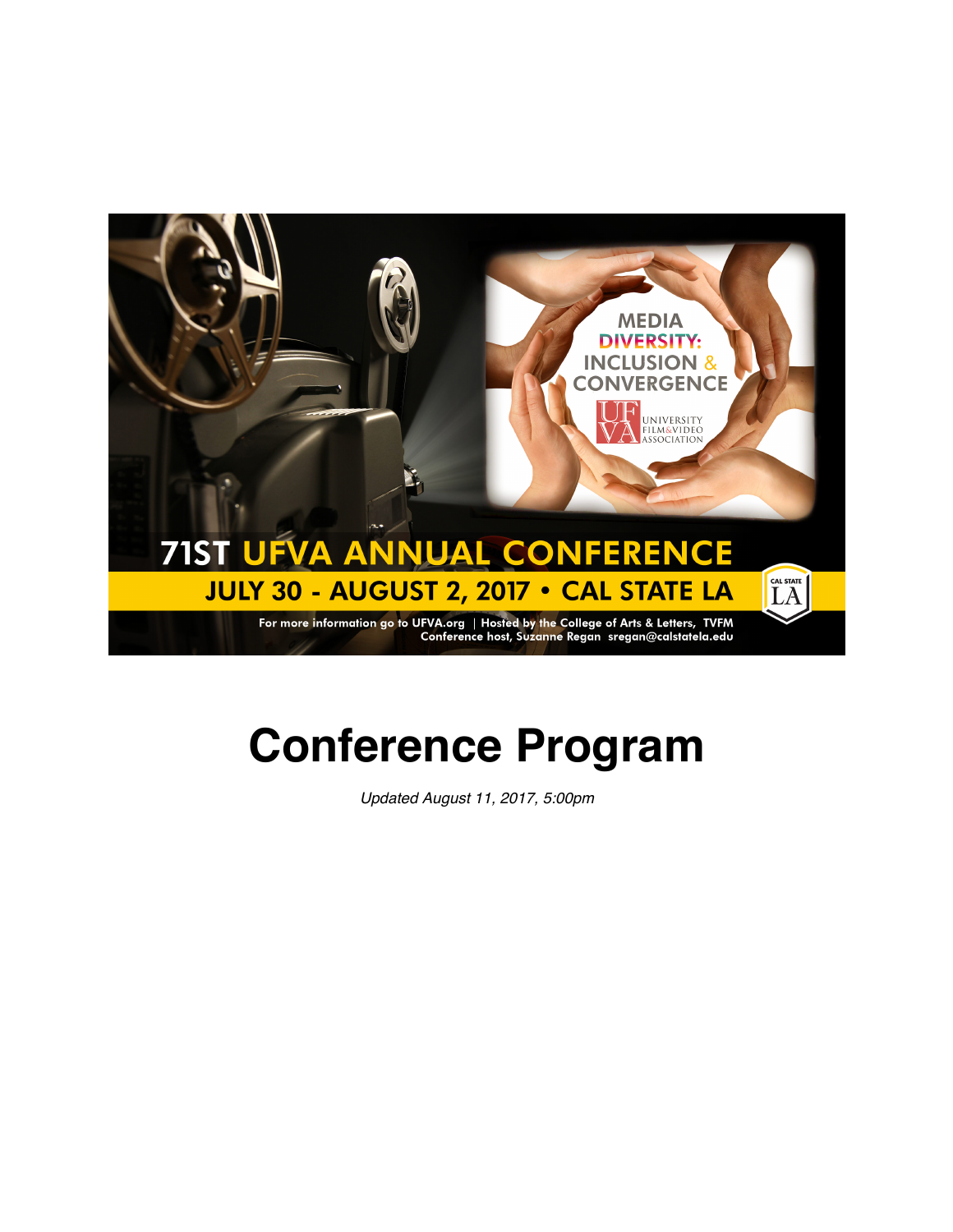## **July 29, 2017**

**University Film and Video Foundation Board Meeting** - 9:00am - 12:30pm, Soriano Boardroom- 3rd floor of the Golden Eagle Complex **Sustainer Set Up** - 1:00pm - 4:00pm, Room TBD **University Film and Video Association Board Meeting** - 1:00pm - 5:00pm, Soriano Boardroom- 3rd floor of the Golden Eagle Complex **How to Conference (Graduate Fellows Only)** - 6:00pm - 7:00pm, Dorm Community Room **Graduate Student Mixer** - 7:00pm - 8:00pm, Music Building Courtyard

## **July 30, 2017**

**Coffee Break 1** - 8:30am - 9:00am, Los Angeles Room Student Union 308

**Plenary Double Session: Golden Eagle Ballroom (sessions 1 & 2)** - 9:00am - 11:15am, 3rd floor of the Golden Eagle Complex

**Coffee Break 2** - 11:15am - 11:30am, Los Angeles Room Student Union 308

**Presentation on the Directors Guild of America's Visual History Program** - 11:30am - 12:00pm, Golden Eagle Ballroom, 3rd floor of the Golden Eagle Complex

**Time to remember Annette Barbier and others lost** - 12:00pm - 12:15pm, Golden Eagle Ballroom

**Buffet Lunch Golden Eagle Ballroom** - 12:15pm - 1:30pm, Golden Eagle Ballroom

**Inclusion and Diversity Caucus** - 12:15pm - 1:15pm, Student Union 303

**Session 3** - 1:30pm - 3:15pm

Screening 3A (Music 219)

"Flannery O'Connor: Acts of Redemption" (Documentary - 95 min)

- Elizabeth Coffman, Loyola University Chicago, *Presenter*
- Daniel Miller, University of Oregon, *Respondent*

Screening 3B (Music 208)

"Forward" (Documentary - 60 min, WIP)

- Jonathon Quam, Midwestern State University, *Presenter*

- Ted Hardin, Columbia College Chicago, *Respondent*

 Screening 3D (Television, Film & Media Center Screening Room 2nd floor Television, Film & Media Center across the street and up the hill)

- "I Really Like Girls" (Documentary 20 min, WIP)
	- Casey Hayward, Bentley University, *Presenter*
	- Nicole Opper, Nicole Opper Productions, *Respondent*
	- Mary Dalton, Wake Forest University,, *Respondent*
	- Joe Cornelius, Queens University of Charlotte, *Respondent*

"Mezzo" (Documentary - 20 min)

- Nicole Opper, Nicole Opper Productions, *Presenter*
- Casey Hayward, Bentley University, *Respondent*

Screening 3E (Student Union Theater)

"The Infinitely Generous Francis Victus" (Fiction - 32 min)

- Barry Worthington, American University, *Presenter*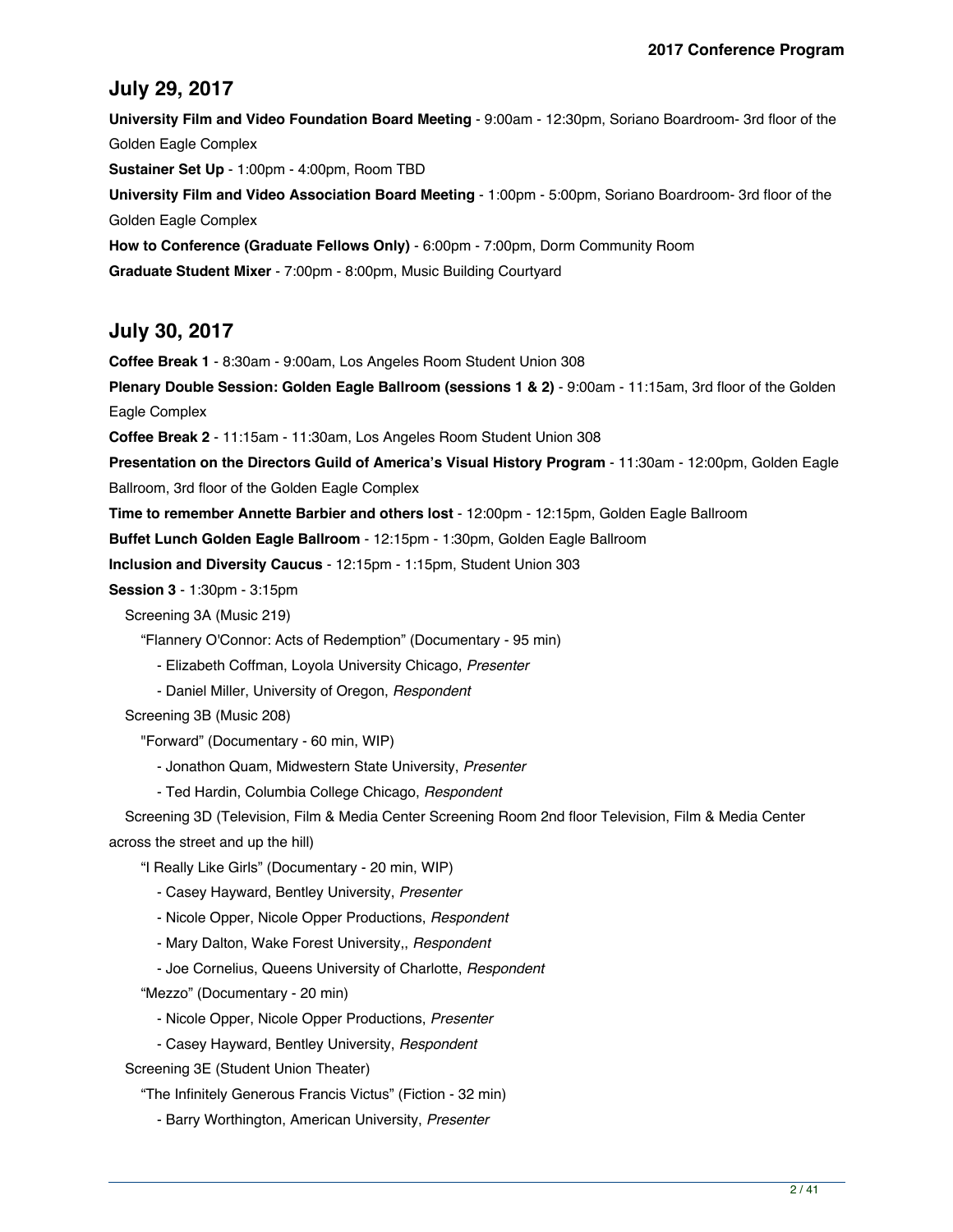"Fred Turn Fifty" (Fiction - 20 min)

- James Babanikos, University of Florida, *Presenter*

"Outburst" (Fiction - 15 min)

- Benjamin Strack, Rochester Institute of Technology, *Presenter*
- Chase Ogden, Eastern Washington University, *Respondent*

"Pie and Whiskey" (Fiction - 12 min)

- Chase Ogden, Eastern Washington University, *Presenter*
- Benjamin Strack, Rochester Institute of Technology, *Respondent*

Panel 3F (Music 109)

"Crossing the Line: A look at the gumption, grit, and good practices it takes to succeed in the worlds of film and

TV"

John Bucher, LA Film Studies Center/Focal Press/Michael Wiese Productions, *Presenter*

Greg DePaul, New York University, *Presenter*

Panel 3G (Music 110)

Studies in Filmic Storytelling

"Tarot as Media Art and Storytelling"

by Stephanie Tripp, The University of Tampa, *Presenter*

"The Cliffhanger Serial Is Back"

by Lucas Cuny, The Art Institute Inland Empire, *Presenter*

"Generative Pedagogy: Introducing Students to the Emerging Digital Landscape."

by Paul Echeverria, Western Connecticut State University, *Presenter*

Panel 3H (Music 111)

Diversity in Film Instruction

"Accommodating Students with Documented Disabilities in Production Classes,"

by Christopher Winkler, Rowan University, *Presenter*

"Faculty Role in Diversity in Student Filmmaking"

by Laura Medina, University of New Orleans, *Presenter*

"Diversity, Representation, and the Empathy Gap"

by Rani Crowe, Ball State University, *Presenter*

Panel 3I (Music 113)

Diversity in Film Representation

"American Indians: Diversity's Bastard Stepchild"

by Joely Proudfit, CSU San Marcos and Chris Eyre, The Native Networkers, *Presenter*

 "21st Century as a Replica of the 20th: How the Digital Market Reflects and Amplifies the Discrimination of Women and Minorities in Patriarchal US"

by Tamara Hammond, University of Utah, *Presenter*

 "The Birth of a New Nation: Debunking Stereotypes and Combating Racism through American Cinema and Television"

by Diana Eaton, American University, *Presenter*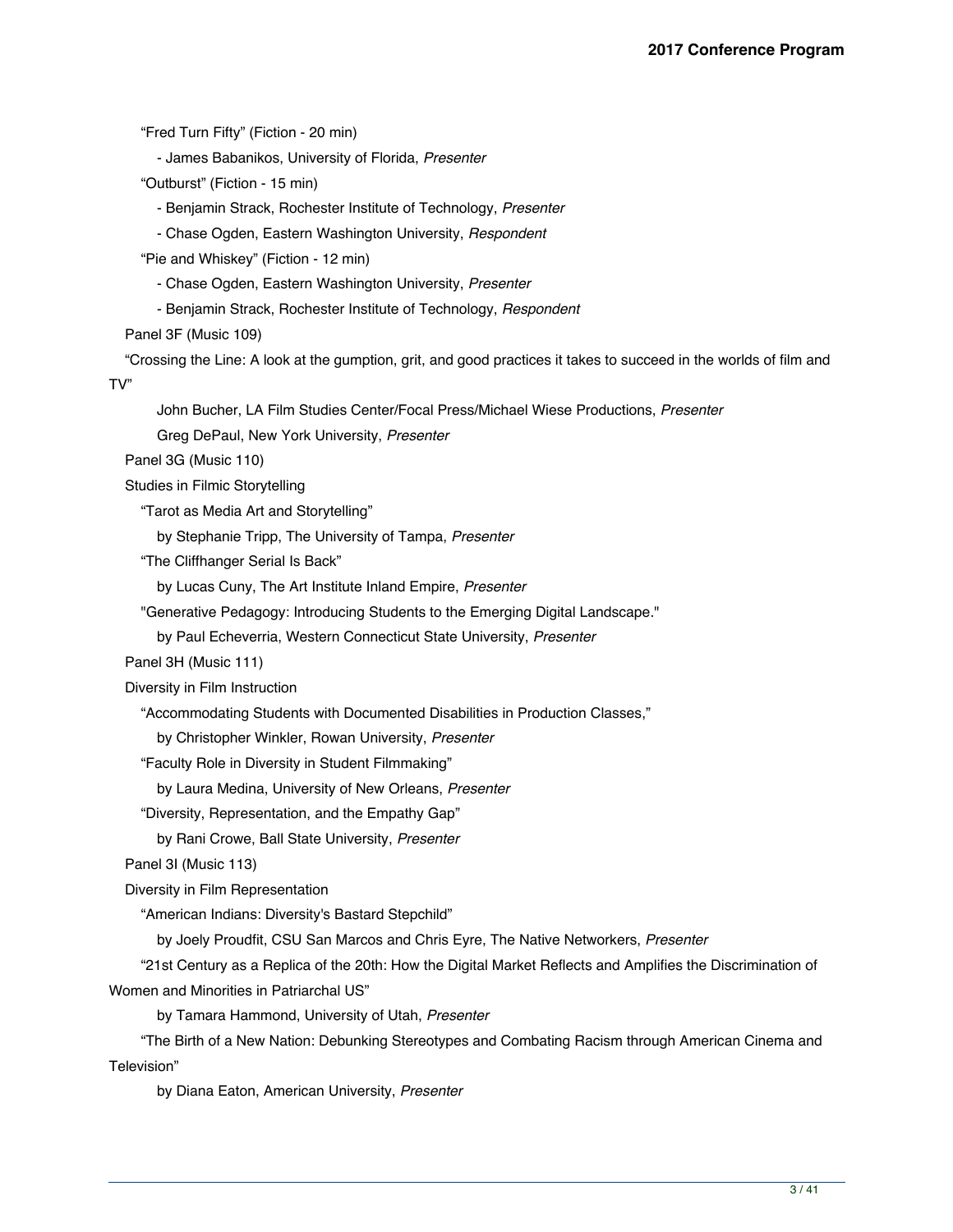"Down Syndrome and ID: Representation in Television Commercials 1982 to Present"

by Lorene Wales, Liberty University, *Presenter*

Panel 3J (Student Union 309)

"Intersectional Pedagogies Outside the Classroom and Around the World"

"Students Take Charge: Empowering Diverse Communities through Student Organizations"

by Allie Sultan, Middle Tennessee State University, *Presenter*

 "Film, Mentorship and Inclusivity: Changing the face of film one Happy F-ing Valentine's Day at a time" by Dr. Sheila E. Schroeder, University of Denver, *Presenter*

"Film Study Abroad: Immersive, Experiential Learning Through Social Documentary"

by Robin Canfield, Actuality Media, *Presenter*

Panel 3K (Student Union 313)

"Meet the Fest Directors"

Barton Weiss, University of Texas at Arlington, *Presenter*

Jon Gann, Film Festival Alliance, *Presenter*

Warren Workman, Utah Film Festival & Awards, *Presenter*

Summre Garber, Bentonville Film Festival, *Presenter*

Paul Prado, Bentonville Film Festival, *Presenter*

Lucy Murkerjee, Outfest, *Presenter*

Jessica Hardin, Pasadena International Film Festival, *Presenter*

Benjamin C. Oberman, Mountain and Adventure Film Festival, *Presenter*

Panel 3L (Student Union 305)

"Producing Race-Related Films in a Contemporary Non-Post-Racial Era in America: Themes of Identity,

Otherness, Privilege and Representation"

 "Personal Narrative in Race-Related Documentary Film: Vulnerability, Subconscious Bias and Interracial Directing Teams"

by Caty Borum Chattoo, American University, School of Communication, *Presenter*

"Bi-Racial Identity Development and Reflections from a Documentary Journey"

by Leena Jayaswal, American University School of Communication, *Presenter*

 "The Hillbilly in Your Living Room: Media Representation and Othering of Contemporary Rural America" by Sally Rubin, Chapman University, *Presenter*

"Black Lives Matter & SPIRITS OF REBELLION: In Theory and Practice"

 by Zeinabu irene Davis, University of California, San Diego, Department of Communication, *Presenter* "'Through My Own Voice': Race, Sex, Religion and Power in documentary on House Music and Diaspora Identities"

by Montré Aza Missouri, Howard University, *Presenter*

Panel 3M (Student Union 307)

"Making the Most of Teaching Technology"

"Using Outside Resources to More Effectively Teach Screenwriting"

by William Akers, Belmont University, Motion Pictures Program, *Presenter*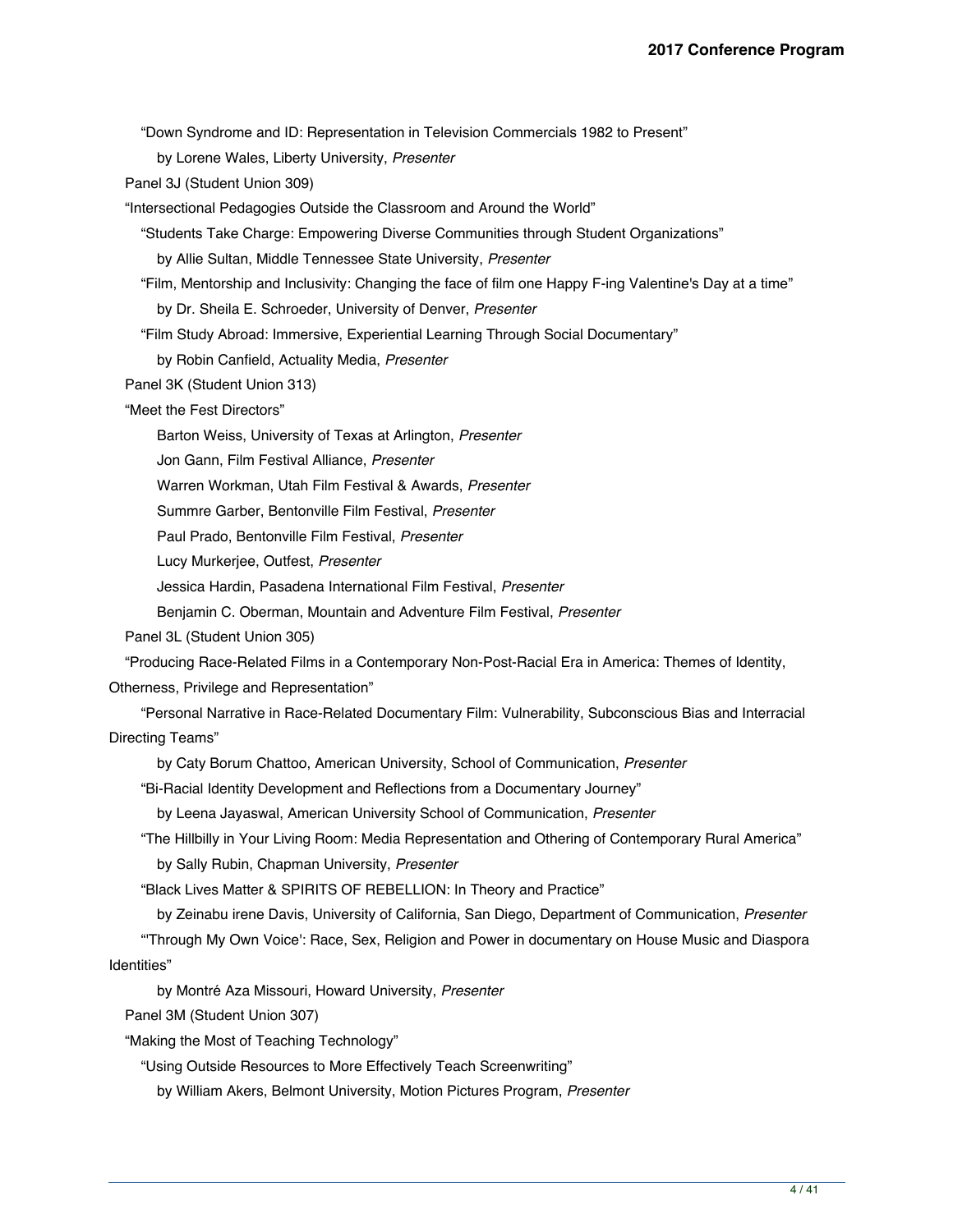"Use Technology, Don't Be Used By It"

by Norman Hollyn, University of Southern California, School of Cinematic Arts, *Presenter*

"The Flipped Critique: Streaming Video and the Review of Student Work"

by Charles Merzbacher, Boston University, *Presenter*

"Refining the Language of Organization"

by Charlie Anderson, Valparaiso University, *Presenter*

Scriptwriting 3N (Music 129)

WITCH WAY LOVE (17 pages) ()

- James M. Martin, , *Presenter*
- E. Alyn Warren, , *Respondent*

THE CLOWN-FACED PLUMBER (20 pages) ()

- Fred Jones, , *Presenter*

- Kyle Bergerson, University of Oklahoma, *Respondent*

Scriptwriting 3O (Soriano Boardroom, Golden Eagle (across the bridge from the Golden Eagle Ballroom))

SPEECHLESS (91 pages) (Feature)

- Rob Whitlow, , *Presenter*
- Rusty Sheridan, East Tennessee State University, *Presenter*
- Elisa Herrmann, , *Respondent*

Workshop 3Q (Student Union 303)

"Diversity and Activism in Cinema Exhibition"

- Anna Feder, Emerson College, *Participant*
- Susan Kerns, Columbia College, *Participant*
- Geraud Blanks, Milwaukee Film Festival, *Participant*
- Donte McFadden, Milwaukee Film Festival and Marquette University, *Participant*

Workshop 3S (Television, Film & Media Center Computer Lab, 2nd floor Television, Film & Media Center)

"Beat Board, Outlining & Collaboration with Final Draft 10"

- Alejandro Seri, Final Draft Inc., *Participant*

**Coffee Break 3** - 3:15pm - 3:30pm, Los Angeles Room Student Union 308

**Session 4** - 3:30pm - 5:15pm

Screening 4A (Student Union Theater (Student Union Building, First Floor) )

"The Seafarers", Stanley Kubrick (Doc - 30 mins)

- Jay Gemski, George Washington University, *Moderator*

- Frank P. Tomasulo, National University, *Moderator*

"Long-Lost Hitchcock Footage", Found and Assembled by Martin Scorsese (Fiction - 7 minutes)

"Da Duva",George Coe, Spoof of Ingmar Bergman films (Fiction - 13 min)

"Let's Call It Quits", American Cancer Society & Paramount Pictures (Educational - 11 min)

"The Critic", Ernest Pintoff & Mel Brooks Spoof of Experimental films (Fiction - 3 mins)

Screening 4B (Music 208)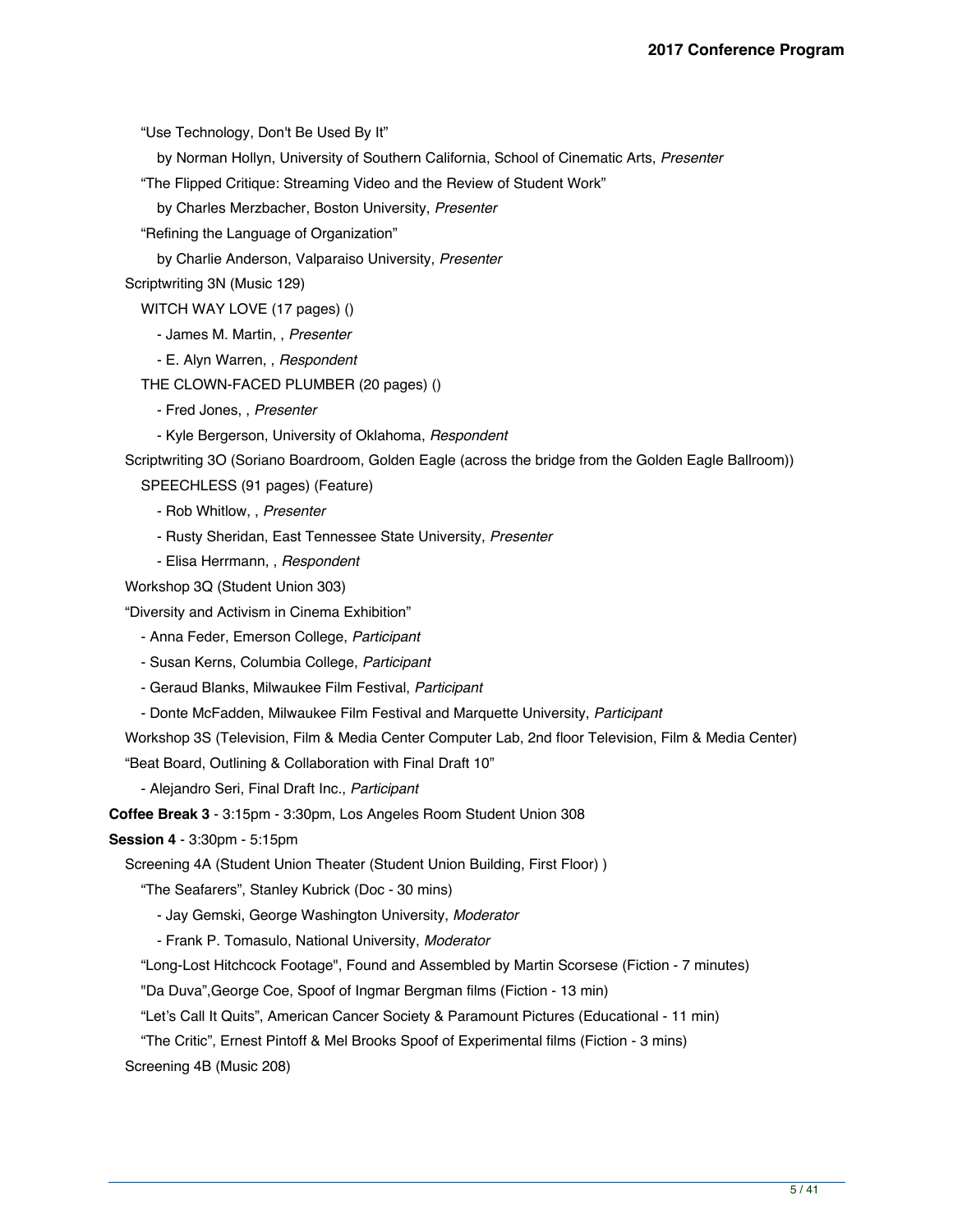"Moving Parts" (Fiction - 75 min)

- John Otterbacher, Tribeca Flashpoint College, *Presenter*
- Henri Griffin, University of New Orleans, *Respondent*

Screening 4C (Music 219)

"BODY/BAG & dancedance ReVolution" (Documentary - 30 min)

- Mark Freeman, San Diego State University, *Presenter*

- Andrew Millington, University of the West Indies, Cave Hill Campus, Barbados, *Respondent*

"Shakespeare in the Caribbean" (Documentary - 30 min)

- Andrew Millington, University of the West Indies, Cave Hill Campus, Barbados, *Presenter*
- Mark Freeman, San Diego State University, *Respondent*

Screening 4D (Music 256)

"Vanitas" (Animation - 21 min)

- Gregg Perkins, University of Tampa, *Presenter*
- Ben Shedd, School of Art, Design and Media Nanyang Technological University, *Respondent*

"Do the Scrub" (Animation - 3 min)

- Bradley Lambert, High Point University, *Presenter*
- Kelly Wittenberg, Western Michigan University, *Respondent*

"Anthropocene" (Animation - 5 min)

- Bradley Rappa, Ithaca College, *Presenter*
- Jean-Paul DiSciscio, Suffolk University, *Respondent*

Screening 4E (Television, Film & Media Center Screening Room, 2nd floor Television, Film & Media Center)

"An Evening With Howard: The Howard Rollins Story" (Documentary - 58 min, WIP)

- Steve Yeager, Towson University, *Presenter*
- Marc May, Towson University, *Respondent*

Panel 4G (Music 110)

"From the Field: Difficult Documentary Interviews"

"When an unstoppable force meets an immovable object"

by Nicole Triche, Elon University, *Presenter*

"Balancing the Art and Ethics of the Documentary Film Interview"

by Cara Pilson, Wake Forest University, *Presenter*

"The Embedded Interviewer: Disruption of Process"

by Kristine Weatherston, Temple University, *Presenter*

"Reliving Trauma on Camera"

by Sana Haq, Elon University, *Presenter*

Panel 4H (Music 111)

"Diversity and Inclusion 'Above the Line'"

Chrissy Guest, Ithaca College, *Presenter*

"The Pedagogy of Feminist Filmmaking: Teaching Women Behind the Camera,"

by Rachel Raimist, University of Alabama, *Presenter*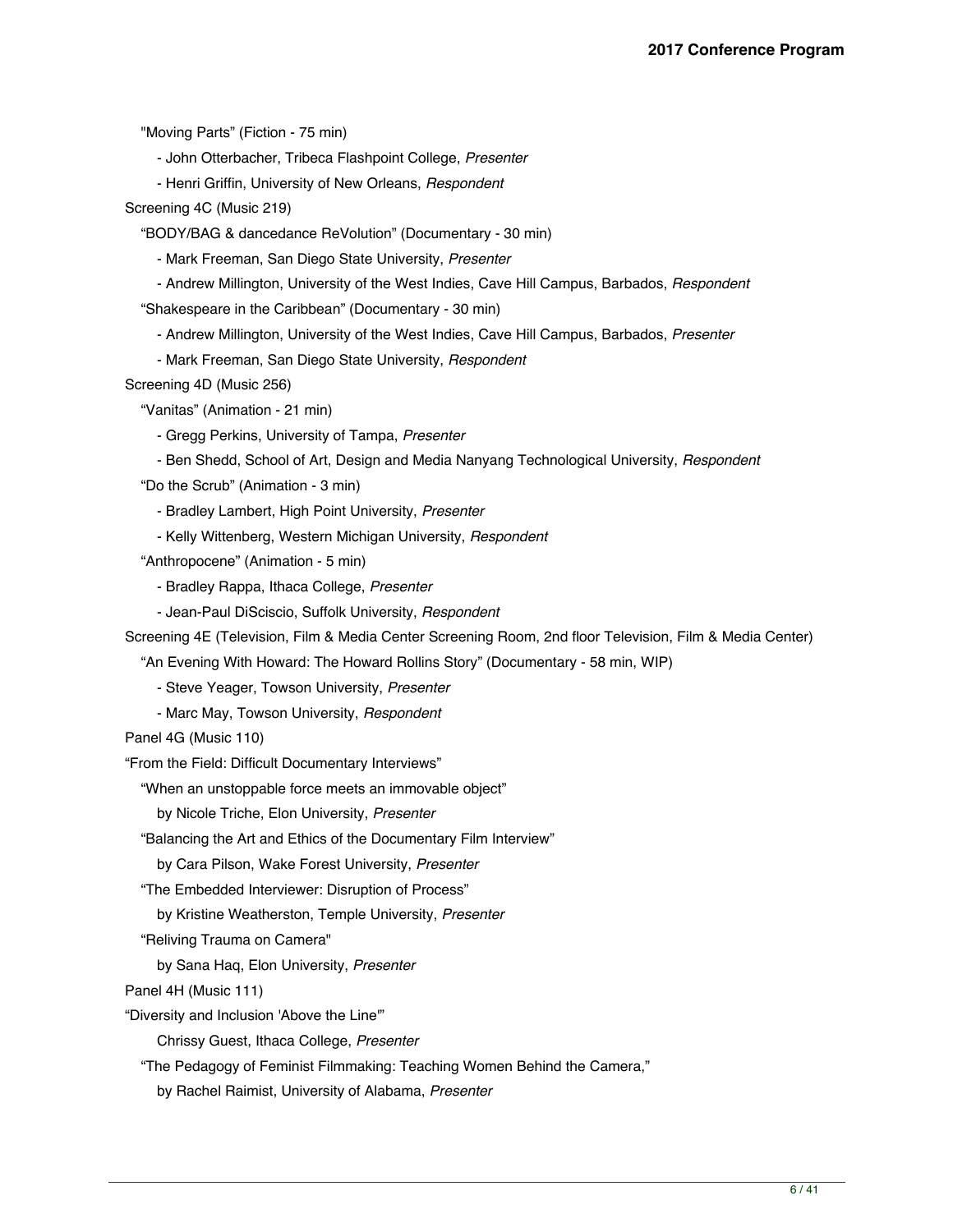"Mentoring Diversity - What Does It Mean?" by Christina S. DeHaven, New York University, *Presenter* "The Mason Film Lab Program: Producing Change" by Lisa Thrasher, George Mason University, *Presenter* Panel 4I (Student Union 301) "Access and Impact: Campus Opportunities and Industry Successes in Diverse Mediamaking -- And What Can Your Own Program Do?" Amy DeLouise, Independent Director/Producer, *Presenter* Marc May, Towson University, *Presenter* Panel 4J (Student Union 309) "Fish Out of Water: Social Class and the Cinematic Ivy League" by John Fitch, Eastern Kentucky University, *Presenter* "Can You Say It More Southern?: An Ethnographic Case Study On a Reality Television Set" by Teddy Champion, Birmingham-Southern College, *Presenter* "Moonshiners and the Media: The 21st Century Trickster" by Emily Edwards, University of North Carolina, Greensboro, *Presenter* "The History Channel's Bourgeois Labor Day" by Barry Thornburg, University of North Texas, *Presenter* Panel 4K (Student Union 307) "Documentaries That Matter" "Fair Use and Copyright: Theory into Practice" by Diane Carson, Professor Emerita, St. Louis Community College, *Presenter* "Food Documentaries: Beyond the Nature/Culture Divide" by Cynthia Baron, Bowling Green State University, *Presenter* "The Whole World Is Watching! ': L.A.'s Rodney King Video—Revisited & Updated" by Frank P. Tomasulo, National University, *Presenter* Panel 4L (Student Union Room 313) "What Students Need to Know About Fair Use" "Fair Use A Case Study" by Mitchell Block, Direct Cinema Limited, *Presenter* Lary Iser, Kinsella, Weitzman, Iser, Kump and Aldisert, *Presenter* Panel 4M (Music 113) "Giving Voice to Diversity: A Global Perspective" Karla Berry, Southern Illinois University Carbondale, *Presenter* "Giving Voice to Diversity: Canada" by Barbara Evans, York University (Toronto, Canada), *Presenter* "Giving Voice to Diversity: Asia Pacific" by Anne Misawa, University of Hawaii, *Presenter* "Giving Voice to Diversity: Argentina"

by Maria Marta Antin, Universidad del Cine (Buenos Aires, Argentina), *Presenter*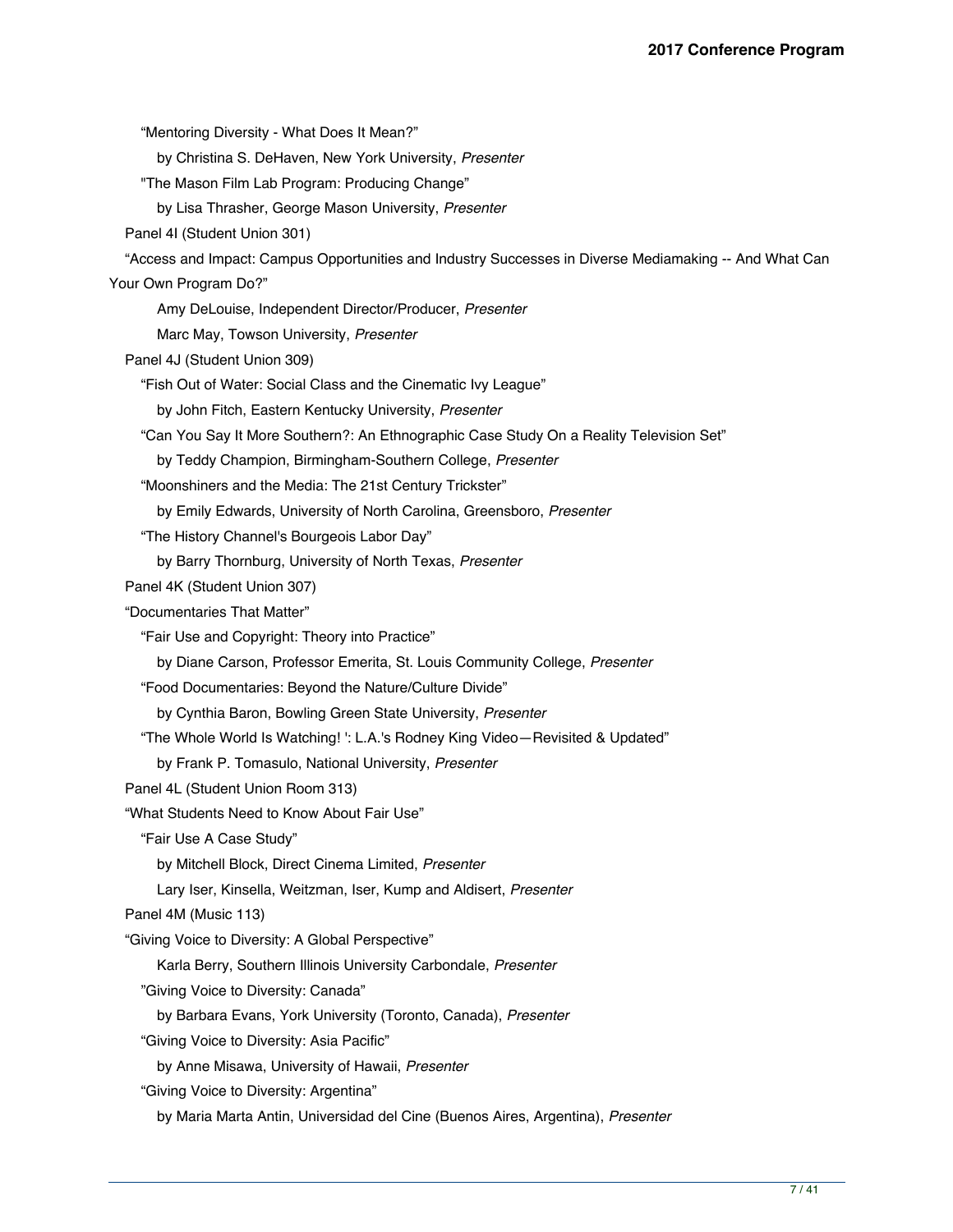"Giving Voice to Diversity: Europe"

 by Heidi Gronauer, Zelig School for Documentary, Television, and New Media (Bolzano, Italy), *Presenter* "Giving Voice to Diversity: South Africa"

by Garth Holmes AFDA (Capetown/Johannesburg/Durban, South Africa and Botswana), *Presenter*

Scriptwriting 4N (Music 129)

"CROCODILES/HOUSE OF BANYA" (118 pages) (Feature)

- John Stephen Douglass, , *Presenter*

- Rebekah Jorgensen, UNATC and UBB in Romania, *Respondent*

THRESHOLD EFFECT (101 pages) (Feature)

- Deric Olsen, , *Presenter*

- Lovinder S. Gill, , *Respondent*

Scriptwriting 4O (Television, Film & Media Center Conference Room, 2nd floor Television, Film & Media Center)

VOODOO NEIGHBORS (11 pages) (Short)

- Cari Callis, , *Presenter*

GRANDPA'S GATEWAYS (11 pages) (Short)

- Kristin Holodak, Marquette University, *Presenter*

- Cari Callis, , *Respondent*

PLEASE STAND BY (5 pages) (Short)

- David M. Sutera, , *Presenter*

- Troy Perkins, , *Respondent*

Workshop 4Q (Student Union 303)

"Meet a Mentor: Mentoring Workshop in Best Practices for Review, Tenure and Promotion"

- Jennifer Machiorlatti, Western Michigan University, *Participant*
- Dr. Sheila E. Schroeder, University of Denver, *Participant*
- Steven J Ross, University of Memphis, *Participant*
- Dave Thomas, Ohio University, *Participant*
- Art Nomura, Loyola Marymount University, *Participant*

Workshop 4R (Student Union 305)

- "4K Editing with Final Cut Pro X 10.3.2"
	- Dolores Jenerson-Madden, Fullerton College, *Participant*

Workshop 4S (Student Union 311 )

"Using AccuSkills to Connect the Classroom and Industry"

- Jason Tomaric, FilmSkills, *Participant*

**Cash Bar** - 5:00pm - 6:00pm, Golden Eagle Ballroom Balcony, 3rd floor Golden Eagle

**Gender Caucus** - 5:15pm - 6:15pm, Student Union 303

**Session 4.2** - 5:15pm - 6:00pm

Panel 4F (Student Union Theater)

"Sound and Vision: Aural and Visual Dynamics in 'Marvin Shanks Remains'"

Evan Lieberman, Cleveland State University, *Presenter*

Jennevieve Poland, Cleveland State University, *Presenter*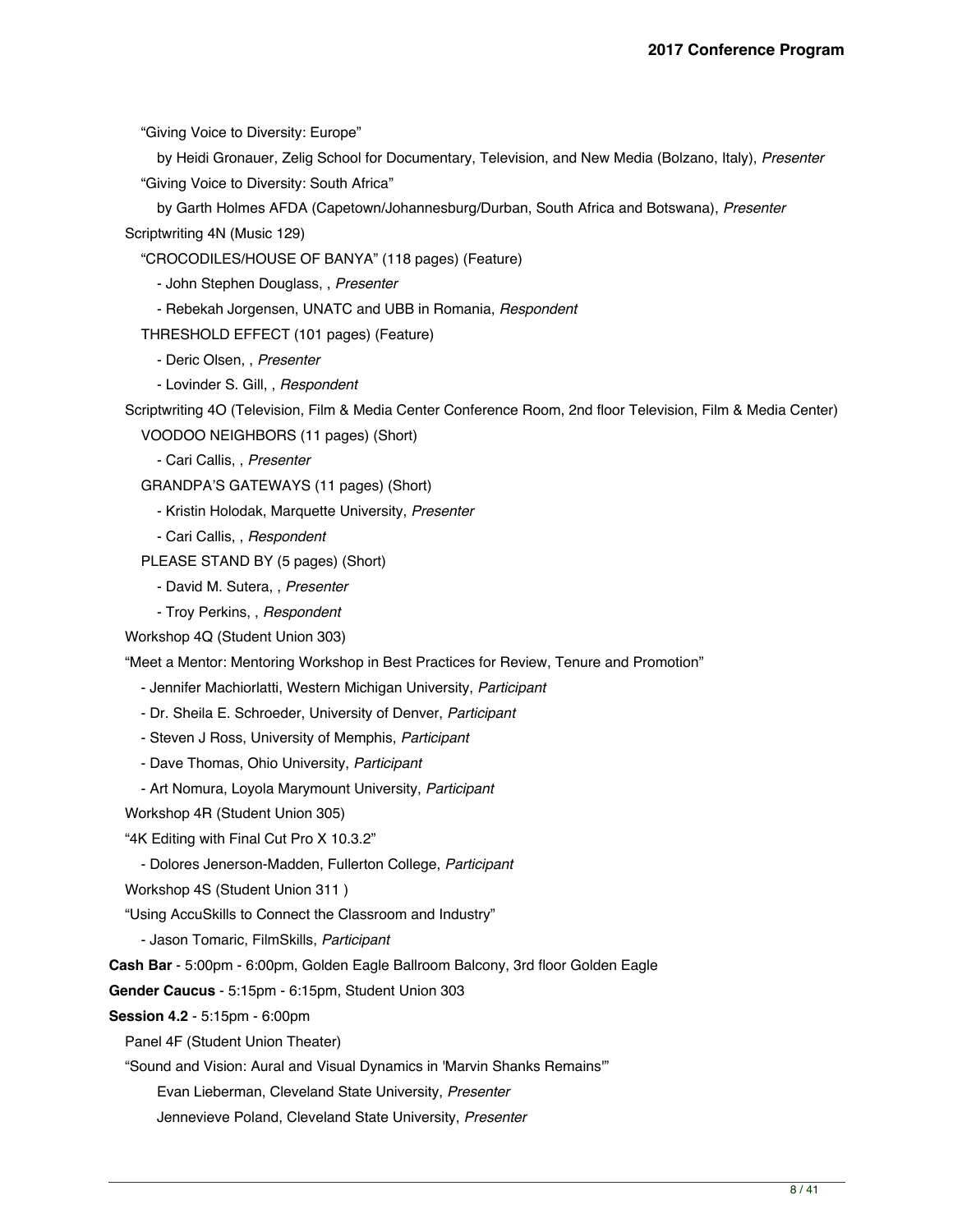Rusty Sheridan, East Tennessee State University, *Presenter*

Maria Sanders, Central Washington University, *Presenter*

**Basketball and Volleyball 1** - 6:00pm - 8:00pm, Student Housing Basketball Court

**Kodak Reception** - 6:00pm - 10:00pm, Golden Eagle Ballroom

**Guest Panel: Special Industry Guests Invited by Kodak** - 6:30pm - 7:00pm, Golden Eagle Ballroom

### **July 31, 2017**

**New Media** - 8:00am - 5:00pm, Music 200C

**Coffee Break 4** - 8:00am - 8:30am, Los Angeles Room Student Union 308

**Exhibitors open** - 8:30am - 5:00pm, Los Angeles Room Student Union 308

**Session 5** - 8:30am - 10:15am

Screening 5A (Television, Film & Media Center Screening Room, 2nd floor Television, Film & Media Center)

"Don't Frack with Denton" (Documentary - 60 min)

- Garrett Graham, University of North Texas, *Presenter*

- Sangsun Choi, Malone University, *Respondent*

Screening 5B (Music 219)

"Art of Directing: Frank Capra" (Documentary - 60 min)

- Allan Holzman, 716 Productions, INC, *Presenter*

- Kevin Burke, University of Cincinnati, *Respondent*

Screening 5C (Student Union Theater)

"Java" (Fiction - 11 min)

- Giovanna Chesler, George Mason University, Film and Video Studies, *Presenter*

- Lisa Thrasher, George Mason University, *Presenter*

- Erick Green, East Carolina University, *Respondent*

"On Her Own" (Fiction - 12 min)

- Erick Green, East Carolina University, *Presenter*

- Giovanna Chesler, George Mason University, Film and Video Studies, *Respondent*

"Parched" (Fiction - 12 min)

- Jochen Kunstler, VCUarts Cinema, *Presenter*

- Dr. Sheila E. Schroeder, University of Denver, *Respondent*

"Hass (Hate)" (Fiction - 7 min)

- Jochen Kunstler, VCUarts Cinema, *Presenter*

- Angela Criscoe, Georgia College & State University, *Respondent*

"Happy F-ing Valentine's Day" (Fiction - 14 min)

- Dr. Sheila E. Schroeder, University of Denver, *Presenter*

- Jochen Kunstler, VCUarts Cinema, *Respondent*

"RECON" (Fiction - 9 min)

- Angela Criscoe, Georgia College & State University, *Presenter*
- Jochen Kunstler, VCUarts Cinema, *Respondent*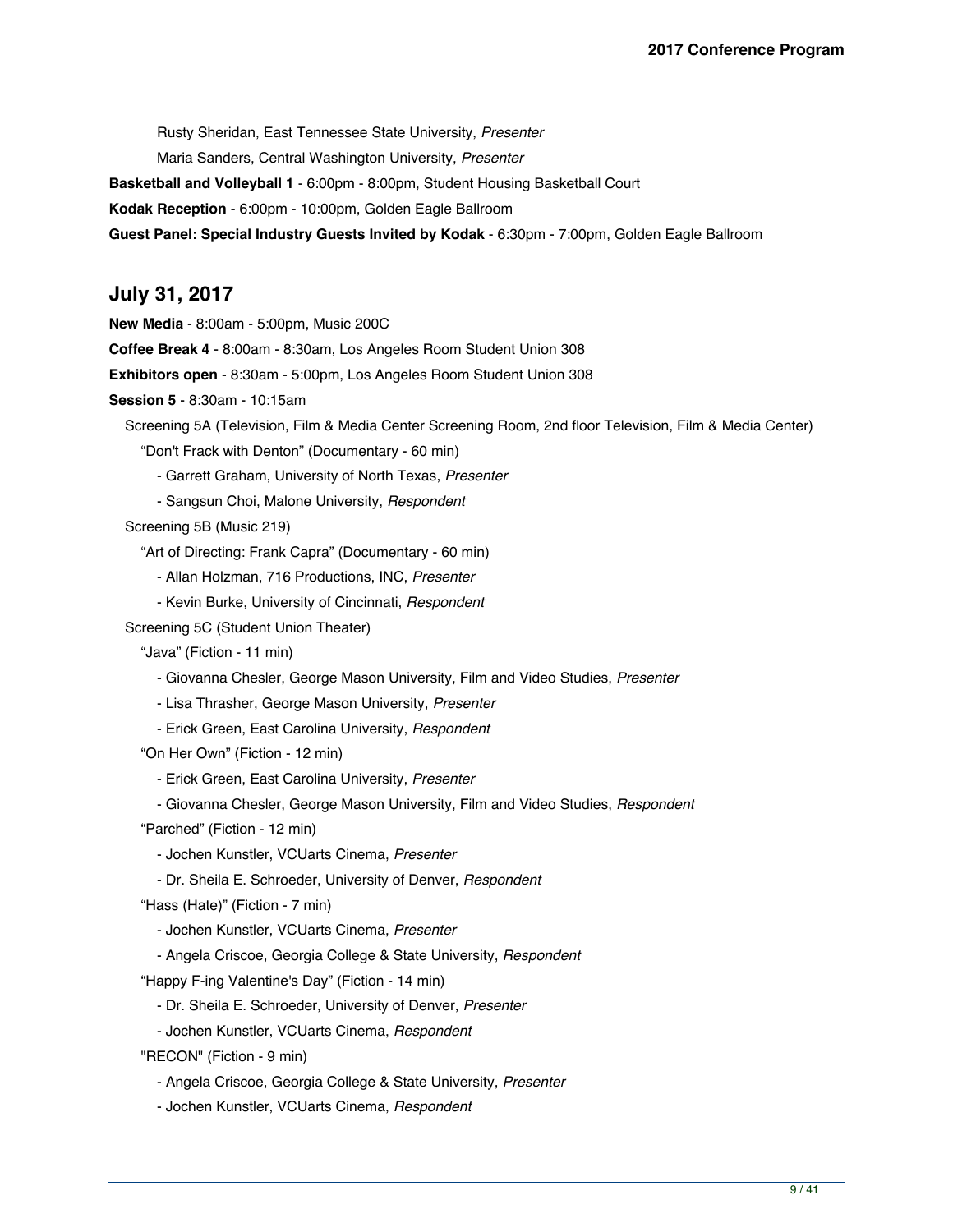Screening 5D (Library North Dean's Conference Room)

"River House Inheritance" (Fiction - 81 min)

- Sandra Lee, Emerson College, *Presenter*
- Luke Pennington, Western Kentucky University, *Respondent*

Screening 5E (Soriano Boardroom, Golden Eagle (across the bridge from the Golden Eagle Ballroom))

"Fast Break" (Documentary - 57 min)

- Mark von Schlemmer, University of Central Missouri, *Presenter*
- Deb Ellis, University of Vermont, *Respondent*

Panel 5F (Student Union 307 )

"Project Bluelight: A Platform for Student Collaboration and Faculty Development"

"Faculty Impact of Project Bluelight"

by Brad Riddell, DePaul University, *Presenter*

 "School of Cinematic Arts Director Gary Novak will discuss the history and rationale for the creation of Project Bluelight"

by Gary Novak, DePaul University, *Presenter*

"Student Impact of Project Bluelight"

by Shayna Connelly, DePaul University, *Presenter*

"External Collaboration in Non-Fictional & Transmedia Projects for Project Bluelight"

by Anuradha Rana, DePaul University, *Presenter*

"Administration of Project Bluelight"

by Rob Steel, DePaul University, *Presenter*

Panel 5G (Student Union 309)

"The evolution of split-screen and multi-screen techniques in film"

by G.T. Keplinger, Stevenson University, *Presenter*

"The Suture and the Stitch: Presence and Absence in 360-Degree Cinema"

by Adam Davis, Nevada State College, *Presenter*

"The Place of Essay Film: Voice, Voiceover, and Viewer"

by Elizabeth Danker, University of Central Florida, *Presenter*

"A Case for Spectral Music: Score that Inhabits the Diegesis"

by Jack Beck, Rochester Institute of Technology, *Presenter*

Panel 5H (Student Union 313)

"Planes of Light"

by James Joyce, Montana State University, *Presenter*

"Deconstruction/Reconstruction: Using Visual References in Teaching Film Directing"

by Andrew Millington, University of the West Indies, Cave Hill Campus, Barbados, *Presenter*

 "Final Color: Examining the role of Color Correction and Grading for Independent Filmmakers and Aspiring Film Professionals"

by Sarah Hansen, CUNY Bronx Community College, *Presenter*

Panel 5I (Music 110)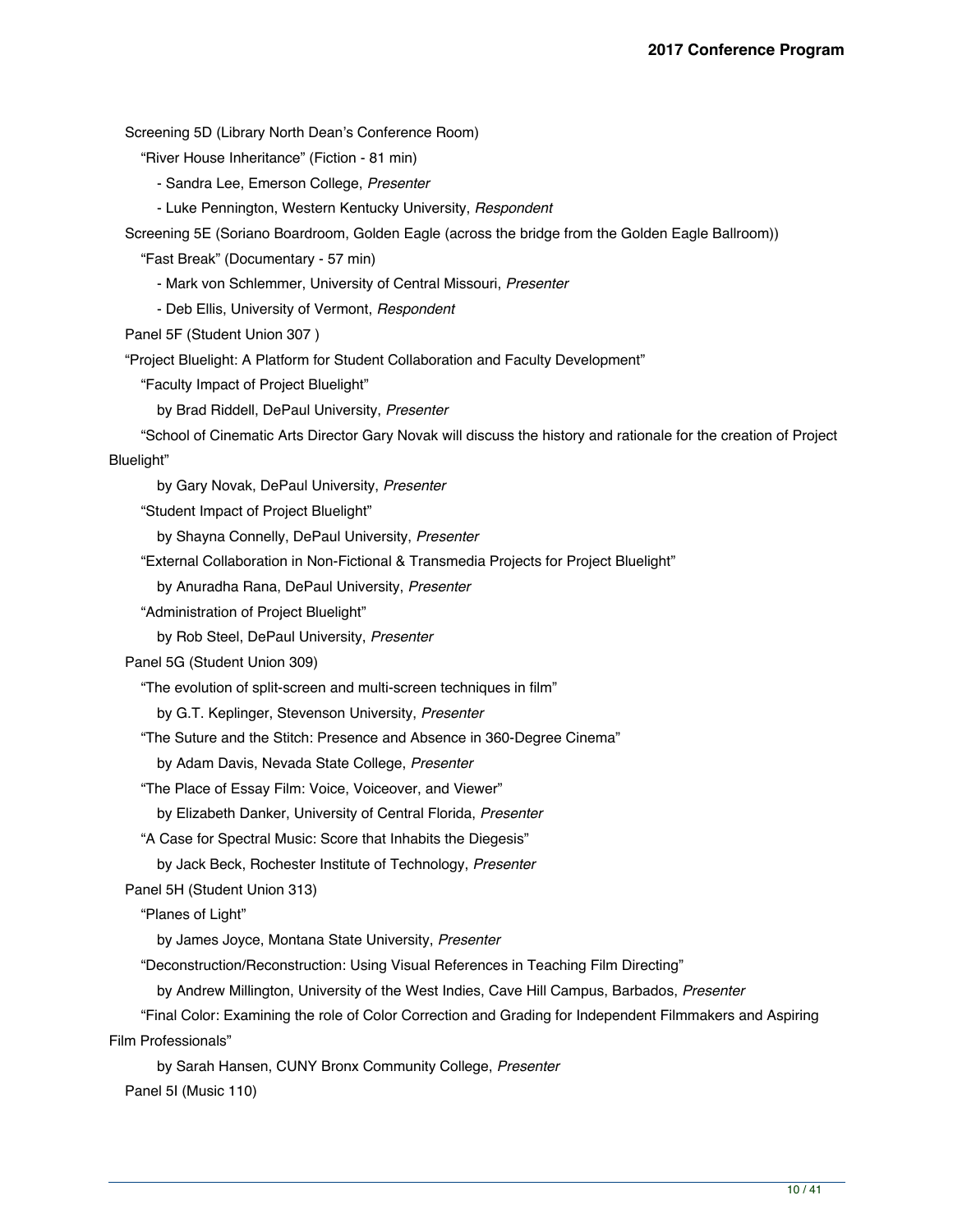"The Banjo Project: Creating a Transmedia Documentary"

by Marc Fields, Emerson College and Shaun Clarke, Emerson College, *Presenter*

"Boots On The Ground: Filming In The Townships Of The Western Cape, South Africa 1988 - The Present"

by Liam O'Brien, Quinnipiac University, *Presenter*

Panel 5J (Library North Community Room)

Context and Controversy: Strategies for Teaching Film and Television HIstory and Current Events to

**Screenwriters** 

"Chronicle and Craft: Film History Course for Students of Screenwriting"

by Warren Lewis, CalState Fullerton, *Presenter*

"Say It Without Saying It: Associative Leap in Joke-Writing Can Lead to Better Dialogue Writing"

by Guy Nicolucci, MFA, Loyola Marymount University, *Presenter*

"Comedy's Liberal Bent: Why Isn't TV Satire Fair & Balanced?"

by David Morgasen, Cal State Fullerton, *Presenter*

"Bury the Subtext: How to not write an After School Special."

by Lucas Cuny, Cal State Los Angeles, *Presenter*

Panel 5K (Library North Community Room, Music 109)

Crowdfunding/Fundraising

Klaudia Kovacs, *Presenter*

Scriptwriting 5L (Music 129)

"OKAY OK!" (Season II) (20 pages) ()

- Kyle Bergerson, University of Oklahoma, *Presenter*
- Leslie Kreiner Wilson, Pepperdine University, *Respondent*

"'E' FOR IDIOT" (21 pages) ()

- Jack Bryant, , *Presenter*
- David Atkins, Quinnipiac University, *Respondent*

 Scriptwriting 5M (Television, Film & Media Center Conference Room, 2nd floor, Television, Film & Media Center) "MALYSHKA/"Dakota" (TV, 61 pages) (Feature)

- E.R. Womelsduff, , *Presenter*

- Michael C. Smith, , *Presenter*
- Robert Arnett, , *Respondent*

"The Burden of Names" (TV, 60 pages) (Feature)

- Robert Arnett, , *Presenter*

- Alex Willemin, , *Respondent*

Workshop 5N (Student Union 303)

"Teaching Budding Storytellers Diversity: Beyond the Platitudes and Into the Uncomfortable"

- Zeinabu irene Davis, University of California, San Diego, Department of Communication, *Participant*
- Leena Jayaswal, American University School of Communication, *Participant*
- Pat Aufderheide, American University, *Participant*
- Jennifer Maytorena Taylor, University of California, Santa Cruz, *Participant*
- Jennifer Peepas, Columbia College Chicago, *Participant*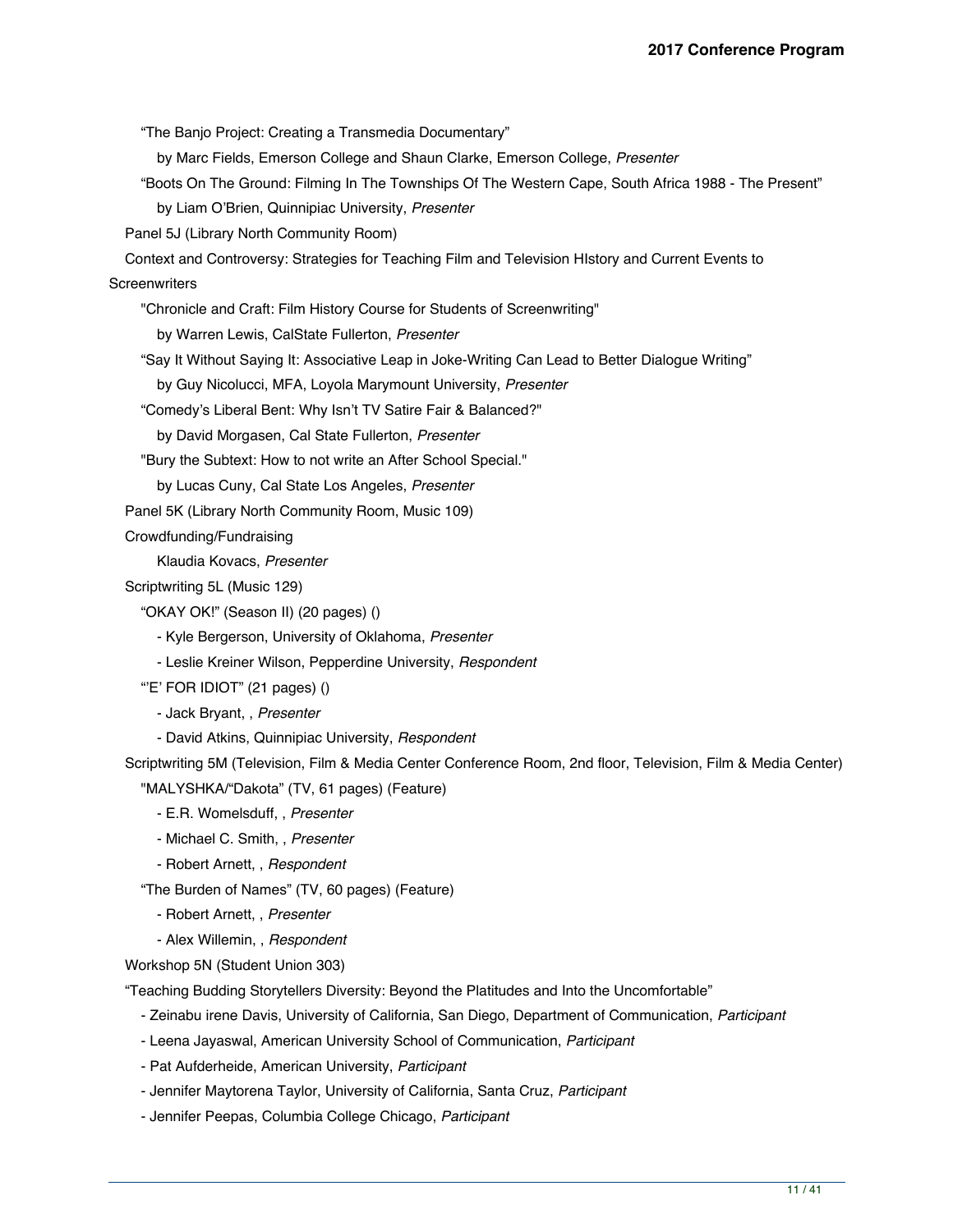Workshop 5O (Student Union 305)

"360 Degree Documentary Production for VR"

- Andrew Gay, Southern Oregon University, *Participant*

- Precious Yamaguchi, Southern Oregon University, *Participant*

**Coffee Break 5** - 10:15am - 10:30am, Los Angeles Room, Student Union 308

#### **Session 6** - 10:30am - 12:15pm

 Screening 6A (Television, Film & Media Center Screening Room, 2nd floor Television, Film & Media Center) "Spirits of Rebellion" (Documentary - 101 min)

- Zeinabu irene Davis, University of California, San Diego, Department of Communication, *Presenter*

- D. Andy Rice, Miami University, *Presenter*

 - Ben Shedd, School of Art, Design and Media Nanyang Technological University, *Respondent* Screening 6B (Music 219)

"Signal to Noise" (Documentary - 114 min, WIP)

- Ben Scholle, Lindenwood University, *Presenter*

- Joshua Adams, State University of New York at Oswego,, *Respondent*

Screening 6C (Library North Dean's Conference Room)

"Believe Me" (Documentary - 18 min)

- Anne Slatton, University of North Carolina Asheville, *Presenter*

- Carla Carter, University of North Texas, *Respondent*

"Nobody's Perfect" (Documentary - 43 min)

- Dana Weidman, SUNY Dutchess Community College, *Presenter*

- John Philbin, Grand Valley State University, *Respondent*

Screening 6D (Student Union Theater)

"Miz Markley & Me" (Documentary - 44 min)

- Sharie Vance, University of North Texas, *Presenter*

- Christopher Llewellyn Reed, Stevenson University, *Respondent*

"Fresh Start" (Documentary - 13 min)

- Cigdem Slankard, Cleveland State University, *Presenter*

- Sarah Hansen, CUNY Bronx Community College, *Respondent*

"Working Stiff" (Documentary - 6 min)

- Sarah Hansen, CUNY Bronx Community College, *Presenter*

- Cigdem Slankard, Cleveland State University, *Respondent*

Screening 6E (Soriano Boardroom, Golden Eagle (across the bridge from the Golden Eagle Ballroom))

"Venice is Thinking" (Documentary - 60 min, WIP)

- Ted Hardin, Columbia College Chicago, *Presenter*

- Jonathon Quam, Midwestern State University, *Respondent*

Panel 6F (Student Union 307)

"Directors on Directing"

"Diversity in Clip Analysis - Color, Gender & Ethnicity in the Directing Chair & on the Classroom Screen"

by Lisa Gottlieb, Ringling College of Art & Design, *Presenter*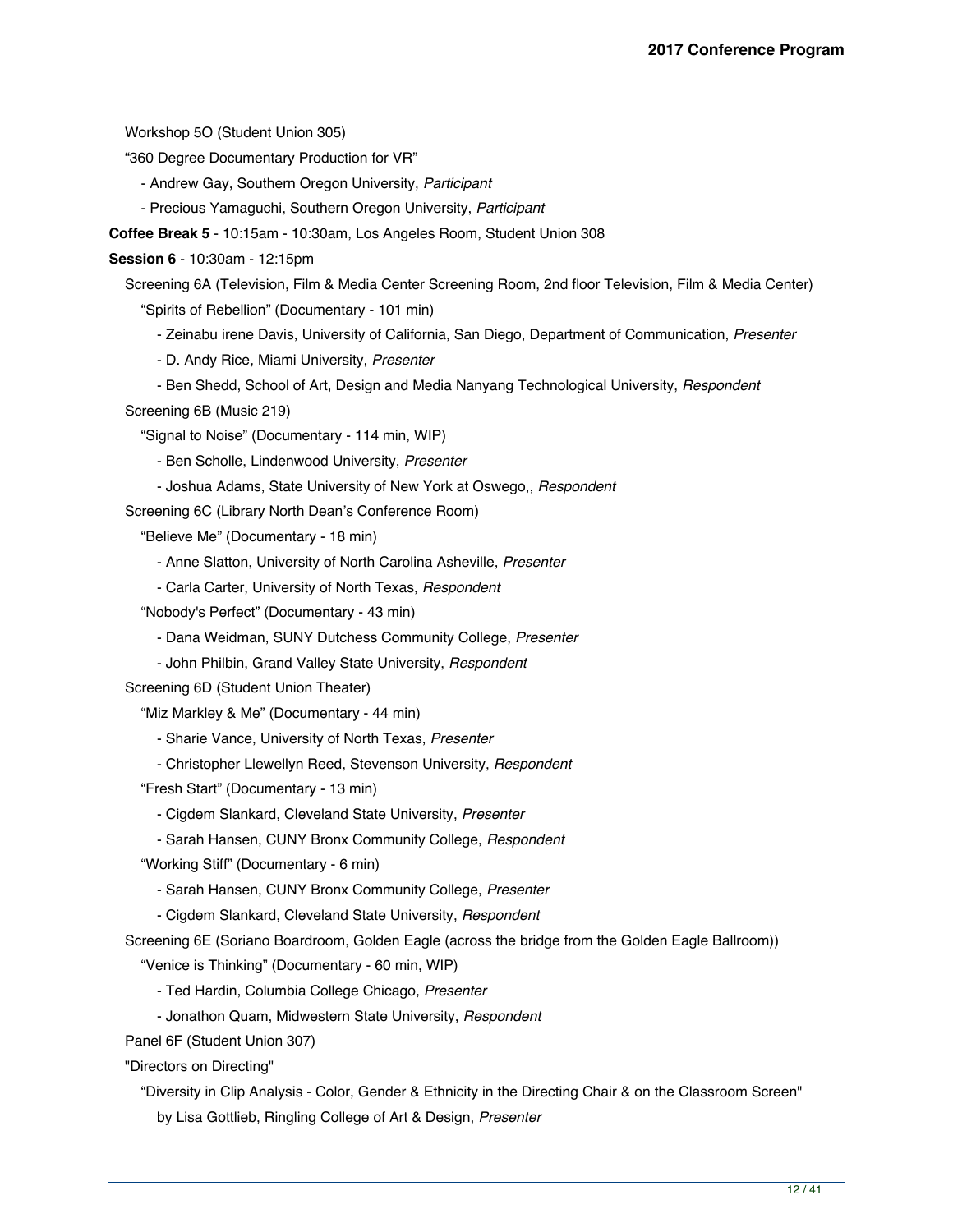"The Director Prepares - Helping Directors and Actors Work Together"

by Reggie Life, Emerson College, *Presenter*

"Teaching Directing and Inclusion in an Editing Class"

by Brigid Maher, American University, *Presenter*

 "Teaching Collaboration-Part II / the Good, the Bad, the Ugly - Helping Student Directors, Writers and DPs Work as a Team"

by Paul Schneider, Boston University, *Presenter*

Panel 6G (Student Union 313)

 "The Real Deal on Hollywood Diversity: A conversation with producers and executives from Shondaland, ABC and HBO"

Betsy Beers, Producer & Partner at Shondaland with Shonda Rhimes, *Presenter*

Kelly Edwards, VP of Talent at HBO, *Presenter*

Jamila Hunter, VP of Comedy at ABC, *Presenter*

Rona Edwards, Chapman University Dodge College of Film & Media Arts, *Moderator*

Karen Loop, Columbia College Chicago, *Moderator*

Panel 6H (Student Union 309)

"From the Frame Up: Building an Animation Program at Nevada State College"

by Jo Meuris, Nevada State College, *Presenter*

"Interdisciplinary Documentary Program at Columbia College Chicago"

by Ruth Leitman, Assistant Professor, Columbia College Chicago, Cinema Art and Science and Eric Scholl,

Associate Professor Columbia College Chicago, Television, *Presenter*

"Major Making: Student Contribution and Program Development"

by Eileen White, Queensborough Community College, *Presenter*

Panel 6I (Library North Community Room)

"Can Romance (i.e.: Writing Rom Coms) be taught in Film School?"

Ken Lee, VP of Michael Wiese Productions, *Presenter*

Pamela Jaye Smith, Michael Wiese Prodn., *Presenter*

Panel 6J (Music 110)

"Intersectional Approaches to the Films of Barbara Kopple"

"Blurring Lines and Intersecting Realities in Barbara Kopple's Fictional Work"

by Susan Ryan, Ph.D., The College of New Jersey, *Presenter*

"Which Side Are You On: An Intersectional Approach to Music in Two Films by Barbara Kopple"

by Augusta Palmer, Ph.D., St. Francis College, *Presenter*

"The Peekskill Project: Race, Riots, and Paul Robeson"

by Jeff Jaeckle, Ph.D., Portland Community College, *Presenter*

Lynne Jackson, Ph.D., St. Francis College, *Presenter*

Panel 6K (Music 109)

"Teaching Leadership and Preparing students for the Workplace,"

Barbara Doyle, Belmont University, Motion Pictures Program, *Presenter*

David Waldman, CSU Long Beach, *Presenter*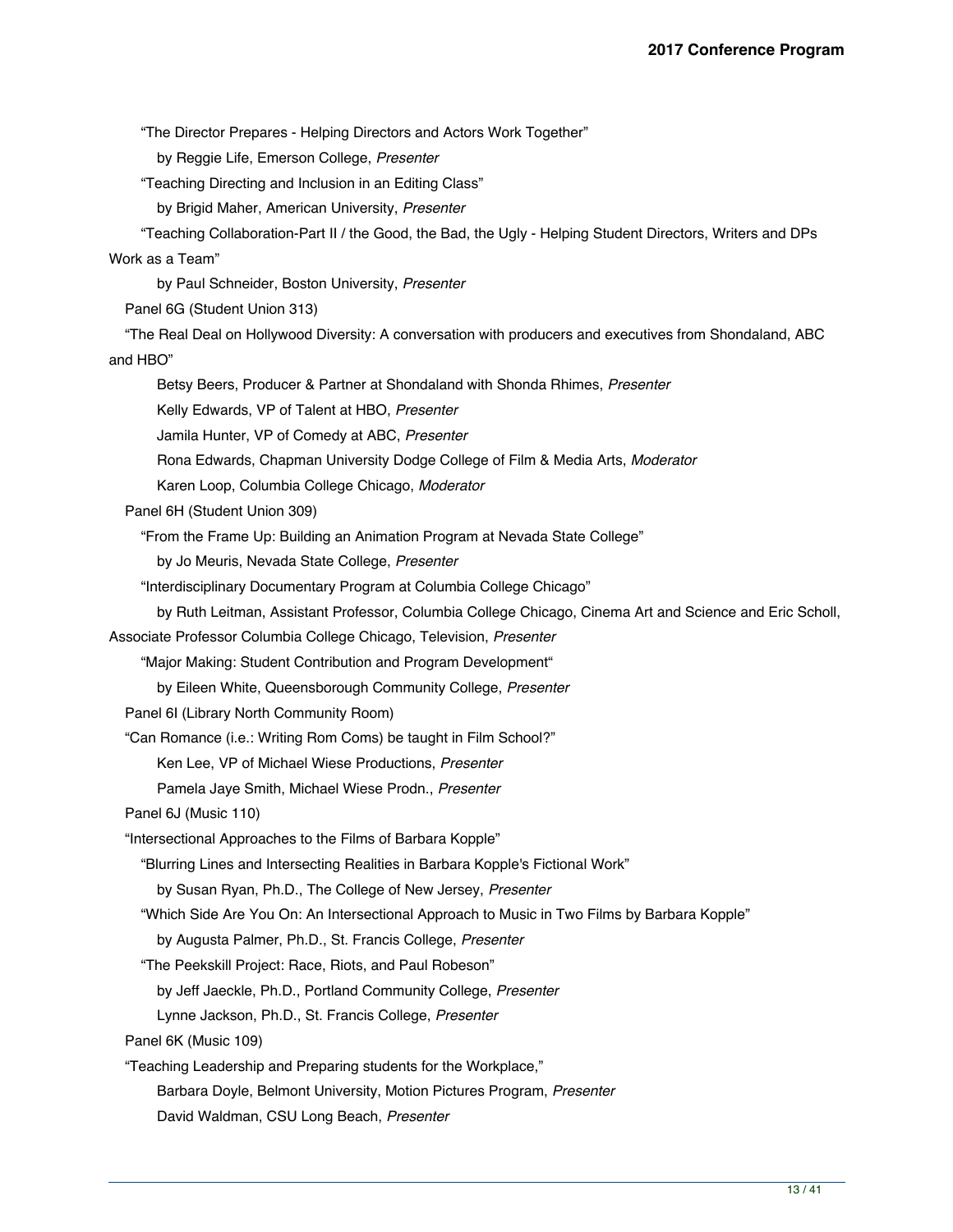Helen Hood Scheer, CSU Long Beach, *Presenter*

William Akers, Belmont University, Motion Pictures Program, *Presenter*

Russell Schwartz, Chapman University, *Presenter*

Scriptwriting 6L (Music 129)

"LOVE IS REVOLUTION" (120 pages) (Feature)

- Michelle Glasby-Millington, , *Presenter*

- Troy Perkins, , *Respondent*

"SCARY LUCY" (33 pages) (Short)

- Dr. Sheila E. Schroeder, University of Denver, *Presenter*

- Dennis Conway, , *Respondent*

Scriptwriting 6M (Television, Film & Media Center Conference Room, 2nd floor Television, Film & Media Center)

"TOO MUCH JOHNSON: A MERCURY THEATRE PRODUCTION" (119 pages) (Feature)

- Fritz Staudmyer, , *Presenter*

- Liam O'Brien, Quinnipiac University, *Presenter*

- John Stephen Douglass, , *Respondent*

"THE OLD CITY" (169 pages) (Feature)

- Sam Harman, , *Presenter*

- Jonathan Mabee, , *Respondent*

New Media 6N (Music 200)

"Reconnaissance Studies"

- Simon Tarr, University of South Carolina, *Presenter*
- Sheldon Schiffer, Georgia State University, *Respondent*

New Media 6O (Music 255)

"Variations of Incomplete Open Cubes"

- Wenhua Shi, University of Massachusetts Boston, *Presenter*
- Laura Zaylea, Temple University, *Respondent*

Workshop 6P (Student Union 311)

"Writing for Immersive Cinema VR with Final Draft 10"

- Alejandro Seri, Final Draft Inc., *Participant*

Workshop 6Q (Student Union 303)

 "Positioning Film & Video Programs in Anticipation of Immigration Restrictions by the Current United States Presidential Administration"

- Dave Thomas, Ohio University, *Participant*
- Melinda Levin, University of North Texas, *Participant*
- Michael Donaldson, Donaldson & Callif, *Participant*
- Jennifer Machiorlatti, Western Michigan University, *Participant*
- Stanislav Semerdjiev, Executive Director, CILECT, *Participant*
- Sharon Teo, University of Nebraska—Lincoln, *Participant*

Workshop 6R (Student Union 305)

"Structuring the Editing Class"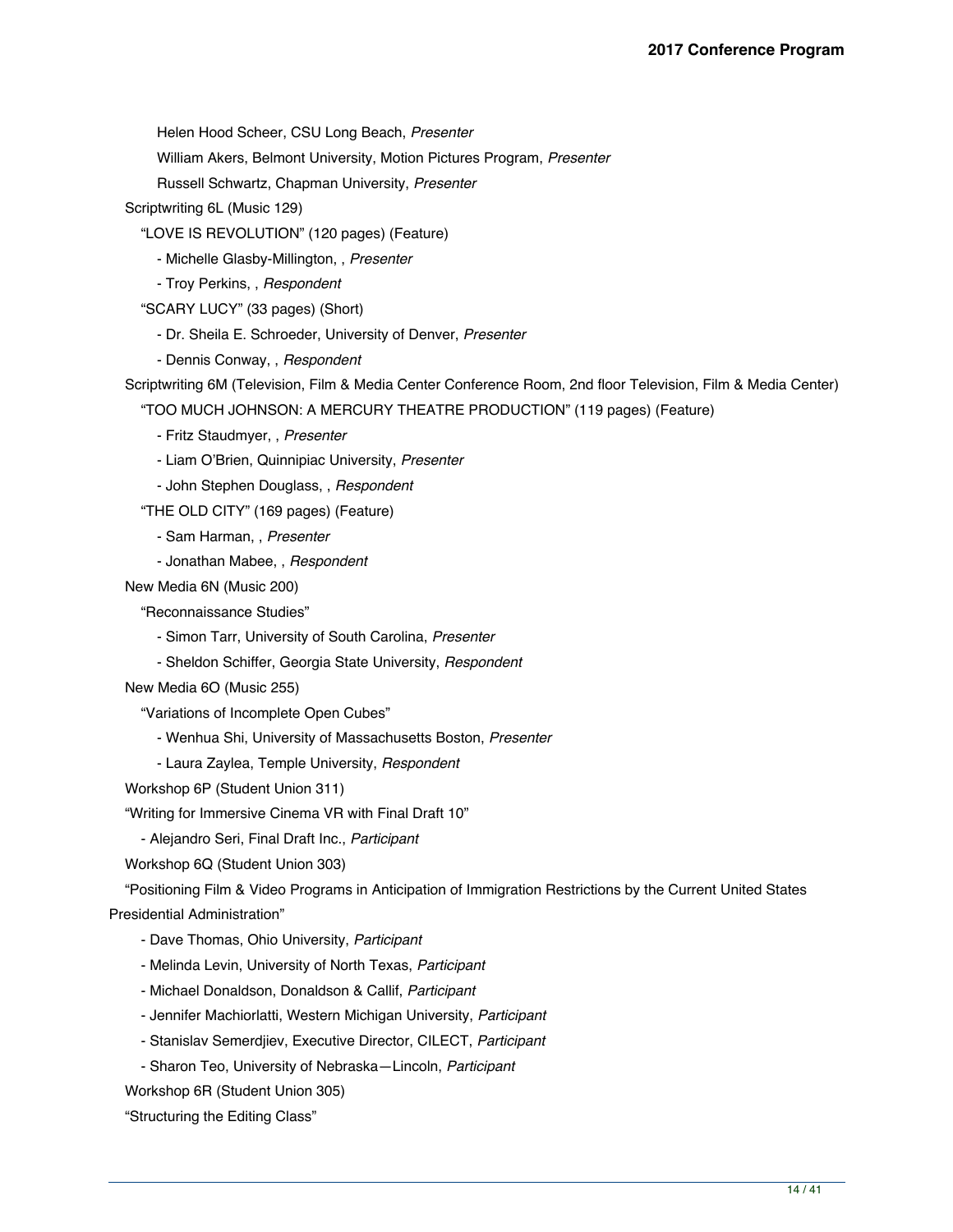- Cara Friez, Point Park University, *Participant*

**Environmental Caucus** - 12:15pm - 1:15pm, Student Union 311

**Lunch** - 12:15pm - 1:30pm, Student Union 308

**Script Caucus** - 12:15pm - 1:15pm, Student Union 303

**Session 7** - 1:30pm - 3:15pm

Screening 7A (Television, Film & Media Center Screening Room, 2nd floor Television, Film & Media Center)

"Quarry Kids" (Documentary - 63 min)

- Sangsun Choi, Malone University, *Presenter*

- Sharie Vance, University of North Texas, *Respondent*

Screening 7B (King Hall LH 1)

"You See Me" (Documentary - 72 min)

- Linda Brown, University of Southern California, *Presenter*

- Garrett Graham, University of North Texas, *Respondent*

Screening 7C (Student Union Theater)

"Peace Has No Borders" (Documentary - 68 min)

- Deb Ellis, University of Vermont, *Presenter*

- Kristy Guevara-Flanagan, University of California, Los Angeles, *Respondent*

Screening 7D (Music 219)

"Bloody Henry" (Fiction - 26 min)

- Jean-Paul DiSciscio, Suffolk University, *Presenter*

- Harlan Bosmajian, Emerson College, *Respondent*

"Well-Born" (Fiction - 25 min)

- Lucas Ostrowski, Bowling Green State University, *Presenter*

- Chung-Wei Huang, Temple University, *Respondent*

"Midnight Carnival" (Fiction - 19 min)

- Chung-Wei Huang, Temple University, *Presenter*

- Lucas Ostrowski, Bowling Green State University, *Respondent*

"Family Medicine" (Fiction - 18 min)

- Joseph Kraemer, Towson University, *Presenter*

- Jean-Paul DiSciscio, Suffolk University, *Respondent*

Screening 7E (King Hall LH 2)

"Hit Men" (Fiction - 88 min)

- Luke Pennington, Western Kentucky University, *Presenter*

- Andy Watts, Ithaca College, *Respondent*

Panel 7F (Student Union 307)

 "The State of the U.S. Documentary Industry Study: Career Sustainability, Funding, Distribution and Diversity"

by Caty Borum Chattoo, American University, School of Communication, *Presenter*

"A Deeper Bolder Artful Voice: Aspects of the 21st Century Documentary"

by Chuck Workman, Chapman University, *Presenter*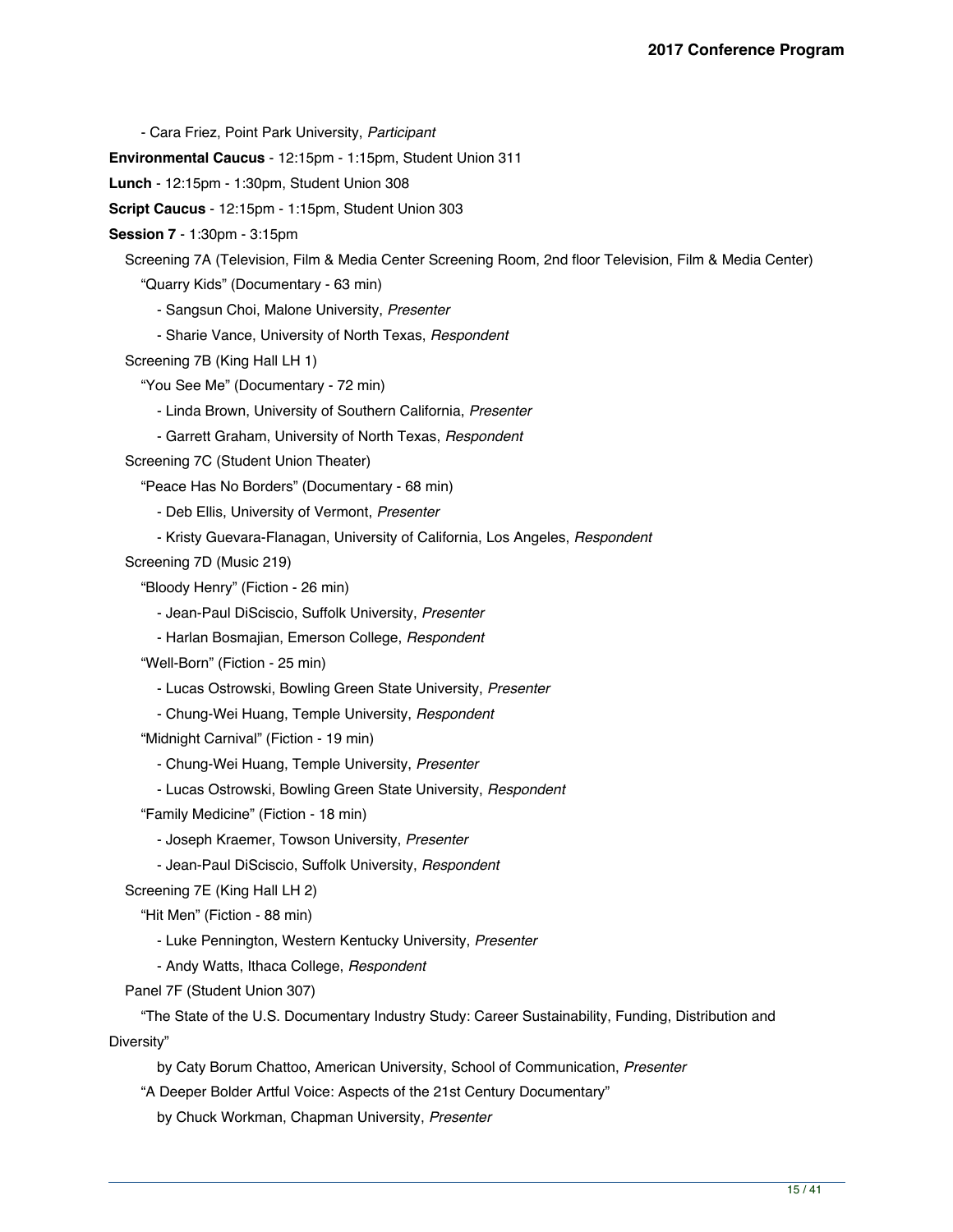"Slow Power"

by Samantha Dols, PhD Student, American University, *Presenter*

Panel 7G (Library North Dean's Conference Room)

"Variations on Diversity in Teaching -- Pedagogical Theory and Practice"

"The Writers Room Template -- A Bold Plan to Develop Student Work"

by William Akers, Belmont University, Motion Pictures Program, *Presenter*

"Diversity & Inclusion's Role In How I Taught Over 1,100 Writing Students in 7.5 Years With Excellence and

Still Received Tenure at a R-1 University"

by Northrop Davis, University of South Carolina, *Presenter*

"Revealing Voice: Teaching a Process to Create Distinct and Meaningful Visual Stories"

by Francisco Menendez, University of Nevada, Las Vegas, *Presenter*

"Teaching, Not Preaching, Diversity and Inclusion: Four Exercises that Connect with Students"

by Evan Smith, Syracuse University, *Presenter*

Panel 7H (Student Union 313)

"Staying Safe and Secure While Telling Truth to Power"

Pat Aufderheide, American University, *Presenter*

"Your Preproduction Legal Checklist: How to Save Time, Money and Needless Suffering and Learn from

People Who Didn't"

by Jack Lerner, University of California, Irvine, *Presenter*

"Working with Filmmakers to Lower Risk at the Reporters Committee for Freedom of the Press (RCFP)"

by Katie Townsend, Reporters Committee on Freedom of the Press, *Presenter*

 "The Skills Every Documentary Film Student Needs to Make Journalistic Films: Integrating Journalism into the Film Curriculum"

by Carrie Lozano, International Documentary Association, *Presenter*

Noland Walker, Independent Television Service, *Presenter*

Lyn Goldfarb, Lyn Goldfarb Productions, *Presenter*

Panel 7I (Library North Community Room)

"Digital Natives Meet Digital Sets: Warner Brothers Discusses Best Practices For Feature Production. What

Your Students Need to Know Now."

Karen Loop, Columbia College Chicago, *Presenter*

Janice Pearson, Warner Bros. Director – Content Protection Strategy & Set Operations, *Presenter*

Panel 7J (Music 109)

 "SINS IN THE DARK: Growing up with The Legion of Decency and the Unholy Pleasures of Condemned Cinema"

by Michael Angelella, Towson University, *Presenter*

"The New Momism in Primetime TV: How Parenthood interprets our vision of The Good Mother"

by Lee Spragens Irwin, California State University Los Angeles, *Presenter*

"Interracial Families in the Media"

by April Makgoeng, University of Southern California, *Presenter*

Panel 7K (Music 110)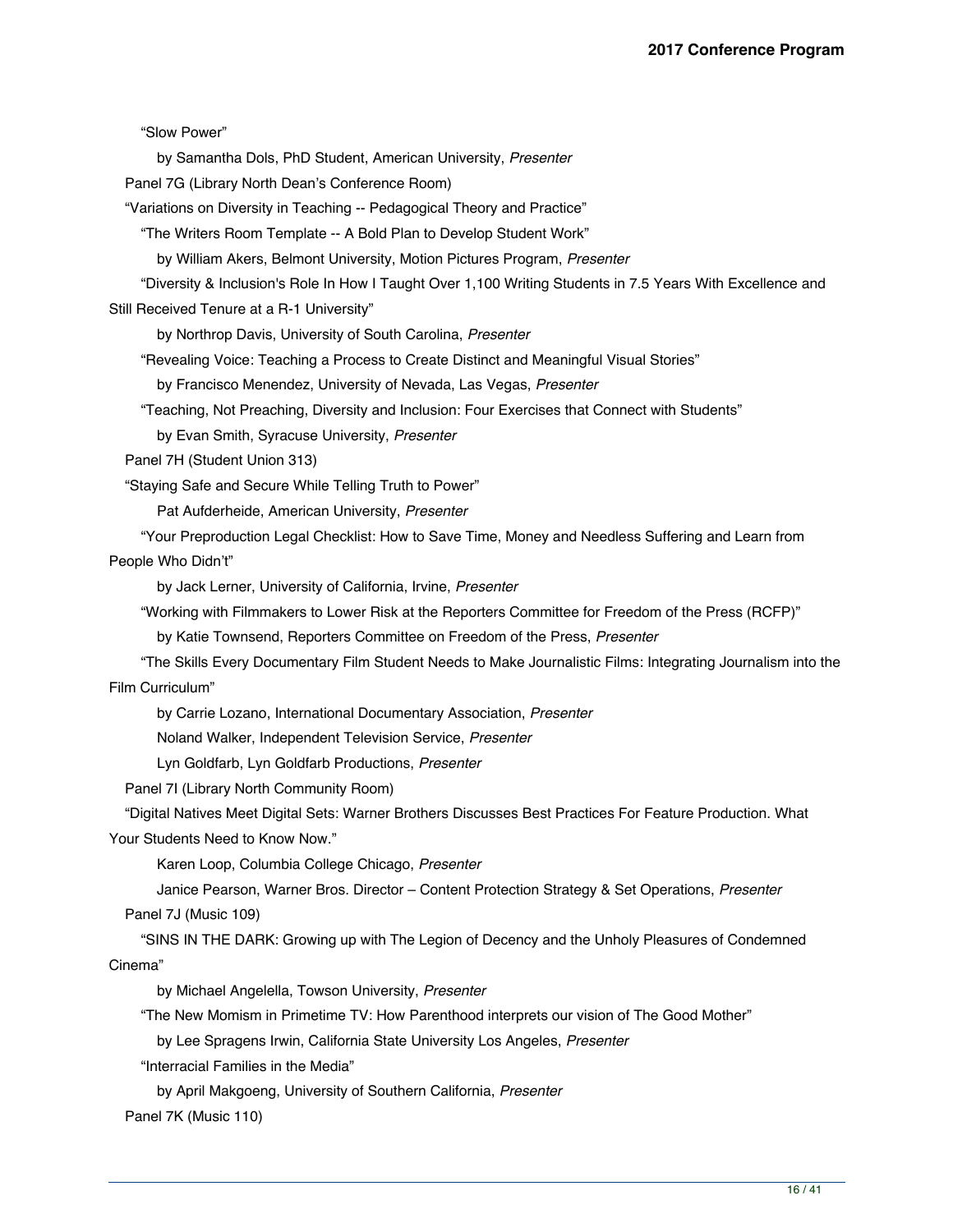"Bursting Bubbles and Crossing Lines: Searching for Commonalities among Differences"

"Speaking not to the Choir"

by B. Rich, DePaul University, *Presenter*

"Cineversity (or Teaching Diversity Both of Genre and Within Genres)"

by Christopher Llewellyn Reed, Stevenson University, *Presenter*

"Co-production and Politics of Representation in the EU"

by Alireza Khatami, DePaul University, *Presenter*

"Surprises that Happen When you Make Documentaries"

by Dana Kupper, DePaul University, *Presenter*

"@home: See the Invisible and Start the Conversation"

by Susanne Suffredin, DePaul University, *Presenter*

Scriptwriting 7L (Music 129)

"HER TOUCH" (33 pages) (Short)

- Dennis Conway, , *Presenter*

- Dr. Sheila E. Schroeder, University of Denver, *Respondent*

"CRUCIFIX" (21 pages) (Short)

- Leslie Kreiner Wilson, Pepperdine University, *Presenter*

- Rani Crowe, Ball State University, *Respondent*

CROSSING (10 pages) (Short)

- Troy Perkins, , *Presenter*

- Kristin Holodak, Marquette University, *Respondent*

Scriptwriting 7M (Television, Film & Media Center Conference Room, 2nd floor, Television, Film & Media Center)

"Shelter" (TV 36 pages) (TV, short)

- Sarah Nilsen, , *Presenter*

- Jami Ramberan, , *Respondent*

"88 Keys" (TV, 46 pages) (TV, short)

- Jami Ramberan, , *Presenter*

- Susan Skoog, , *Respondent*

BREEDING GROUNDS. Parts 1 & 2 (TV, 33 pages) (TV, short)

- Susan Skoog, , *Presenter*

- Sarah Nilsen, , *Respondent*

New Media 7N (Music 255)

"LGBTQ Families Documentary"

- Laura Zaylea, Temple University, *Presenter*

- Simon Tarr, University of South Carolina, *Respondent*

New Media 7O (Music 200)

"CLICK4FRIENDS"

- Paul Echeverria, Western Connecticut State University, *Presenter*

- Gregg Perkins, University of Tampa, *Respondent*

Workshop 7P (Student Union 305)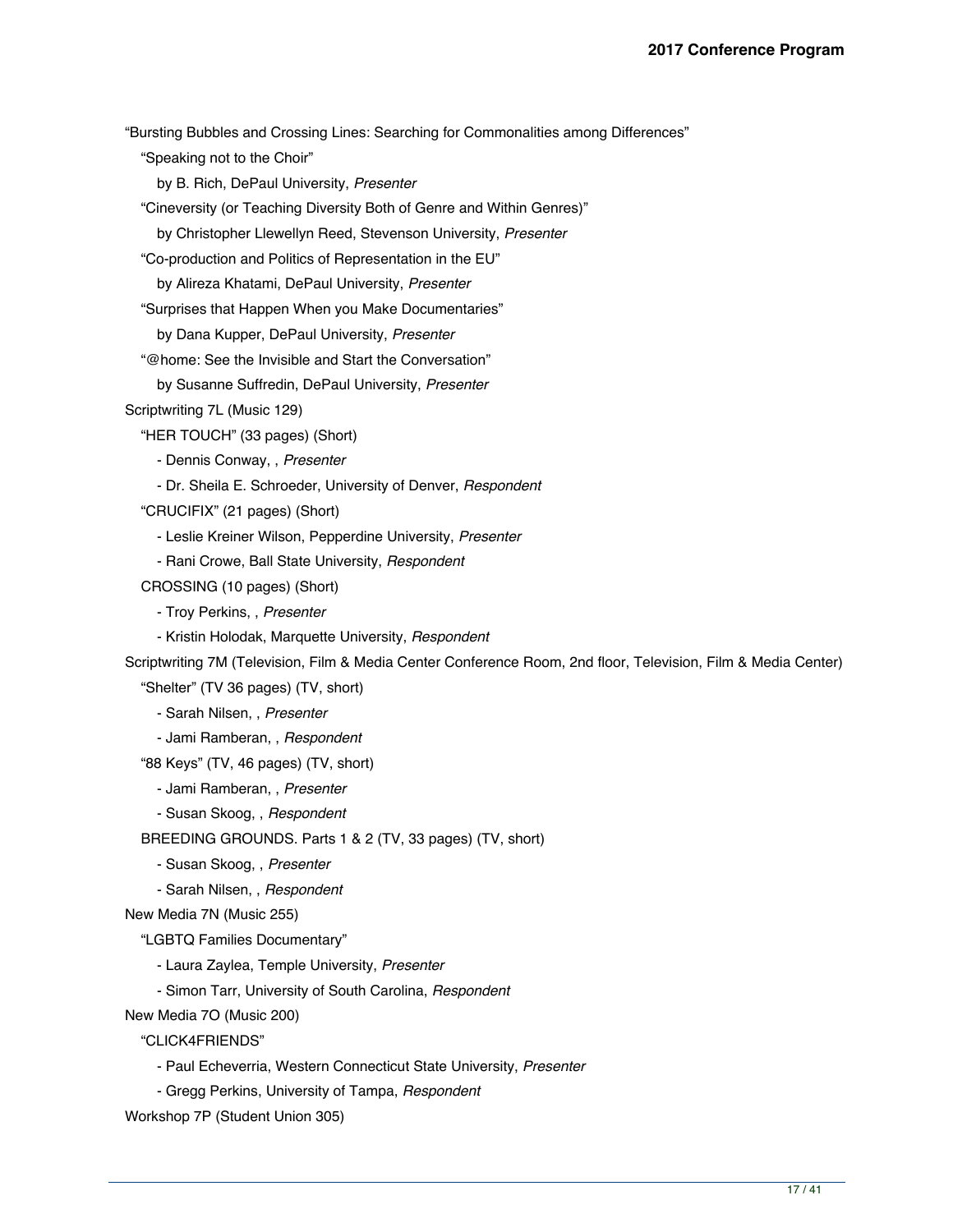"Back to Basics: Movie Magic Budgeting & Scheduling Refresher"

- Melissa Van Meter Noren, Entertainment Partners, *Participant*

Workshop 7Q (Student Union 311)

"Chairs Workshop in Fostering Diversity and Inclusion in Film Programs"

- Giovanna Chesler, George Mason University, Film and Video Studies, *Participant*
- Rosemary Nyaole-Kowuor, Daystar University, *Participant*
- Brigid Maher, American University, *Participant*
- Rob Sabal, Emerson College, *Participant*
- Montré Aza Missouri, Howard University, *Participant*
- Miranda Banks, Emerson College, *Participant*

Workshop 7R (Student Union 309)

"Building an Interdisciplinary Collaborative Video Project"

- Christopher Winkler, Rowan University, *Participant*

Workshop 7S (Student Union 303)

Lighting Workshop conducted by Arri Lighting and B&H Photo

- Michael Suissa, Professional Division, B&H Photo, *Participant*

**Coffee Break 6** - 3:15pm - 3:30pm, Los Angeles Room, Student Union 308

**Session 8** - 3:30pm - 5:15pm

Membership Meeting(Room TBD)

**Session 8- Membership meeting** - 3:30pm - 5:15pm, Student Union Theater, 1st floor Student Union

**Conference photo** - 5:15pm - 5:30pm, Luckman Staircase

**Presidents Photo** - 5:30pm - 5:45pm, Luckman Staircase

**Basketball and Volleyball 2** - 6:00pm - 7:00pm, Courts in the Dorms area

**Picnic** - 6:00pm - 10:00pm, Greenlee Plaza, South Campus (between Salazar Hall and the Science Building)

## **August 1, 2017**

**Golf Tournament** - 7:00am - 2:00pm, De Bell Golf Course in Glendale, California

**Coffee Break 7** - 8:00am - 8:30am, Los Angeles Room, Student Union 308

**Session 9** - 8:30am - 10:15am

Screening 9A (Fine Arts 218)

"Crooked & Narrow" (Fiction - 89 min)

- Andy Watts, Ithaca College, *Presenter*

- John Philbin, Grand Valley State University, *Respondent*

Screening 9B (Fine Arts 219)

"Expedition Alaska" (Documentary - 74 min)

- Kevin Burke, University of Cincinnati, *Presenter*
- Allan Holzman, 716 Productions, INC, *Respondent*

Screening 9C (Student Union Theater)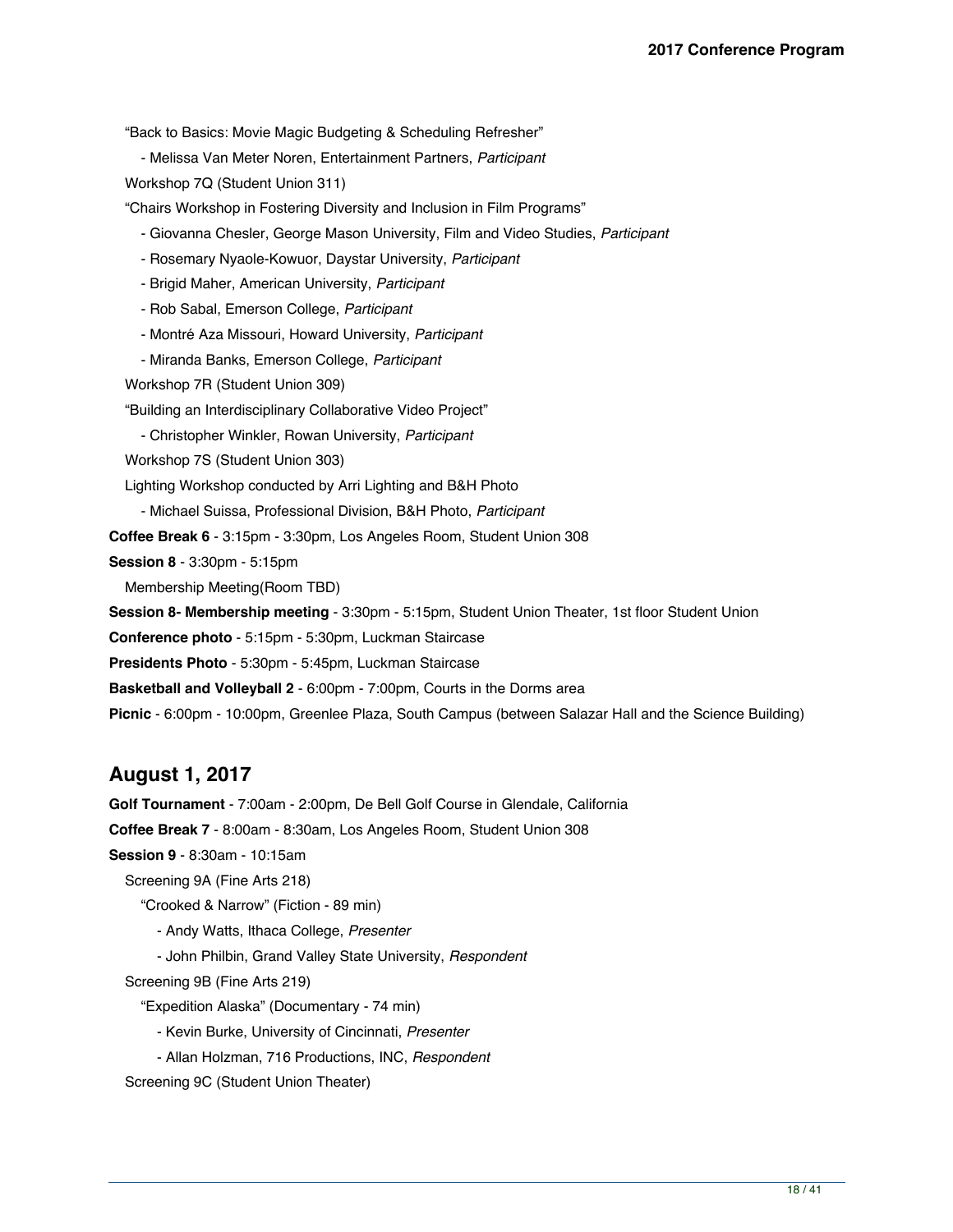"Child Groom" (Experimental - 6 min, WIP) - Albulena Shabani, Columbia College Chicago, *Presenter* - Shaun Clarke, Emerson College, *Respondent* "Dark Night Cold Ground" (Experimental - 5 min) - Shaun Clarke, Emerson College, *Presenter* - Albulena Shabani, Columbia College Chicago, *Respondent* "Staged" (Experimental - 9 min, WIP) - Anuradha Rana, DePaul University, *Presenter* "Nothing a Little Soap and Water Can't Fix" (9 min) - Jennifer Proctor, University of Michigan, Dearborn, *Presenter* - Edward Rankus, Respondent, *Respondent* "Werifesteria" (20 min, WIP) - Jennifer Hardacker, Pacific University, *Presenter* "The Cage of Sand" (Experiemental - 20 min, WIP) - Edward Rankus, Respondent, *Presenter* - Jennifer Proctor, University of Michigan, Dearborn, *Respondent* Screening 9D (Library North, Dean's Conference Room) "How To Power A City" (Documentary - 30 min, WIP) - Melanie La Rosa, Pace University, *Presenter* - Kelly Wittenberg, Western Michigan University, *Respondent* "Project Barbatype" (Documentary - 30 min, WIP) - Kelly Wittenberg, Western Michigan University, *Presenter* - Melanie La Rosa, Pace University, *Respondent* "Switching to Almonds" (Documentary - 9 min) - Jes Therkelsen, California State University, Fresno, *Presenter* - Patrick Johnson, Wheaton College, *Respondent* "Cavomyrt: Cave of My Heart" (Documentary - 9 min, WIP) - Laura Boyd, Point Park University, *Presenter* - Jes Therkelsen, California State University, Fresno, *Respondent* Screening 9E (Television Film & Media Center, Screening Room, 2nd Floor ) "Yours Is Not The Taj Mahal" (Experimental - 4 min) - Shayna Connelly, DePaul University, *Presenter* - Wenhua Shi, University of Massachusetts Boston, *Respondent* "Walking Cycle" (Experimental - 8 min) - Wenhua Shi, University of Massachusetts Boston, *Presenter* - Shayna Connelly, DePaul University, *Respondent* "Hot Afternoons Have Been in Montana" (Experimental - 15 min) - Ken Kimmelman, Imagery Film, Ltd., *Presenter*

- Wenhua Shi, University of Massachusetts Boston, *Respondent*

Panel 9F (Student Union 307)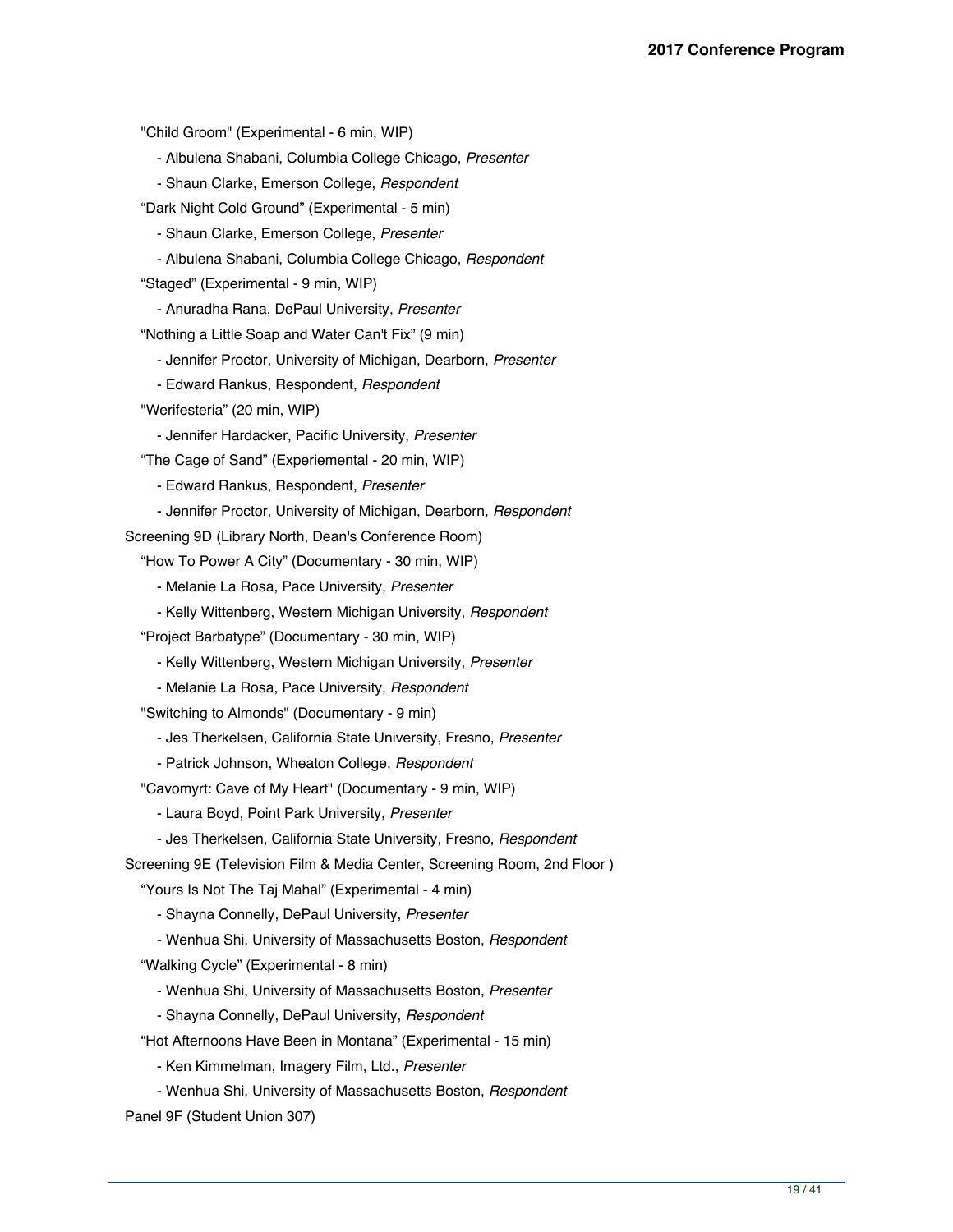Ethical Issues in Documentary

"Ethics in Documentary Filmmaking"

by Linda Brown, University of Southern California, *Presenter*

"To shot or not to shoot: When to turn the camera off and your conscience on."

by Linda Brown, University of Southern California, *Presenter*

 ""Can you make a landscape of me?" Negotiating representation and authorship in documentary filmmaking" by Brad Barber, Brigham Young University, *Presenter*

 "Me, You and Everyone We Know: Navigating responsibility to subject, social justice, audience and filmmaker in documentary"

 by Ruth Leitman, Assistant Professor, Columbia College Chicago, Cinema Art and Science, *Presenter* "Bridging the Credibility Gap in an era of 'Fake News"

by Lisa Leeman, University of Southern California, *Presenter*

Panel 9G (Student Union 309)

Histories in Film Production

"Imamura's Big Chance: Pigs, Battleships & Nikkatsu At The Brink"

by Thomas Neufeld, American University, *Presenter*

"East Goes West, Too Soon: King Hu's unrealized American Dreams"

by George Chun Han Wang, University of Hawaii at Manoa, *Presenter*

"The Femmes of Noir - they aren't always fatale! Women behind the noir scenes and on the screen."

by David Landau, Fairleigh Dickinson University, *Presenter*

 "Women Screenwriters Must Go to the Penalty Box: The Unheralded Career of Nancy Dowd or What Happens When The Best Guy Movie of All Time' is created by a Female"

by Marc May, Towson University, *Presenter*

Panel 9H (Student Union 313)

Institutional Film Making

"Cal State LA Career Center Video Series"

by Lucas Cuny, Cal State Los Angeles and Dhairya Parma, Student Assistant, Cal State Los Angeles,

*Presenter*

"Service Learning with Filmmakers: Some Reflections on Process"

by Heather McIntosh, Mass Media, Minnesota State University, Mankato, *Presenter*

"Preliminary Research for Program for Media for Non-Professionals in African Wildlife Management"

by Rebekah Jorgensen, UNATC and UBB in Romania, *Presenter*

Panel 9I (Library North, Community Room)

Directing Pedagogy: 21st Century Perspectives

"Cinematic Directing as a Holistic Process"

by David Tarleton, Columbia College Chicago, Cinema Art and Science, *Presenter*

 "Teaching Directing to be Equipped for 21st Post Production—with New Students, New Technologies and New Forms"

by Norman Hollyn, University of Southern California, School of Cinematic Arts, *Presenter*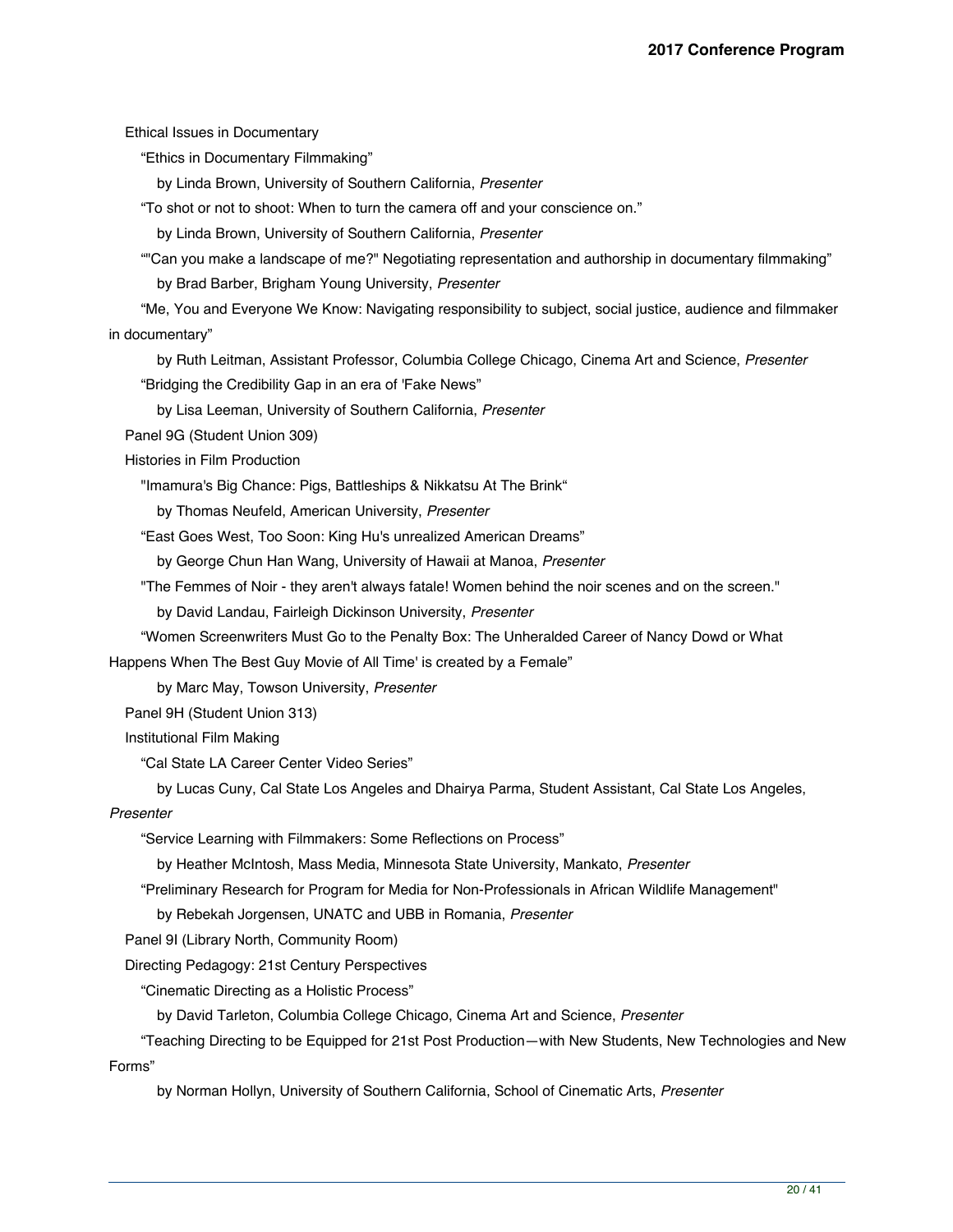"Blocking Actors: Working with Three-Dimensional Depth Cues"

by Barry Braverman, Director of Photography (IATSE), *Presenter*

"Making Movie Magic: It's all in the prep"

by Rick Friedberg, Member UFVA,DGA, WGA, *Presenter*

Panel 9J (Student Union 303)

Going in Reverse - A Forum on Race, Class & Gender on Campus

Brigid Maher, American University, *Presenter*

Mitra I. Arthur, American University, *Presenter*

Montré Aza Missouri, Howard University, *Presenter*

Lisa Gottlieb, Ringling College of Art & Design, *Moderator*

Panel 9K (Soriano Boardroom, Golden Eagle (across the bridge from the Golden Eagle Ballroom))

"Disney Diversity: A 2017 Check-In"

by Kynan Dias, University of Nevada, Las Vegas, *Presenter*

"How to Work Creatively with the Chinese Film Industry"

by Weiko Lin, Emerson College, *Presenter*

Scriptwriting 9L (Music 129)

"LONGAWAY ABEL" (100 pages) (Feature)

- Troy Perkins, , *Presenter*

- Deric Olsen, , *Respondent*

STRAWBERRY LASSI (100 pages) (Feature)

- Lovinder S. Gill, , *Presenter*

- Mark Kerins, Southern Methodist University, *Respondent*

Scriptwriting 9M (Television Film & Media Center, 2nd Floor, Conference Room)

"THE HOMEWRECKERS" (122 pages) (Feature)

- Frank Deese, , *Presenter*

- Travis Newton, , *Respondent*

"WOODSHED" (99 pages) (Feature)

- Travis Newton, , *Presenter*

- Emily Edwards, University of North Carolina, Greensboro, *Respondent*

Workshop 9N (Student Union 305)

"Youth Film Arts Workshop"

- Keith Mehlinger, Morgan State University, *Participant*

- David Warfield, Morgan State University, *Participant*

Workshop 9O (Student Union 311)

"Sound Design: Creating Sounds that Don't Exist"

- Matt Meyer, George Fox University, *Participant*

- David Bondelevitch, University of Colorado Denver, *Participant*

- Chuck Michael, Sound Designer, *Participant*

**Coffee Break 8** - 10:15am - 10:30am, Los Angeles Room, Student Union 308

**Session 10** - 10:30am - 12:15pm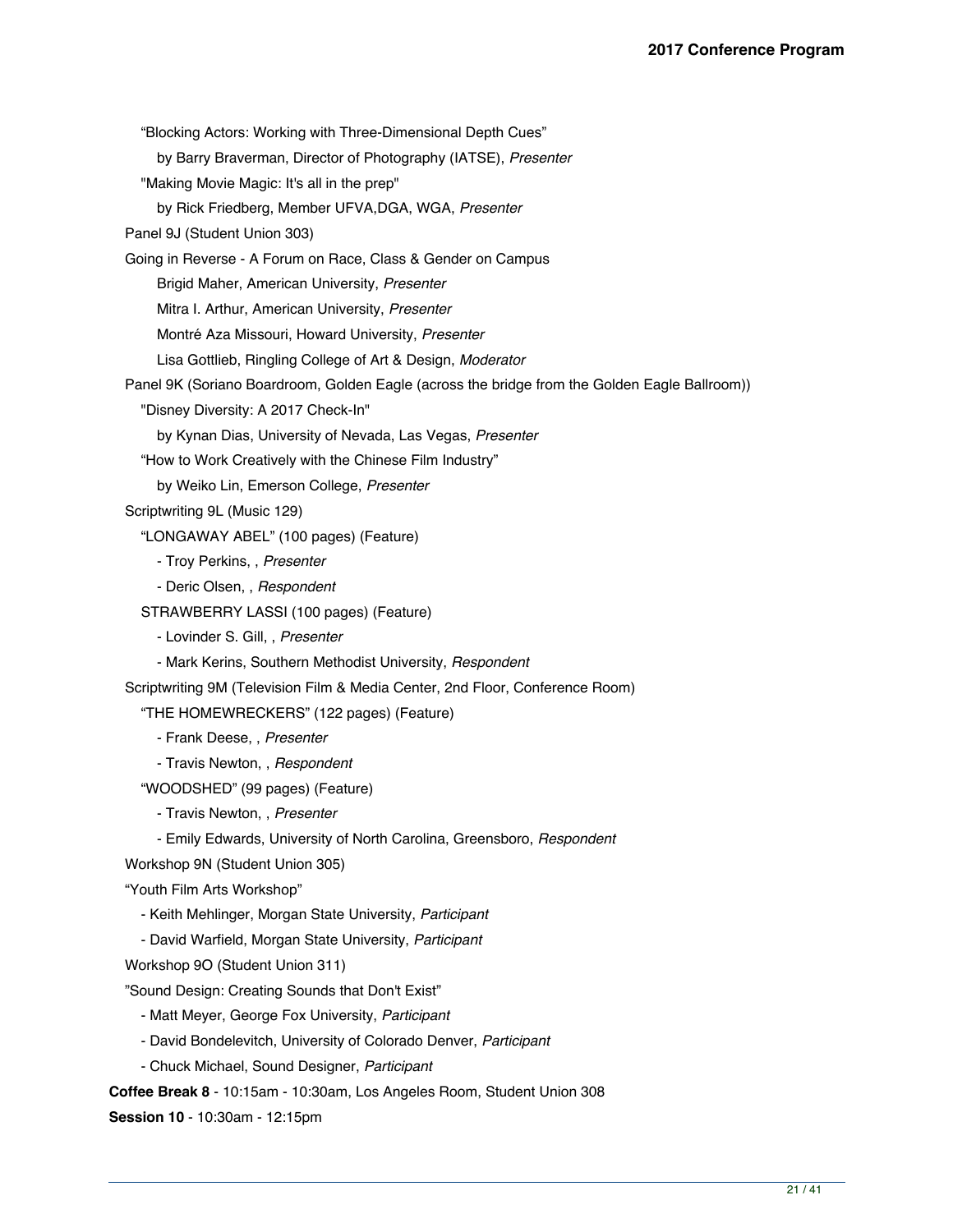Screening 10A (Television FIlm & Media Center, Screening Room, 2nd Floor Television Film & Media Center)

"The Breaks: Century of Struggle" (Documentary - 63 min)

- Andrew Reed, University of Pikeville, *Presenter*

- Ben Scholle, Lindenwood University, *Respondent*

Screening 10B (Fine Arts 219)

"Mothertime" (Experimental - 60 min)

- Kristy Guevara-Flanagan, University of California, Los Angeles, *Presenter*
- Dana Weidman, SUNY Dutchess Community College, *Respondent*

Screening 10C (Student Union Theater)

"Official Teaser #2 Reaction!!!" (Experimental - 7 min)

- Kevin McCarthy, Fitchburg State University, *Presenter*

- Jason Halprin, City College of San Francisco, *Respondent*

"July 8th, 2016" (Experimental - 3.4 min)

- Jason Halprin, City College of San Francisco, *Presenter*
- Kevin McCarthy, Fitchburg State University, *Respondent*

"Project Freeplay" (Documentary - 23 min)

- Michael Mullins, University of North Texas, *Presenter*

- Tom Neff, Middle Tennessee State University, *Respondent*

"Imperfect Video" (Experimental - 20 min)

- Jason Halprin, City College of San Francisco, *Presenter*

- Tom Neff, Middle Tennessee State University, *Respondent*

"unconventional" (Documentary - 23 min)

- Tom Neff, Middle Tennessee State University, *Presenter*

- Michael Mullins, University of North Texas, *Respondent*

"Tiger Belles" (Documentary - 3.5 min)

 - Tom Neff, Middle Tennessee State University, *Presenter* Screening 10D (LIbrary North, Dean's Conference Room)

"The Farewell Rag" (Fiction - 22 min , WIP)

- Henri Griffin, University of New Orleans, *Presenter*

"Carmelita" (Fiction - 21 min)

- David Mallin, Old Dominion University, *Presenter*

- David Atkins, Quinnipiac University, *Respondent*

"Do It For The Art - Episode 2" (Fiction - 21min)

- David Atkins, Quinnipiac University, *Presenter*

- David Mallin, Old Dominion University, *Respondent*

Screening 10E (Soriano Boardroom, Golden Eagle (across the bridge from the Golden Eagle Ballroom))

"Homegrown Stories" (Documentary - 40 min)

- LeAnn Erickson, Temple University, *Presenter*

- Sandra Dyas, Cornell College, *Presenter*

- Jonathon Quam, Midwestern State University, *Respondent*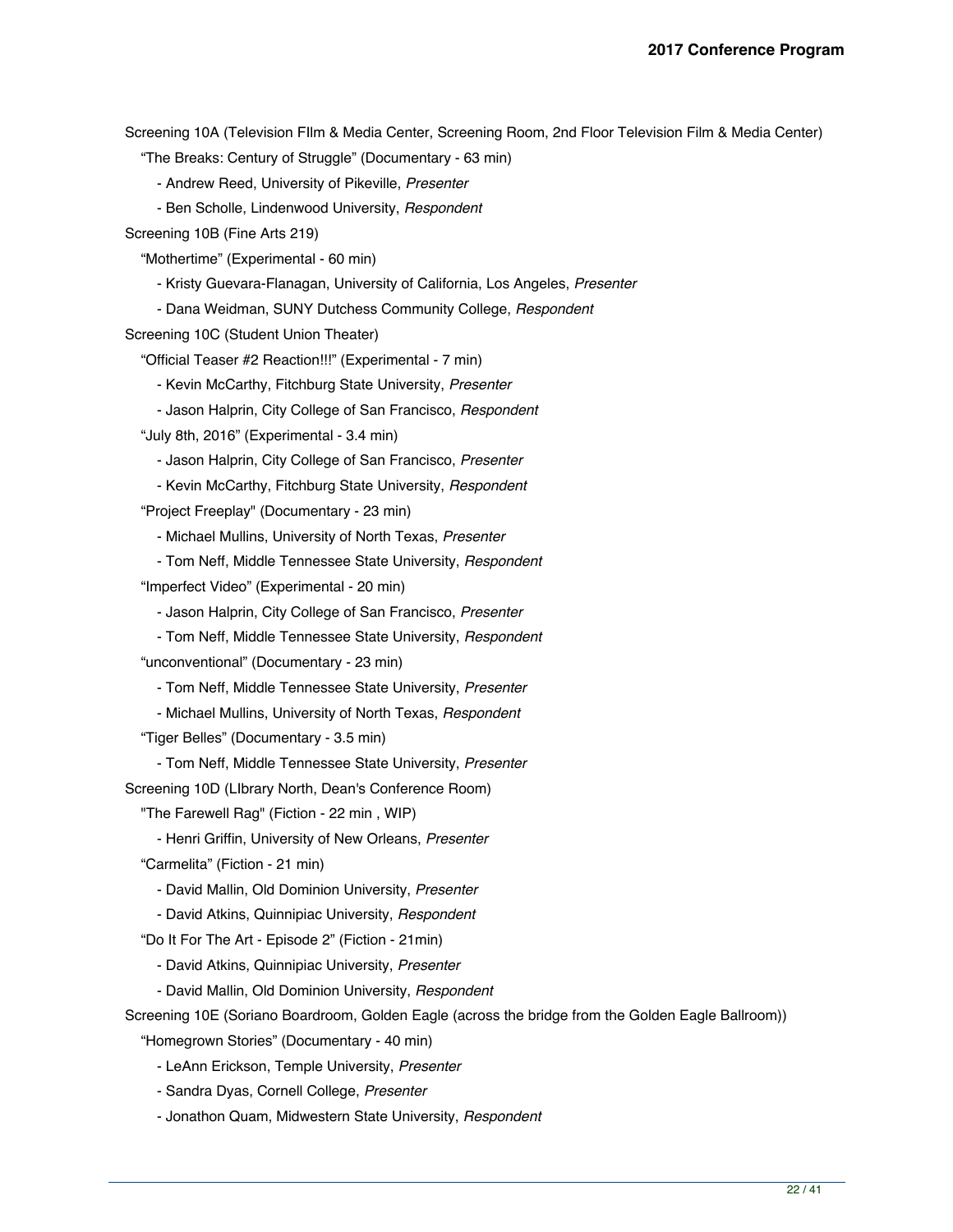"Honk: The Festival of Activist Street Bands" (Documentary - 7 min) - Patrick Johnson, Wheaton College, *Presenter* - Ruth Goldman, SUNY-Buffalo State, *Respondent* "Bending the Line" (Documentary - 7 min) - Ruth Goldman, Buffalo State College, *Presenter* - LeAnn Erickson, Temple University, *Respondent* Panel 10F (Student Union 307) Challenges in Film Instruction "Directing Pedagogy" by Dave Kost, Chapman University, *Presenter* "Raising the Bar: Production Pedagogy 101" by Eileen White, Queensborough Community College and Sarah Hansen, CUNY Bronx Community College, *Presenter* "Teaching It in Post: Editing a Documentary Series with Students in a Class" by Brad Barber, Brigham Young University, *Presenter* Panel 10G (Student Union 313) Academy of Motion Picture Arts and Sciences Programs for Academics Mitchell Block, Direct Cinema Limited, *Presenter* Shawn Guthrie, Manager, Student Academy Awards, AMPAS, *Presenter* Joan Wai, Manager, Nicholl Fellowships in Screenwriting, AMPAS, *Presenter* Bettina Fisher, Director, Education Initiatives, AMPAS, *Presenter* Edgar Aguirre, Director, Academy Gold Internship Program, AMPAS, *Presenter* May Haduong, Public Access Manager, Film Archive, AMPAS, *Presenter* Jenny Romero, Head of Reference and Public Services, Margaret Herrick Library, AMPAS, *Presenter* Panel 10H (Student Union 311) SOS - Safety on Set Jeffery (Ted) Wachs, New York University, *Presenter* Linda Brown, University of Southern California, *Presenter* Christina S. DeHaven, New York University, *Presenter* Panel 10I (Library North, Community Room) A Conversation With The Co-Author of The 2017 Hollywood Diversity Report: Setting the Record Straight Dr. Ana-Christina Ramón, UCLA, *Presenter* Rona Edwards, Chapman University Dodge College of Film & Media Arts, *Presenter* Karen Loop, Columbia College Chicago, *Presenter* Panel 10J (Fine Arts 218) Examining FIlm and Television Documentary Production "The Direct Cinema Pitch: A New Kind of Television Journalism" by David Resha, Oxford College of Emory University, *Presenter* "Listening Outside the Lines: Over-Voice and Undertone in NFL Films' Epic Histories" by Brett Kashmere, University of California, Santa Cruz, *Presenter*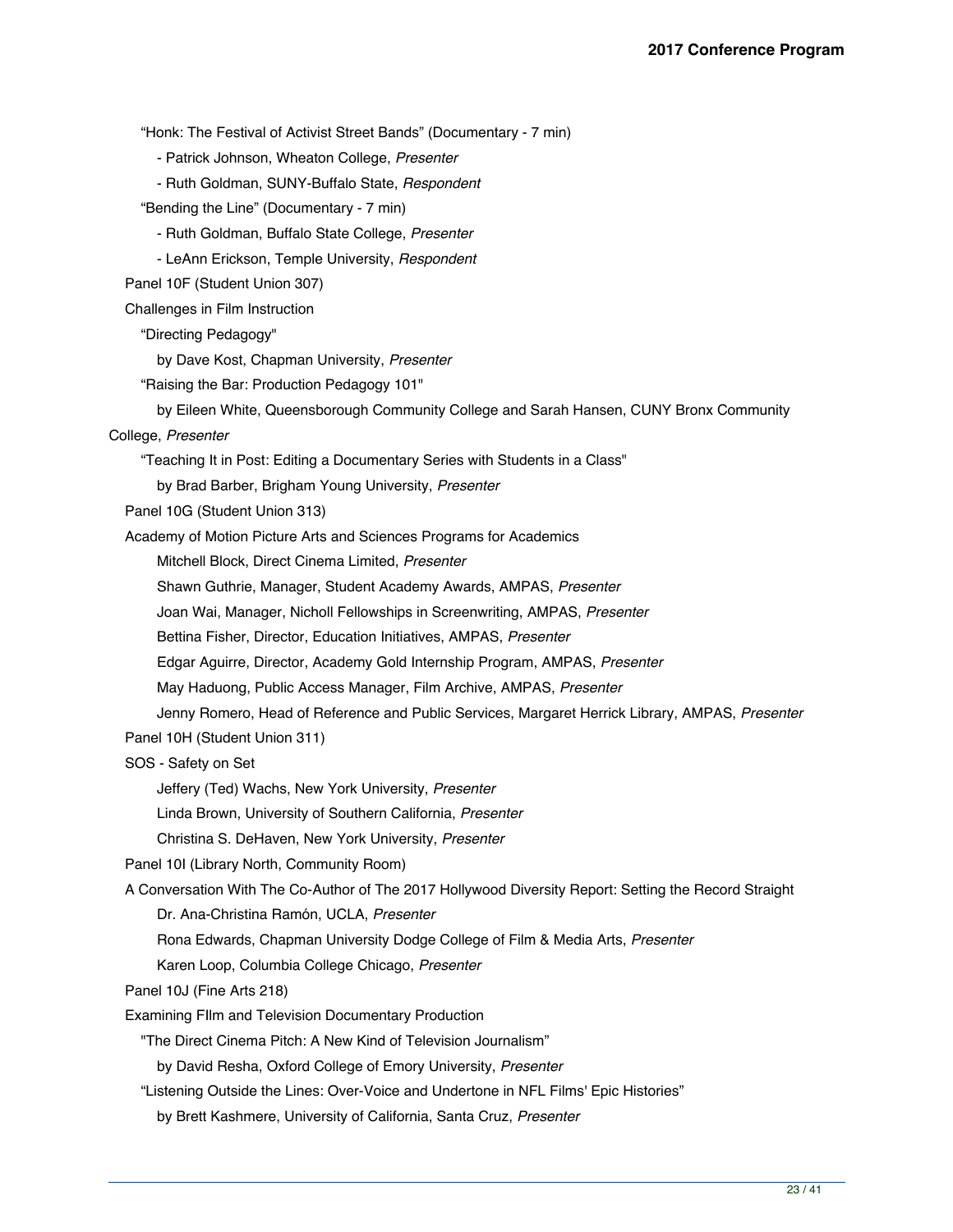"Documentary #OscarsSoWhite: Race and Gender of Directors and Producers in U.S. Academy-Award-

Shortlisted, -Nominated and -Winning Documentary Feature Films: 2007 to 2017"

by Caty Borum Chattoo, American University, School of Communication, *Presenter*

Panel 10K (Student Union 309)

Diverse Spaces: Teaching Film outside the Curriculum and Classroom

"Teaching Indy Film at the Festival"

by Steve Classen, George Fox University, *Presenter*

"Shooting a Feature with an All-Student Crew: Lessons from the Trenches"

by Matt Meyer, George Fox University, *Presenter*

"Teaching Film, Traveling Japan"

by Dawn Ford, George Fox University, *Presenter*

Scriptwriting 10L (Music 129)

"CUTLASS SUPREME" (102 pages) (Feature)

- Henri Griffin, University of New Orleans, *Presenter*
- Damon Maulucci, , *Respondent*

"SOMEBODY SCREAM" (89p) (Feature)

- Damon Maulucci, , *Presenter*

- Henri Griffin, University of New Orleans, *Respondent*

 SCRIPTWRITING 10R (Television Film Media Center Conference Room, 2nd Floor Television Film & Media Center)

THE HARMONY (Feature)

- Emily Edwards, University of North Carolina, Greensboro, *Presenter*

- Broderick Fox, Occidental College, *Respondent*

BLACKOUT (Feature)

- Mark Kerins, Southern Methodist University, *Presenter*

- Michael P. Bradt, , *Presenter*
- Frank Deese, , *Respondent*

New Media 10M (Music 200)

"The Works of Art(hur)"

- Sheldon Schiffer, Georgia State University, *Presenter*
- John Schmit, Grand Valley State University, *Respondent*

New Media 10N (Music 255)

"Moede Cal State Los Angeles"

- Gregg Perkins, University of Tampa, *Presenter*

- Jennifer Zaylea, The University of the Arts, *Respondent*

Workshop 10O (Student Union 303)

 "The Screenwriting Workshop: Strategies for Encouraging Student Engagement in Diversity, Inclusion, and Convergence"

- Leslie Kreiner Wilson, Pepperdine University, *Participant*

Workshop 10P (Student Union 305)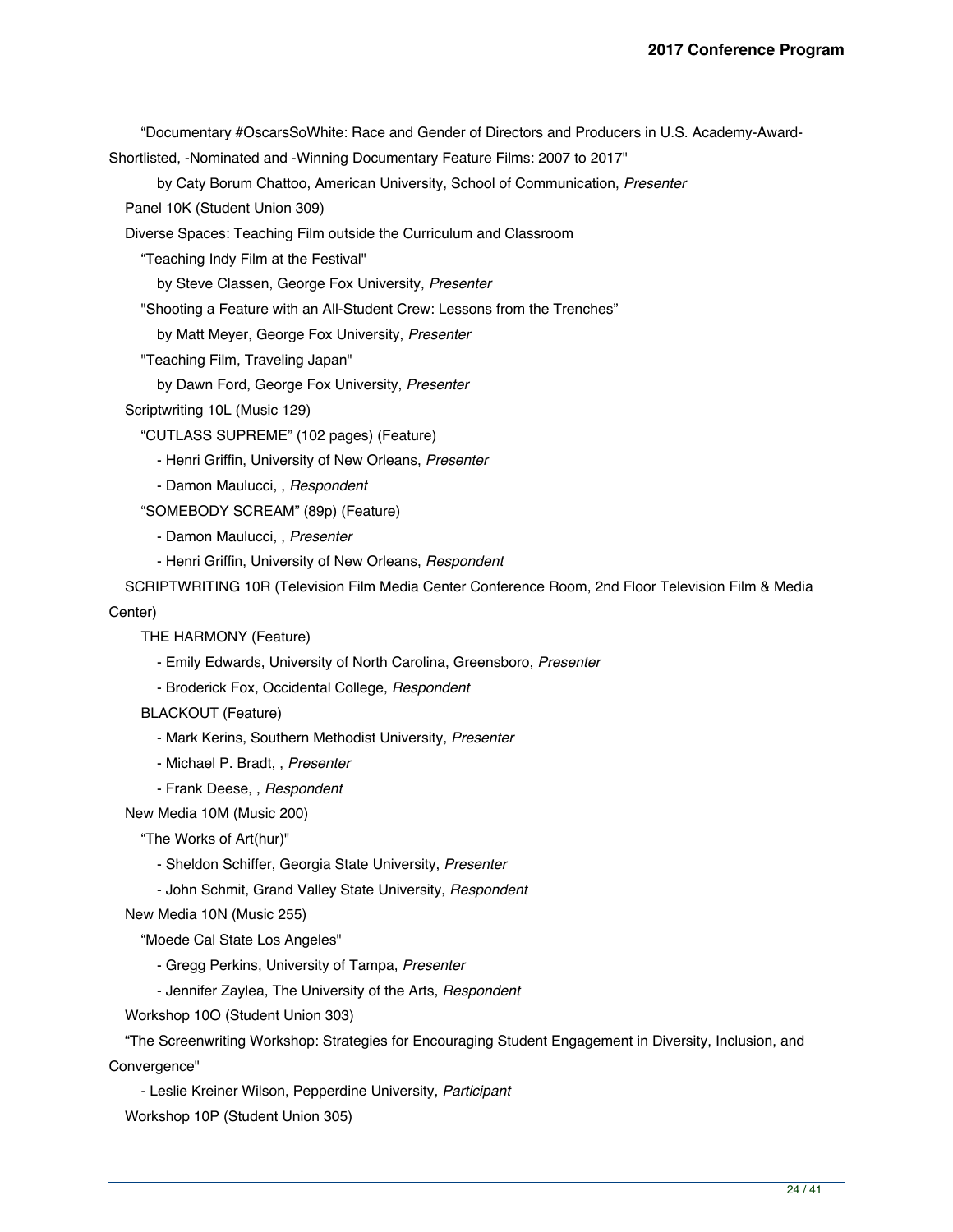"Take One! The Super 8 One-Roll Film Challenge"

- Rhonda Vigeant, , *Participant*

- Phil Vigeant, , *Participant*

WORKSHOP 10Q (Music 211)

"Sound Editing in Resolve"

- Barton Weiss, University of Texas at Arlington, *Participant*

**New Media Caucus** - 12:15pm - 1:15pm, Student Union 311

**Lunch** - 12:15pm - 1:30pm, Student Union

**Entertainment Industry Caucus** - 12:15pm - 1:15pm, Student Union 303

**Session 11** - 1:30pm - 3:15pm

Screening 11A (Library North, Dean's Conference Room)

"Other People's Footage: Copyright & Fair Use" (Documentary - 75 min)

- Diane Carson, Professor Emerita, St. Louis Community College, *Presenter*

- Robert Johnson, Framingham State University, *Presenter*

Screening 11B (Music 219)

"Animus and the Road" (Fiction - 80 min, WIP)

- Joshua Adams, State University of New York at Oswego,, *Presenter*

- Mark von Schlemmer, University of Central Missouri, *Respondent*

Screening 11C (Television Film & Media Center Screening Room, 2nd Floor Television Film & Media Center)

"The Profit" (Fiction - 90 min)

- Mark von Schlemmer, University of Central Missouri, *Presenter*

- Matthew Jacobson, University of Kansas, *Presenter*

- Aaron Greer, Loyola University Chicago, *Respondent*

Screening 11D (Student Union Theater)

"Keeping The Potomac" (Documentary - 27 min)

- Elizabeth Herzfeld-Kamprath, American University, *Presenter*

- Denise Bennett, University of Idaho, *Respondent*

"Ally Drive" (Documentary - 25 min)

- Jonathon Quam, Midwestern State University, *Presenter*

- Elizabeth Herzfeld-Kamprath, American University, *Respondent*

"Dinosaurs: Science Fiction vs. Science" (Documentary - 12 min)

- Jeremiah Lafleur, University of Utah, *Presenter*

- Deirdre Maitre, Temple University, *Respondent*

"Sound is Half the Picture" (Documentary - 11 min, WIP)

- Deirdre Maitre, Temple University, *Presenter*

- Jeremiah Lafleur, University of Utah, *Respondent*

Screening 11E (Music 129)

"Microagressions in the Classroom" (Documentary - 18 mins)

- Carla Carter, University of North Texas, *Presenter*

- LeAnn Erickson, Temple University, *Respondent*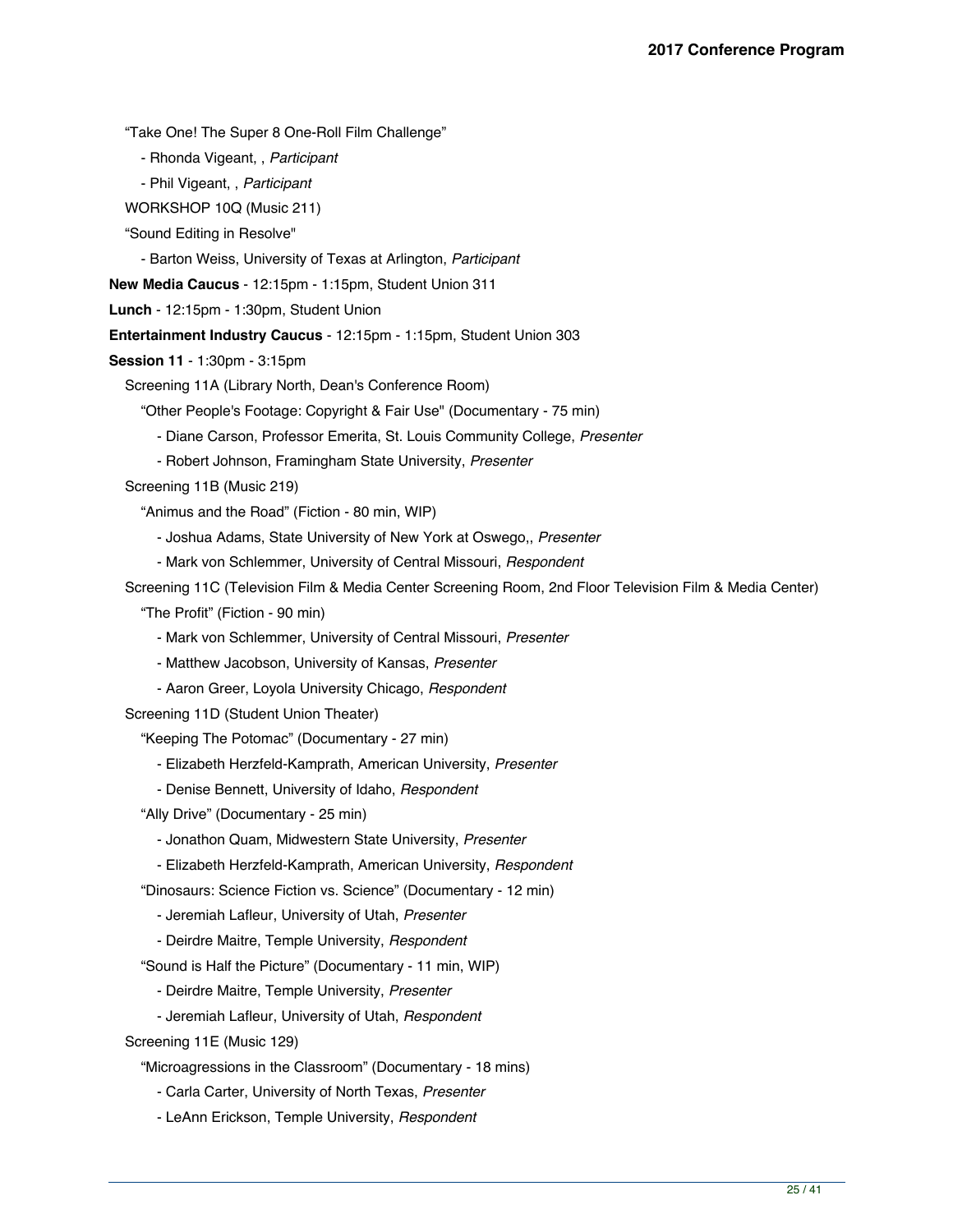Panel 11F (Student Union 307) "The Technology of Pedagogy: From the Classroom to the Screen" "Developing Foundational Principles in a Beginning Production Course" by Kynan Dias, University of Nevada, Las Vegas and West McDowell, University of Nevada, Las Vegas, *Presenter* "Storytelling vs. Story Living: Surviving Paradigmatic Shifts in the VR Tale" by Francisco Menendez, University of Nevada, Las Vegas, *Presenter* "Reinventing TV Education: Chapman Opens New MFA Program in TV Writing and Producing" by Pavel Jech, Chapman University, *Presenter* "Peak TV and Anime's Relationship: Why It Matters" by Northrop Davis, University of South Carolina, *Presenter* Panel 11G (Student Union 309) "Teaching Media Business: Collaboration, Enterprises and Crowdfunding." "Teaching Media Business" by Jason E. Squire, USC School of Cinematic Arts, *Presenter* "Personality Types in Media & the Challenges of Collaboration" by Sarah Hogencamp, Asbury University, *Presenter* "Production Distinctions: Film, Television and Related Enterprises" by Michael Hoggan, Cal State Northridge, *Presenter* Panel 11H (Student Union 313) Inclusive and Diverse Pedagogies in Media Production Courses "National Launch: EDIT Media and Best Practices for Inclusive Teaching in Media Production" by Jennifer Proctor, University of Michigan, Dearborn, *Presenter* "Classroom diversity and teaching production: Everyone Needs a Place at the Table" by Laura Vazquez, Northern Illinois University, *Presenter* "Making Media Diverse: Service Learning and Pedagogies of Diversity and Inclusion" by Ruth Goldman, SUNY-Buffalo State, *Presenter* "Recruitment and Retention of Women & Minority Students in Film/Media Programs" by Jonathan Waters, Vanderbilt University and Melanie La Rosa, Pace University, *Presenter* Panel 11I (Library North, Community Room) Exercising Student Voices in Politically Vulnerable Spaces "Teaching Inclusive Media-making at Public Universities in the Southern U.S." by Allie Sultan, Middle Tennessee State University, *Presenter* "Exercising Student Voices in Politically Vulnerable Spaces" by Danielle Beverly, Northwestern University in Qatar, *Presenter* Panel 11J (Fine Arts 218) Developing Filmmaking Craft "Crash! Boom! Bang! How to Write Action Movies" by Michael Lucker, Emory University, *Presenter*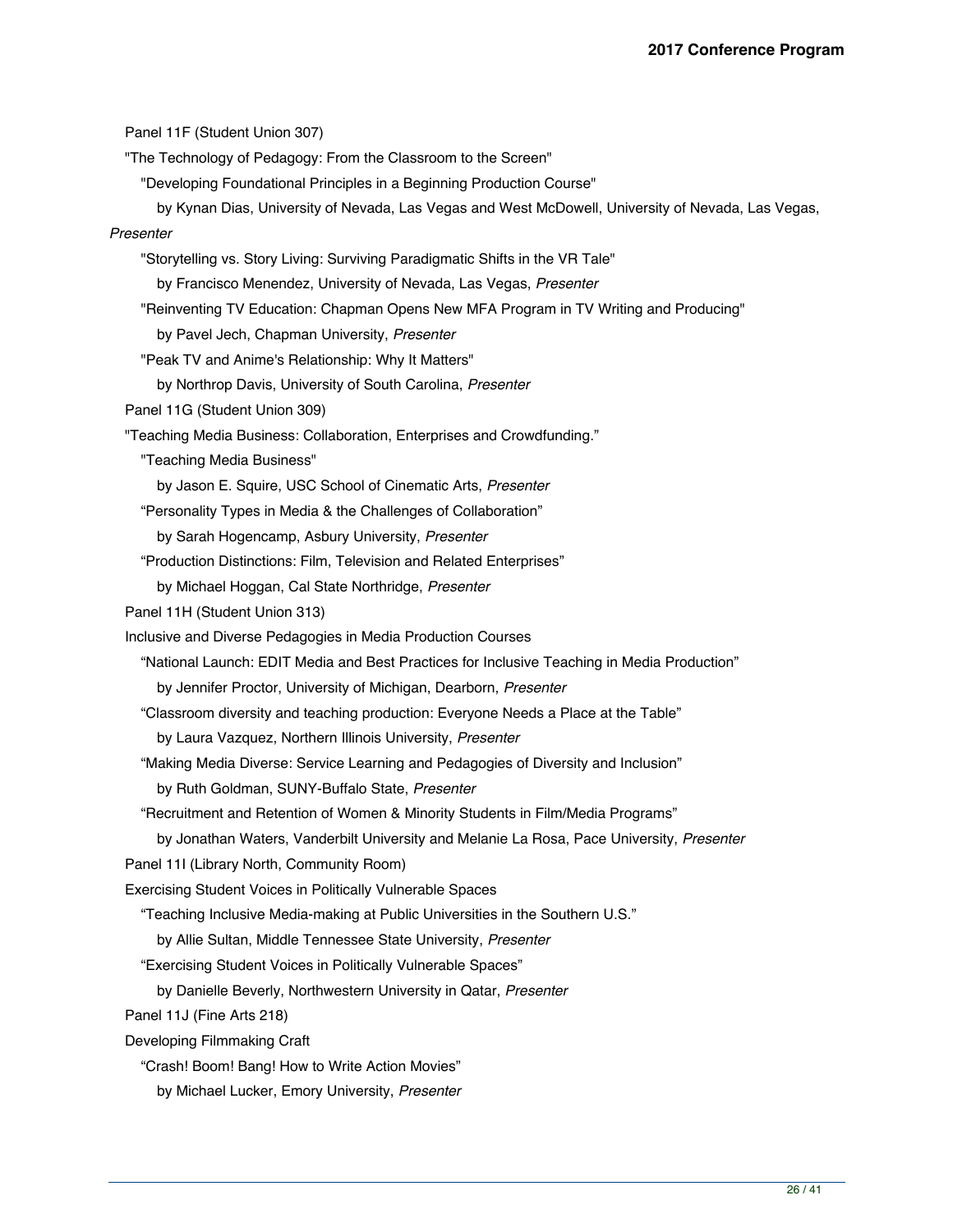"The Director's Six Senses: An Innovative Approach to Developing Your Filmmaking Skills"

by Simone Bartesaghi, *Presenter*

"Being Professional: A Master Guide to the Dos and Don'ts of Screenwriting"

by Adam Coplan, *Presenter*

"Write! Shoot! Edit! A Complete Guide for Teen Filmmakers"

by Deborah Patz, Author, *Presenter*

Panel 11K (Fine Arts 219)

Films About Films: Digging into The Archives

"Mapping Representation of Film and Television's 'Hillbilly'"

by Sally Rubin, Chapman University, *Presenter*

"Depictions of Femaleness"

by Kristy Guevara-Flanagan, University of California, Los Angeles, *Presenter*

"Exploring the 'Cinematic Toolkit'"

by Chuck Workman, Chapman University, *Presenter*

"The Archive Effect: repurposing the experience of history"

by Helen Hood Scheer, CSU Long Beach, *Presenter*

 SCRIPTWRITING 11L (Television Film & Media Center Screening Room, 2nd floor, Television Film & Media Center)

ONE DEGREE (Feature)

- Broderick Fox, Occidental College, *Presenter*

- Dan LaTourette, , *Respondent*

COUNTRY OF THE BLIND (68 pages, TV)

- Keir Politz, , *Presenter*

- Michael Grant Zimmer, , *Respondent*

 SCRIPTWRITING 11M (Soriano Boardroom, Golden Eagle (across the bridge from the Golden Eagle Ballroom)) "ON BLACKEST DAY, IN BRIGHTEST NIGHT" (Feature)

- Jonathan Mabee, , *Presenter*

- Sam Harman, , *Respondent*

"CRISSCROSS" (Feature)

- David Atkins, Quinnipiac University, *Presenter*

- Sandra Lee, Emerson College, *Respondent*

New Media 11O (Music 200)

"Tynker Times"

- John Schmit, Grand Valley State University, *Presenter*

- Paul Echeverria, Western Connecticut State University, *Respondent*

New Media 11P (Music 255)

"Deconstruct to Reconstruct"

- Jennifer Zaylea, The University of the Arts, *Presenter*

- Wenhua Shi, University of Massachusetts Boston, *Respondent*

Workshop 11Q (Student Union 303)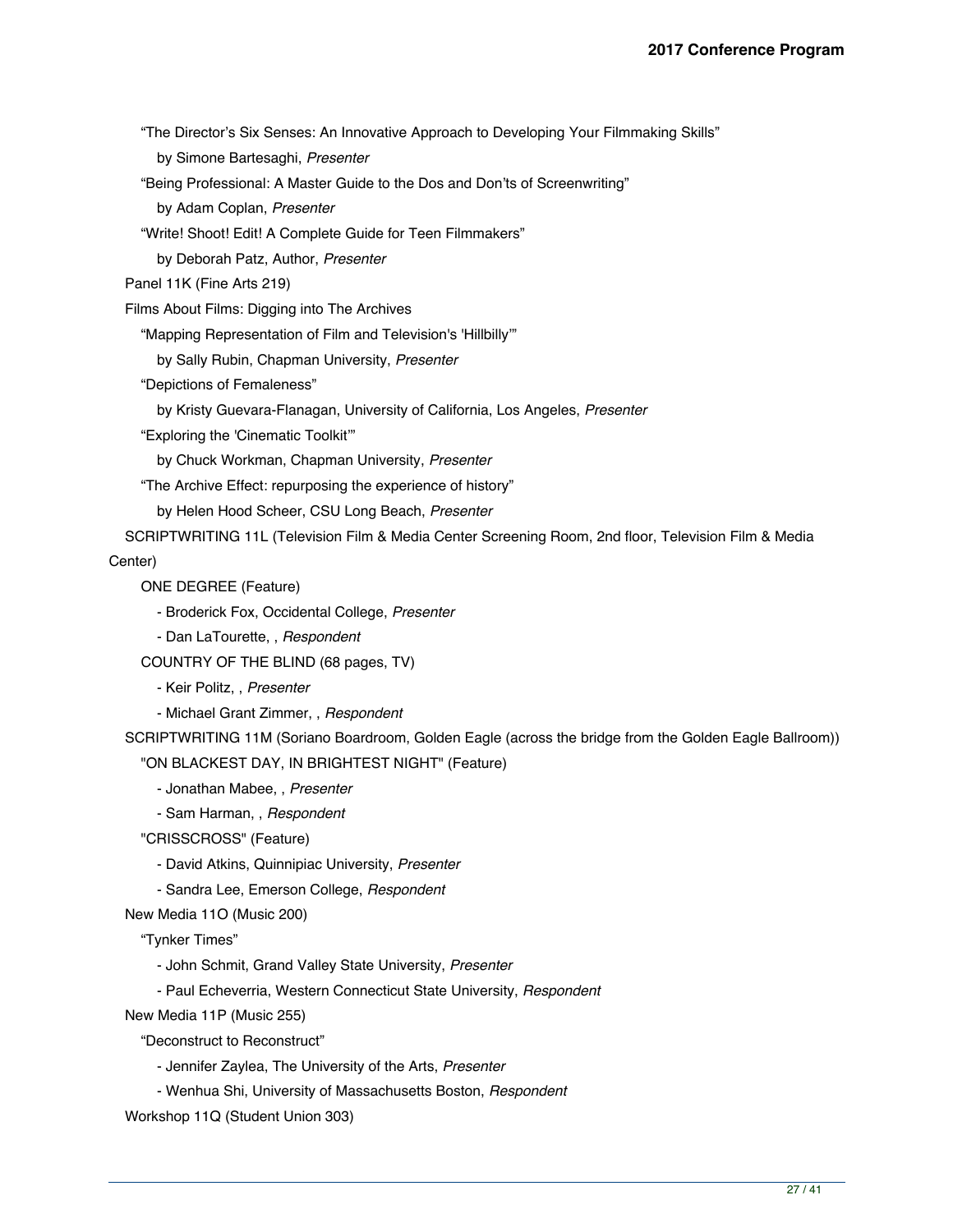"Microbudget Green Screen Filming and Compositing"

- Michael Wellenreiter, St. Joseph's University, *Participant*

Panel 11R (Student Union 303)

"BEA-UFVA: Tenure and Promotion Issues for Creative Faculty"

Michael Bruce, University of Alabama and President of BEA, *Presenter*

Heather Addison, University of Nevada Las Vegas and Jennifer Machiorlatti, Western Michigan University,

#### *Presenter*

Rebecca Ormond, California State University, Chico, *Presenter*

**Coffee Break 9** - 3:15pm - 12:00am, Los Angeles Room, Student Union 308

**Session 12** - 3:30pm - 5:15pm

 Screening 12A (Television Film & Media Center Screening Room, 2nd floor, Television Film & Media Center) "Service to Man" (Fiction - 92 mins)

- Aaron Greer, Loyola University Chicago, *Presenter*
- Matthew Jacobson, University of Kansas, *Respondent*

Screening 12B (Music 219)

"Visitor's Day / Da-a de Visita" (Documentary - 75 min)

- Nicole Opper, Nicole Opper Productions, *Presenter*

- Andrew Reed, University of Pikeville, *Respondent*

Screening 12C (Student Union Theater)

"Science Education & Civic Engagement in Hawaii" (Documentary - 2 mins)

- Patricia Amaral Buskirk, University of Hawaii at Manoa, *Presenter*

"McKayla" (Documentary - 13 mins)

- Madeline Hunt-Ehrlich, Villanova University, *Presenter*
- Roslin Smith, SUNY Fredonia, *Respondent*

"Moods, Mountains and Masterpieces" (Documentary - 11 mins)

- Roslin Smith, SUNY Fredonia, *Presenter*
- Madeline Hunt-Ehrlich, Villanova University, *Respondent*

"Restorative Rhythms: The Power of Music Therapy" (Documentary - 13 mins)

- Dave Reiss, Towson University, *Presenter*
- Shayna Connelly, DePaul University, *Respondent*

"Every Ghost Has An Orchestra" (Documental - 7 mins)

- Shayna Connelly, DePaul University, *Presenter*
- Dave Reiss, Towson University, *Respondent*

Screening 12D (Library North, Dean's Conference Room)

"Some Lived: An Idaho POW's Story" (Documentary - 25 min)

- Denise Bennett, University of Idaho, *Presenter*

"35mm Monsters" (Documentary - 4 min)

- Remington Smith, University of Louisville, *Presenter*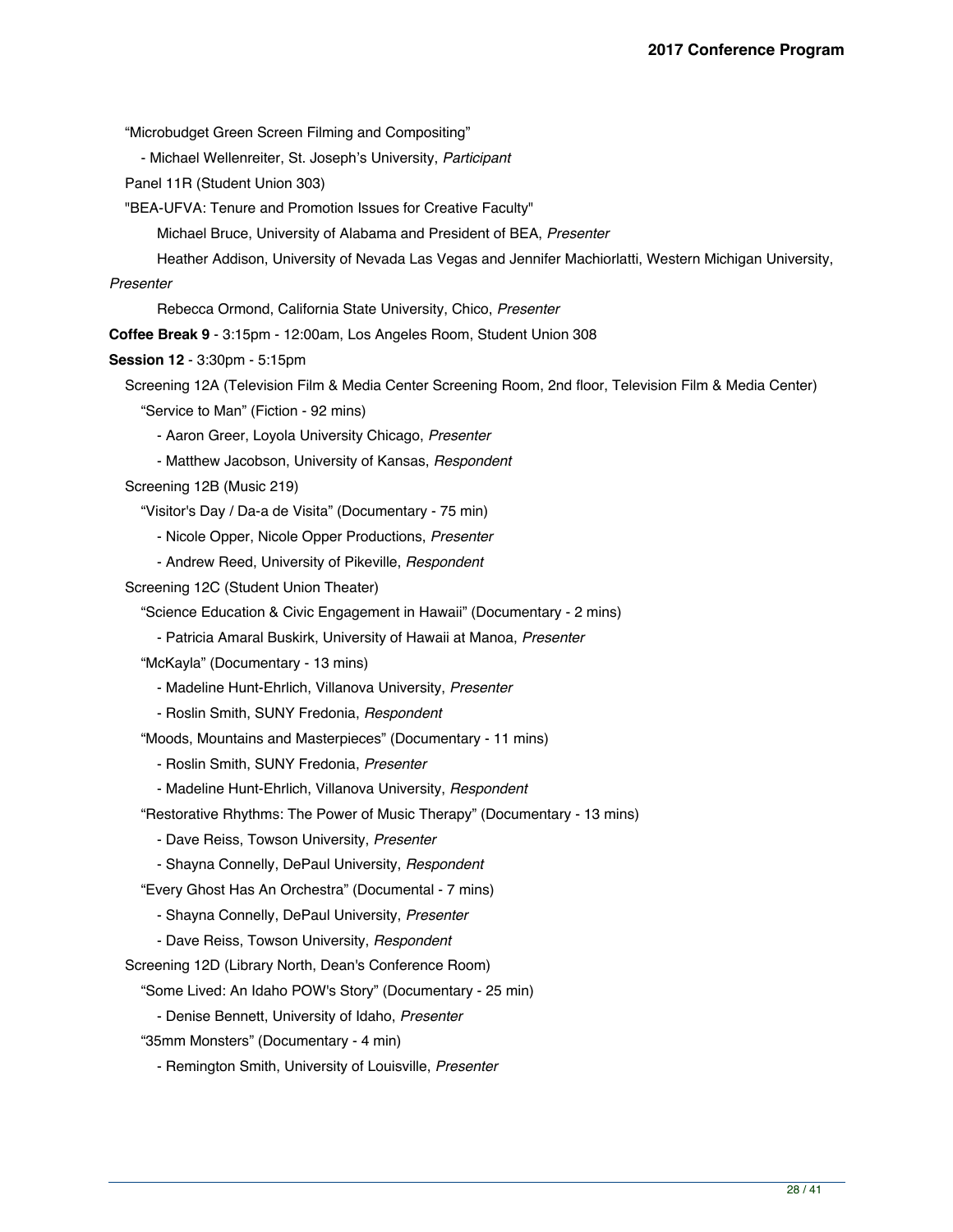"Lady Parts Justice In The New World Order" (Documentary - 10 min, WIP)

- Ruth Leitman, Assistant Professor, Columbia College Chicago, Cinema Art and Science, *Presenter*

- Lyn Elliot, University of Missouri, Kansas City, *Respondent*

"Lessons From Exes" (Documentary - 12min)

- Lyn Elliot, University of Missouri, Kansas City, *Presenter*

- Ruth Leitman, Assistant Professor, Columbia College Chicago, Cinema Art and Science, *Respondent*

"Friday Nights in Frederick" (Documentary - 10 min)

- Jonathon Quam, Midwestern State University, *Presenter*

- Stephen Bailey, Taylor University, *Respondent*

"Driving Indiana" (Documentary - 10 min, WIP)

- Stephen Bailey, Taylor University, *Presenter*

- Jonathon Quam, Midwestern State University, *Respondent*

Screening 12E (Soriano Boardroom, Golden Eagle (across the bridge from the Golden Eagle Ballroom))

"Lucky Jay, Season 1" (Fiction - 85min)

- John Philbin, Grand Valley State University, *Presenter*

- Sandra Lee, Emerson College, *Respondent*

Panel 12F (Student Union 307)

"Beyond the Screen: Stardom, Genre, and Gender"

"Genre Crossings: Charlton Heston and 1970s Science Fiction"

by Rick Worland, Southern Methodist University, *Presenter*

 "You Must Remember This: 'Rogue One: A Star Wars Story' as Interstitial Presence and Double Negative" by Michael Duffy, Towson University, *Presenter*

 "'Actor Denied Straight Nose': Louis Wolheim and the Gendered Practice of Plastic Surgery in Silent-Era Hollywood"

by Heather Addison, University of Nevada Las Vegas, *Presenter*

"White Skin, Black Mask: Ava Gardner as a Signifier of Blackness in Showboat (1951) and Mogambo (1950)"

by Charlene Regester, University of North Carolina, Chapel Hill, *Presenter*

Panel 12G (Student Union 309)

"The Reality Behind Producing a Virtual Reality Film"

by Angela Criscoe, Georgia College & State University and Matt Clarke, Fort Hays State University,

*Presenter*

"The Reality Behind Producing a Virtual Reality Film"

by Jeremy B. Warner, California State University, Fullerton and Scott W. Hallgren, Kent State University,

#### *Presenter*

Panel 12H (Student Union 313)

"International Collaboration in Academic Media Production"

"Navigating the Turbulent Waters of International Collaboration"

by Kent Hayward, California State University Long Beach, *Presenter*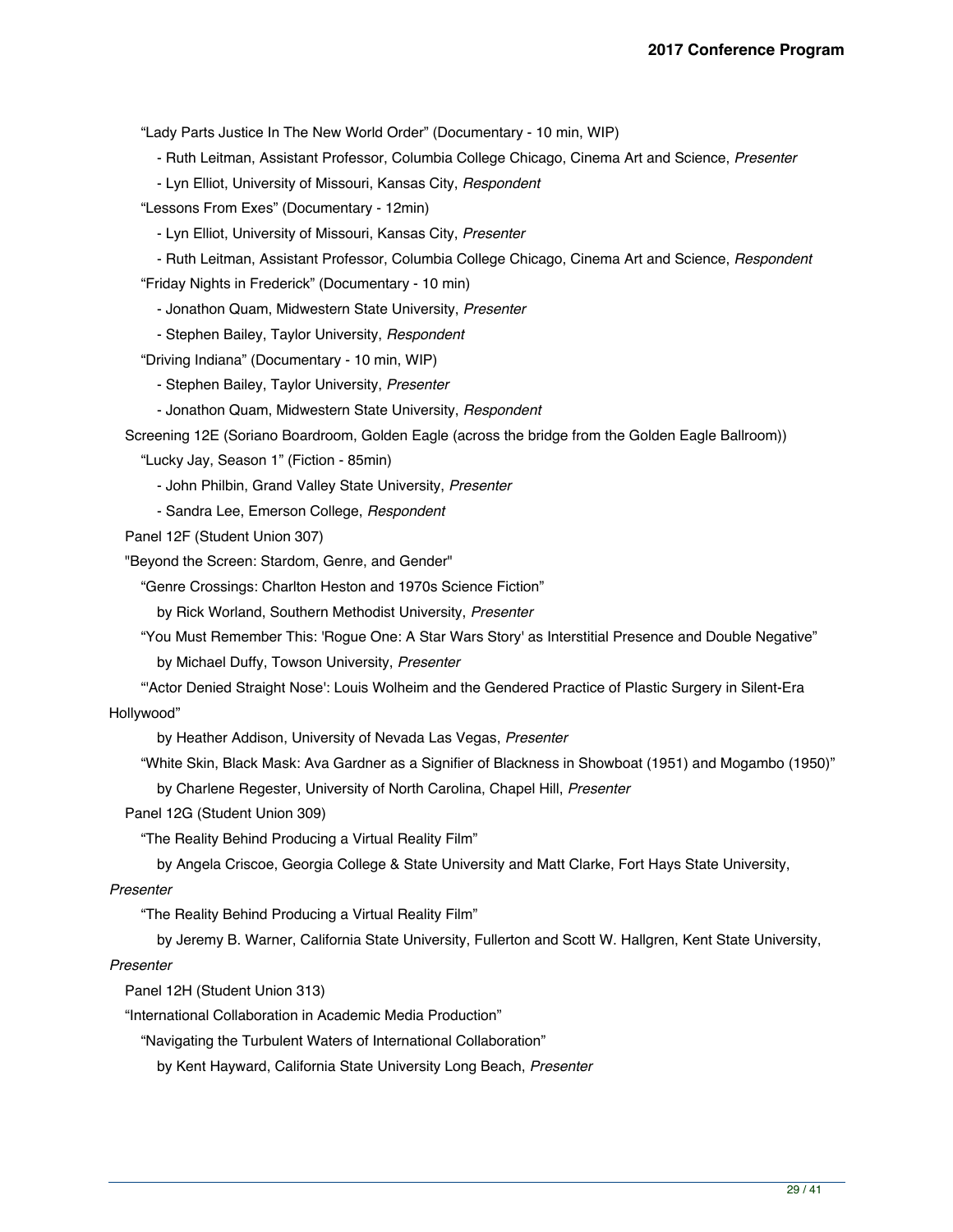"International Documentary Storytelling As Community Engagement"

 by Jes Therkelsen, California State University, Fresno and Jes Therkelsen, California State University, Fresno, *Presenter*

"Supporting Environmental Sustainability - American Arts Incubator, Cambodia"

by Michael Kuetemeyer, Temple University and Nick Manley, *Presenter*

Panel 12I (Fine Arts 218)

 "Using found footage film & analog video content in documentary production classes to deepen and enrich student storytelling"

by Kevin McCarthy, Fitchburg State University, *Presenter*

"Using Film in Film School"

by Barton Weiss, University of Texas at Arlington and Michael Brown, Kodak, *Presenter*

"The Green Lab: Non-Digital Filmmaking Renewal and Sustainable Film Processing"

by Roy Cross, Concordia University, *Presenter*

Panel 12J (Library North, Community Room)

"Creating an International Filmmaking Experience for Students"

by Sarah Hogencamp, Asbury University and Sam Kauffmann, Boston University, *Presenter*

"Documentary Immersion: The Transformation of Film Student to Filmmaker Through Study Abroad"

by Ted Hardin, Columbia College Chicago, *Presenter*

Panel 12K (Fine Arts 219)

"Sundance: Your Students, Your Films, and You"

by Kynan Dias, University of Nevada, Las Vegas and West McDowell, University of Nevada, Las Vegas,

*Presenter*

SCRIPTWRITING 12L (Music 129)

FILLE AU PAIR (Feature)

- Rebekah Jorgensen, UNATC and UBB in Romania, *Presenter*

- David Atkins, Quinnipiac University, *Presenter*

 SCRIPTWRITING 12M (Television Film & Media Center Conference Room, 2nd floor, Television Film & Media Center)

"BLOOD ETERNAL" (Feature)

- Jim Goodman, , *Presenter*

- Michelle Glasby-Millington, , *Presenter*

Workshop 12P (Student Union 303)

"UFVA Mentoring Program: Strategies for Hiring, Promotion, and Program Development"

- Michelle Glaros, Centenary College of Louisiana, *Participant*

- Stephanie Tripp, The University of Tampa, *Participant*

Workshop 12Q (Student Union 305)

"Voices, Viewpoints, and VR: Diverse Storytelling in 360"

- Amy DeLouise, Independent Director/Producer, *Moderator*

- Amanda Shelby, VR Producer, *Participant*

Workshop 12R (Student Union 311)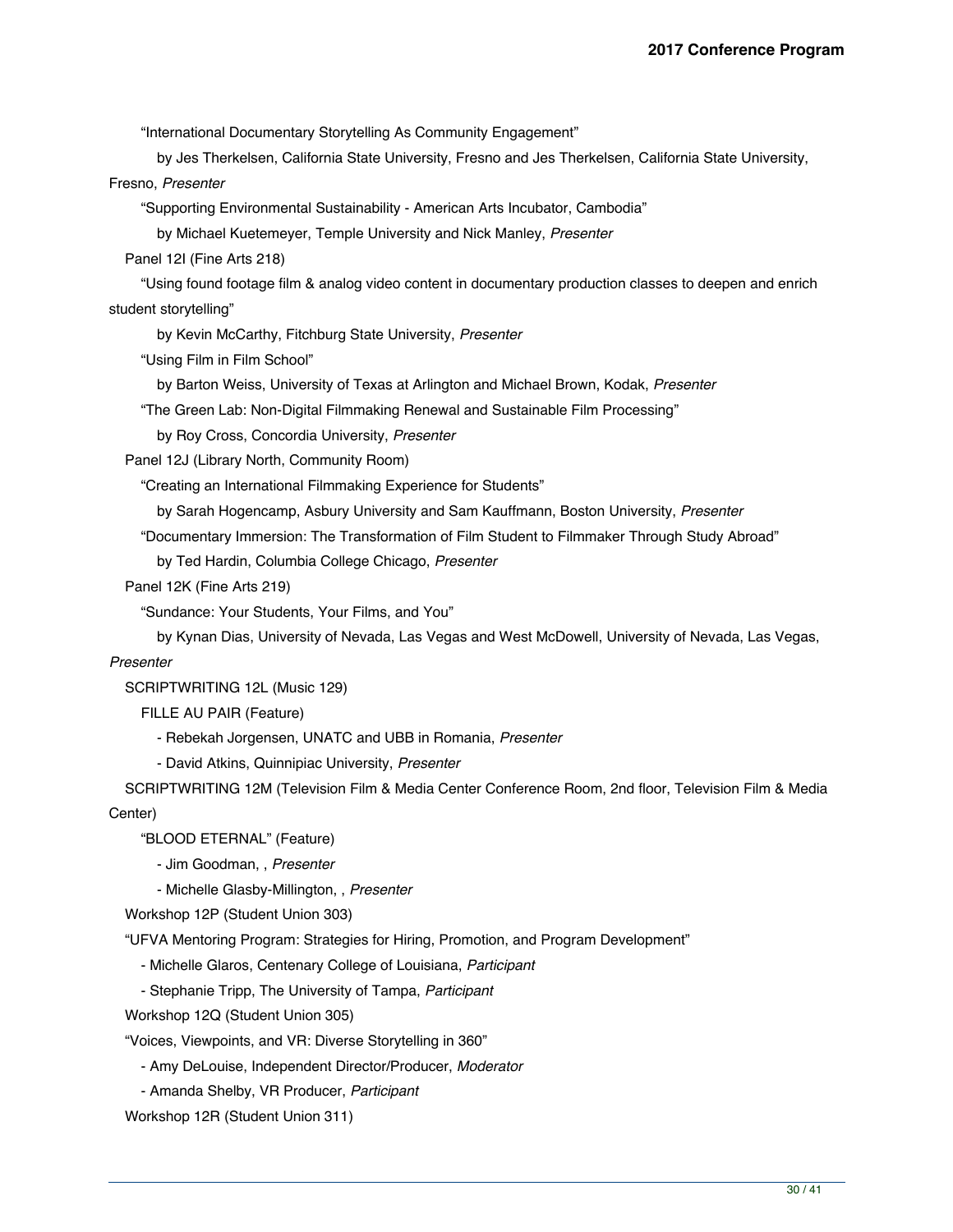"VR: The Next Phase in Scripting and Shooting Live-Action Narrative"

- Don Zirpola, Loyola Marymount University, *Participant*
- Matt Thompson, Loyola Marymount University, *Participant*
- Francisco Menendez, University of Nevada, Las Vegas, *Participant*
- Ben Shedd, School of Art, Design and Media Nanyang Technological University, *Participant*

**History & Theory Caucus** - 5:15pm - 6:15pm, Student Union 303

**New Media Reception** - 6:00pm - 8:00pm, Music Building Patio

**Carole Fielding Student Grant and Kodak Grant Winners** - 8:00pm - 10:00pm, Music 219

## **August 2, 2017**

**Coffee Break 10** - 8:00am - 8:30am, Los Angeles Room, Student Union 308

**Session 13** - 8:30am - 10:15am

Screening 13A (Television, Film & Media Center, Screening Room)

"One Mother's Fire: The Gail Minger Story" (Documentary - 35 mins)

- Diana Nicolae, Rowan University, *Presenter*

- Lauren Cater, Middle Georgia State University, *Respondent*

"Mineola" (Documentary - 40 min)

- Lauren Cater, Middle Georgia State University, *Presenter*
- Diana Nicolae, Rowan University, *Respondent*

Screening 13B (Music 219)

"Hunter" (Fiction - 90 min, WIP)

- David Tarleton, Columbia College Chicago, Cinema Art and Science, *Presenter*
- Michael Tierno, East Carolina University, *Respondent*

Screening 13C (Student Union Theater)

"Okay, OK" (Fiction - 22 min, Season 1)

- Kyle Bergerson, University of Oklahoma, *Presenter*
- Sam Smartt, Calvin College, *Respondent*

"Ten More" (Fiction - 11 min)

- Brad Riddell, DePaul University, *Presenter*
- Susan Lehman, Montgomery County Community College, *Respondent*

"Prep Talk" (Fiction - 9 min)

- Susan Lehman, Montgomery County Community College, *Presenter*
- Brad Riddell, DePaul University, *Respondent*

Screening 13D (Music 108)

"Five Down" (Documentary - 25 min, WIP)

- Erik Gunneson, University of Wisconsin-Madison, *Presenter*
- David Goodman, University of Alabama-Huntsville, *Respondent*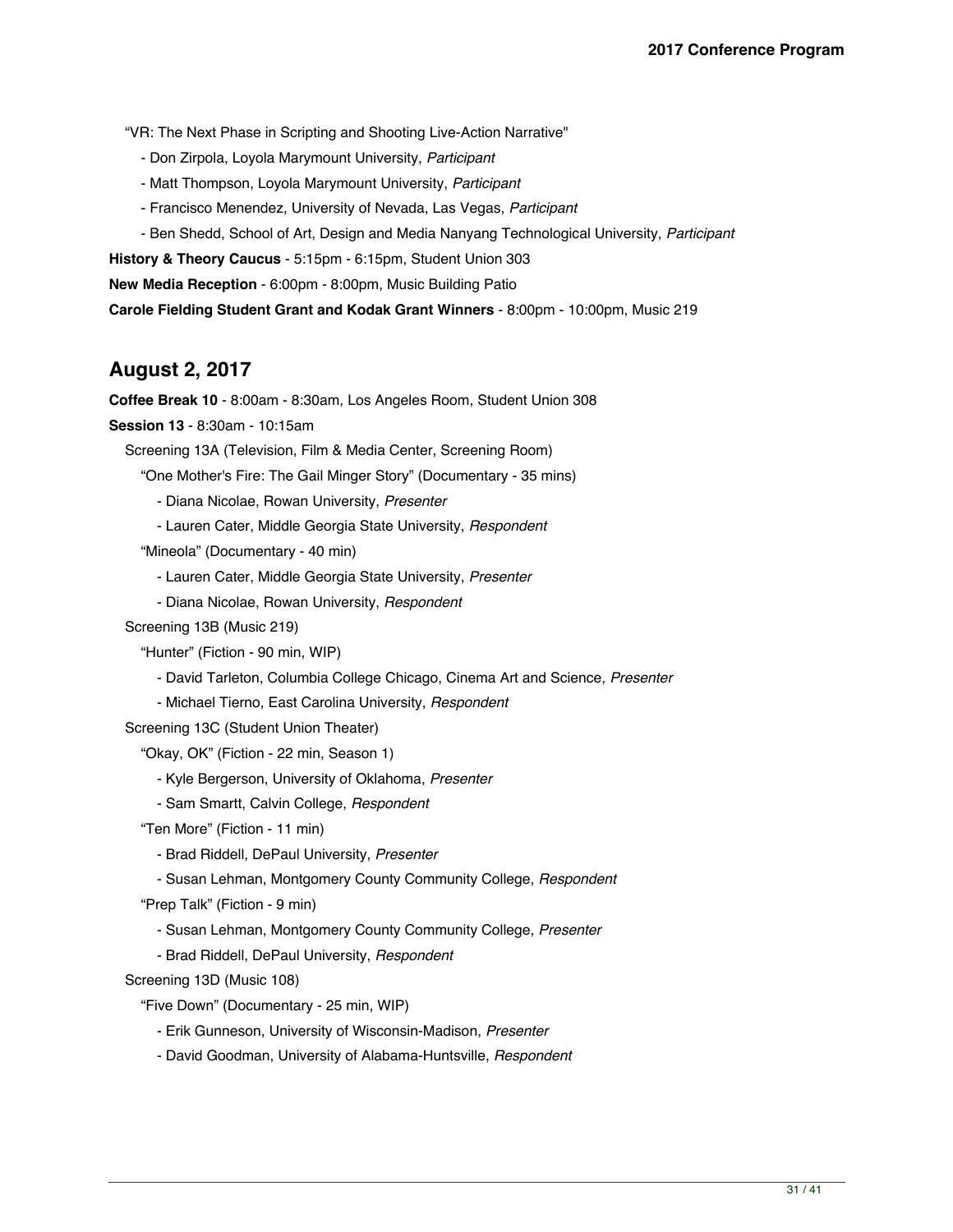"Texas Paranormalists" (Documentary - 24 min)

- David Goodman, University of Alabama-Huntsville, *Presenter*

- Erik Gunneson, University of Wisconsin-Madison, *Respondent*

"Habitat Habitus Humus" (Documentary - 14 min)

- Malia Bruker, Florida State University, *Presenter*

- Jes Therkelsen, California State University, Fresno, *Respondent*

Screening 13E (Soriano Boardroom, Golden Eagle across the bridge from the Golden Eagle Ballroom)

"Lucky Jay, Season 2" (Fiction - 80min)

- John Philbin, Grand Valley State University, *Presenter*

- Sandra Lee, Emerson College, *Respondent*

Panel 13F (Student Union 307)

"Gender and Erotics in Film and Television"

 "Lesbian Sexuality vs. Straight Male Film Style: How Conventional Cinematic Techniques Mainstream Same-Sex Desire in THE COLOR PURPLE"

by Frank P. Tomasulo, National University, *Presenter*

"The Penetrating Lens: The Erotics of Cinematography in the French New Wave"

by Evan Lieberman, Cleveland State University, *Presenter*

"Vagina Dentata: The Sexualized Female Anti-Hero in the Work of TV Auteur Jenji Cohen"

by Jennevieve Poland, Cleveland State University, *Presenter*

 ""Depravity By (e)Mail": Technology, Regulation, and the Battle of the Direct Distribution of Erotic/Explicit Media, 1919 to 2016"

by Eddy von Mueller, Emory University, *Presenter*

Panel 13G (Student Union 309)

 "Promote internship diversity within New York City's entertainment production workforce: Media and Digital Film Production Program at Bronx Community College"

by Jeffrey Wisotsky, Bronx Community College, *Presenter*

 "Leveraging Intensive Production Experiences in Branded Content Creation to Achieve Valuable Learning Outcomes for Students"

by Courtney Hermann, Portland State University, *Presenter*

"Media Labs; key resource for script mentoring, project packaging and promotion"

by Session 13 and , *Presenter*

Panel 13H (Student Union 313)

"Virtual Reality 101: Teaching Strategies"

by Patrick Johnson, Wheaton College, *Presenter*

"Aesthetics of the Empathy Machine: Teaching Filmmaking Without a Frame"

by Andrew Gay, Southern Oregon University, *Presenter*

"Aesthetics of the Empathy Machine: Teaching Filmmaking Without a Frame"

by Precious Yamaguchi, Southern Oregon University, *Presenter*

"Narrative Story through 360 VR Filmmaking: Establishing Protocols for Pedagogy"

by Durrell Nelson, Liberty University, *Presenter*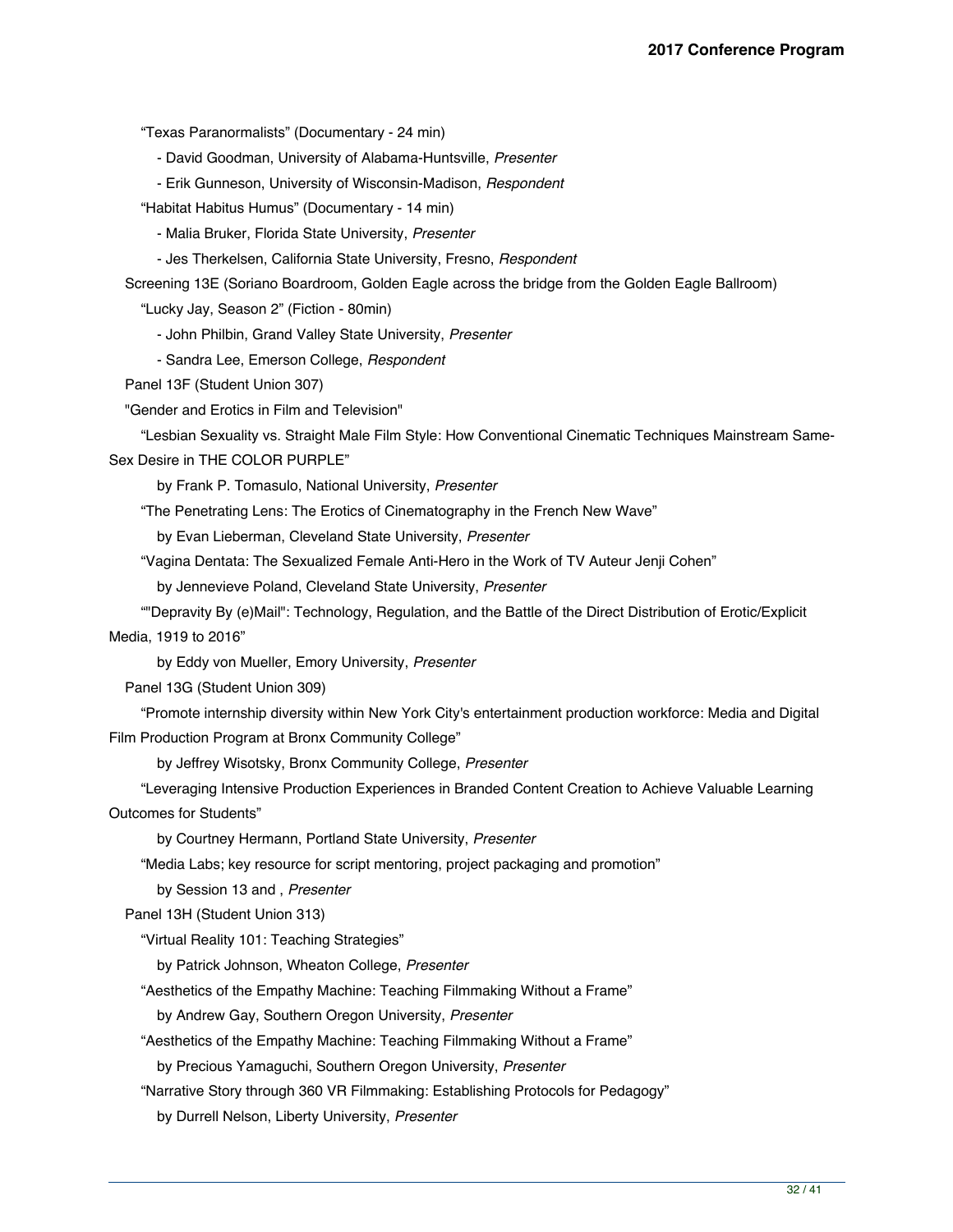Panel 13I (Music 110)

"Guidance, Control & Education: The Role of the Screenwriting Professor"

by Andrew Millians, Lindenwood University, *Presenter*

"What is Walter's Deal? The Dangling Effect in Jordan Peele's Get Out."

by Adam Tobin, Stanford University, *Presenter*

"Breaking the Law, Breaking the Law"

by John Davis, American University, *Presenter*

Panel 13J (Music 109)

"Marketing and Its Relevance to the Producing Curriculum"

 by Russell Schwartz, Chapman University and Jim Fredrick, Dodge College/Chapman University, *Presenter* Panel 13K (Student Union 305)

"Different, Just Like You: Inclusion of the Differently Abled in our Media and our Classrooms"

 by Sara Drabik, Northern Kentucky University and John Lawson, SAG-AFTRA performers with disability committee, *Presenter*

"Different, Just Like You: Inclusion of the Differently Abled in our Media and our Classrooms"

by Fran Pollock Prezant, Montclair State University & Southern Connecticut State University and Jesse

Byerly, ReelAbilities North America, *Presenter*

SCRIPTWRITING 13L (Music 129)

HEATHER HAS FOUR MOMMIES (Short)

- Rani Crowe, Ball State University, *Presenter*

- E. Alyn Warren, , *Presenter*

PIPES, BROTHER! (Short)

- Samantha Dols, PhD Student, American University, *Presenter*

- Jack Bryant, , *Presenter*

THE CAST (Short)

- Abbey M. Hoekzema, Georgia Southern University, *Presenter*

- James M. Martin, , *Presenter*

SCRIPTWRITING 13M (Television Film & Media Center Conference Room, 2nd floor, Television Film & Media

Center)

Where Ends Meet (Feature)

- Sandra Lee, Emerson College, *Presenter*

- Suitcase Jones, , *Presenter*

- Fritz Staudmyer, , *Presenter*

Camera Obscura (Feature)

- Dan LaTourette, , *Presenter*

- Jim Goodman, , *Presenter*

Workshop 13N (Student Union 311)

"Brand U: What (Diverse) Students Need to Know About Marketing & Branding"

- Amy DeLouise, Independent Director/Producer, *Participant*

Workshop 13O (Student Union 303)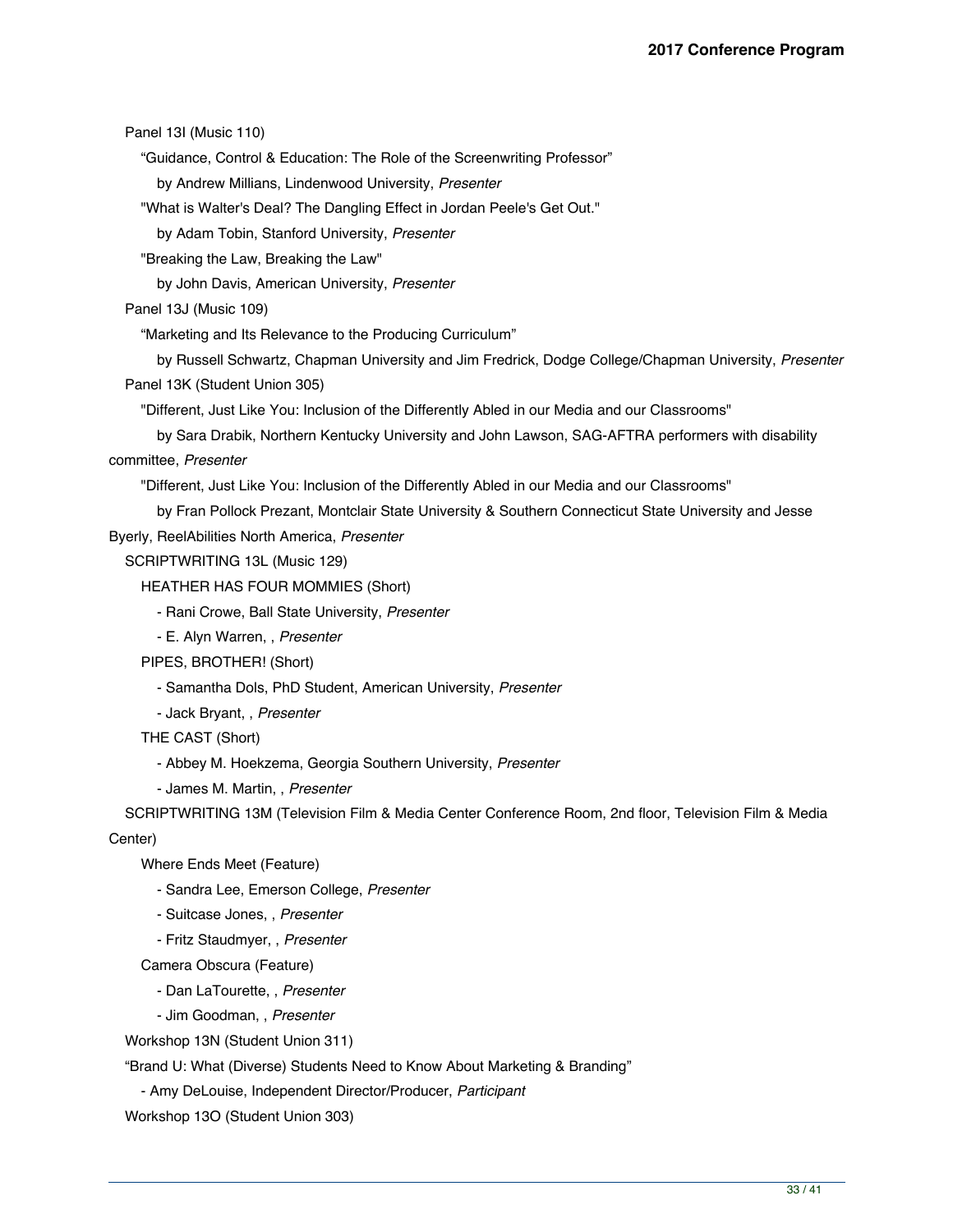"Deep Dive: Mining the Curriculum for Effective Techniques of Depicting the Other"

- Ruth Goldman, SUNY-Buffalo State, *Participant*
- Jennifer Peepas, Columbia College Chicago, *Participant*

Panel 13R (Library North Community Room)

CILECT North America Meeting

Bruce Sheridan, Columbia College Chicago, *Moderator*

Stanislav Semerdjiev, Executive Director, CILECT, *Presenter*

Francisco Menendez, University of Nevada, Las Vegas, *Presenter*

Michael Kowalski, Chapman University, *Presenter*

**Coffee Break 11** - 10:15am - 10:30am, Los Angeles Room, Student Union 308

#### **Session 14** - 10:30am - 12:15pm

Screening 14A (Television Film & Media Center Screening Room, 2nd floor, Television, Film & Media Center)

"Voices of the Hill" (Documentay - 73 min)

- Carla Carter, University of North Texas, *Presenter*
- Ashkan Soltani, Whittier College, *Respondent*

Screening 14B (Music 219)

"Fire in the Heartland" (Documentary - 88min, WIP)

- Daniel Miller, University of Oregon, *Presenter*
- Erick Green, East Carolina University, *Respondent*
- Screening 14C (Music 108)

"Sorrytown Music Video" (Fiction - 4 min)

- Kwanshun Lau, Creative Media Institute, *Presenter*
- Chris Churchill, University of Central Arkansas, *Respondent*

"Set Pickup" (Fiction - 10 min)

- Chris Churchill, University of Central Arkansas, *Presenter*
- Kwanshun Lau, Creative Media Institute, *Respondent*

"The Bake Sale" (Fiction - 23 min)

- Susan Skoog, , *Presenter*
- Sandra Lee, Emerson College, *Respondent*

"The Pin" (Fiction - 16 min)

- Randy Caspersen, Northern Illinois University, *Presenter*

- Susan Skoog, , *Respondent*

Screening 14D (Student Union Theater)

"Bakersfield Life: Stories in Color" (Documentary - 20 min, WIP)

- Mary Slaughter, California State University, Bakersfield, *Presenter*
- Nicole Triche, Elon University, *Respondent*
- "All Skate, Everybody Skate" (Documentary 19 min)
	- Nicole Triche, Elon University, *Presenter*
	- Mary Slaughter, California State University, Bakersfield, *Respondent*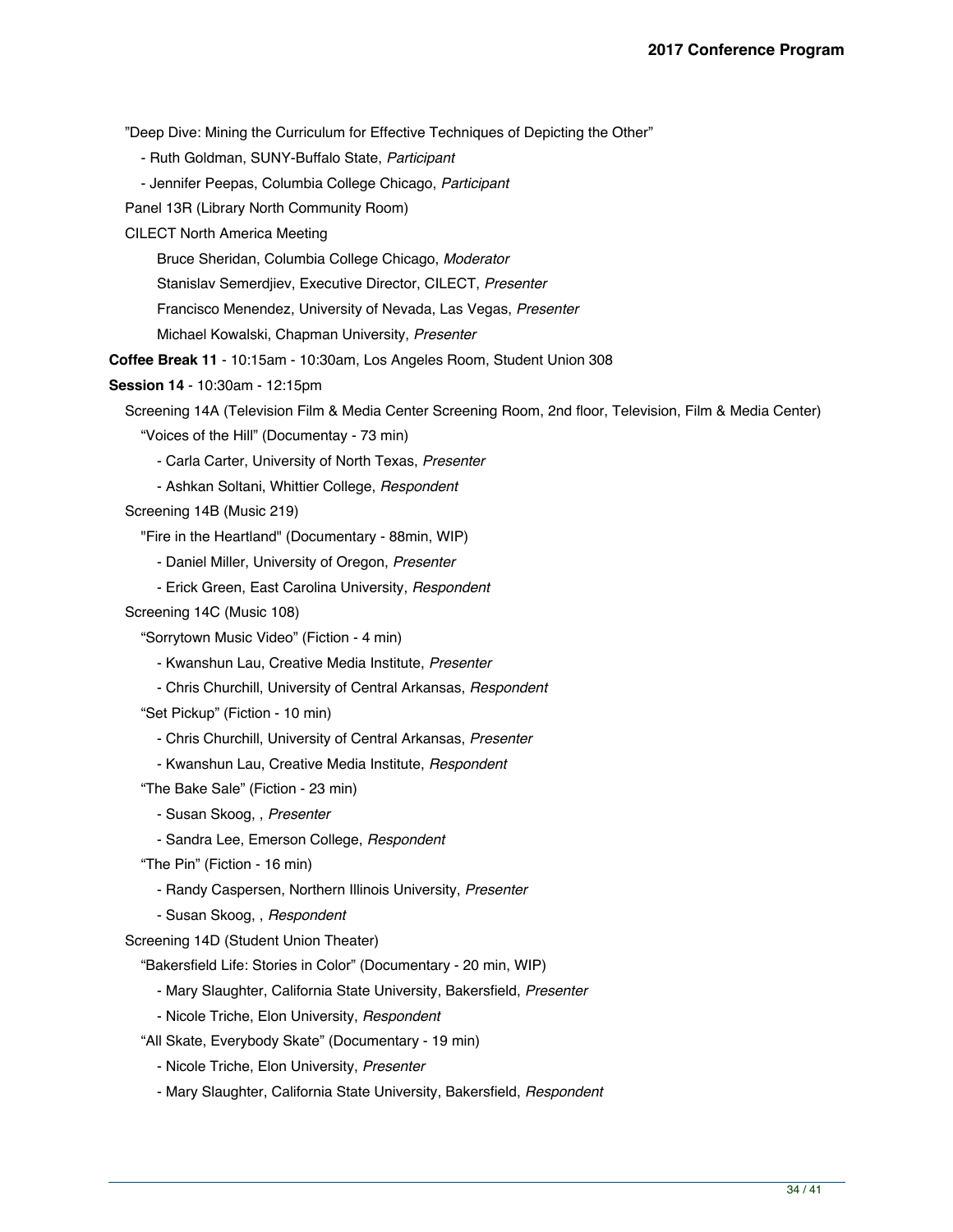"My Garden, No Longer" (Documentary - 17 min)

- Scott Schimmel, Wake Forrest University, *Presenter*
- Julian Berrian, Worcester State University, *Respondent*

"Noteworthy: A Work In Progress" (Documentary - 20min, WIP)

- Julian Berrian, Worcester State University, *Presenter*

- Scott Schimmel, Wake Forrest University, *Respondent*

Screening 14E (Music 256)

"Divine Trash" (Documentary - 95 min)

- Steve Yeager, Towson University, *Presenter*

- Marc May, Towson University, *Respondent*

Panel 14F (Student Union 307)

"Documentary Working Group and the International Documentary Association"

by Mark Freeman, San Diego State University, *Presenter*

Panel 14G (Student Union 309)

"Co-Curricular Transformation for Leadership Distinction"

by Simon Tarr, University of South Carolina, *Presenter*

"Fostering Creativity and Healthy Collaboration in Student Writers and Creatives"

by Barry Thornburg, University of North Texas, *Presenter*

"Film students: Their Own Worst Enemies"

by Dave Kost, Chapman University, *Presenter*

Panel 14I (Music 110)

"How Student & Faculty Filmmakers Can Show Their Shorts at Cannes"

by Michael Bremer, American Pavilion Student Program Director at the Cannes Film Festival and Monika

Skerbelis, American Pavilion Emerging Filmmaker Showcase Director at the Cannes Film Festival, *Presenter*

Panel 14J (Library North, Community Room)

Contemporary Media Analysis

"Are You Alive--Prove It With Your Film"

by James Joyce, Montana State University, *Presenter*

"Facebook Live, Michael Moore and Trump Tower"

by Jim Lane, Emerson College Los Angeles Center, *Presenter*

"Glitch Horror: BEN Drowned and the Uncanny Fallibility of Digital Technology"

by Emily Crawford, American University, *Presenter*

"Queerly Reading, Queerbaiting, and Representing Homoeroticism Onscreen: Teaching Nip/Tuck and

Superbad"

by Sarah Sinwell, University of Utah, *Presenter*

Panel 14K (Music 109)

Institutions of FIlm and Photography

"Establishing National Film Authority in Ghana: Good News with Major Challenges"

by M. Africanus Aveh, University of Ghana, *Presenter*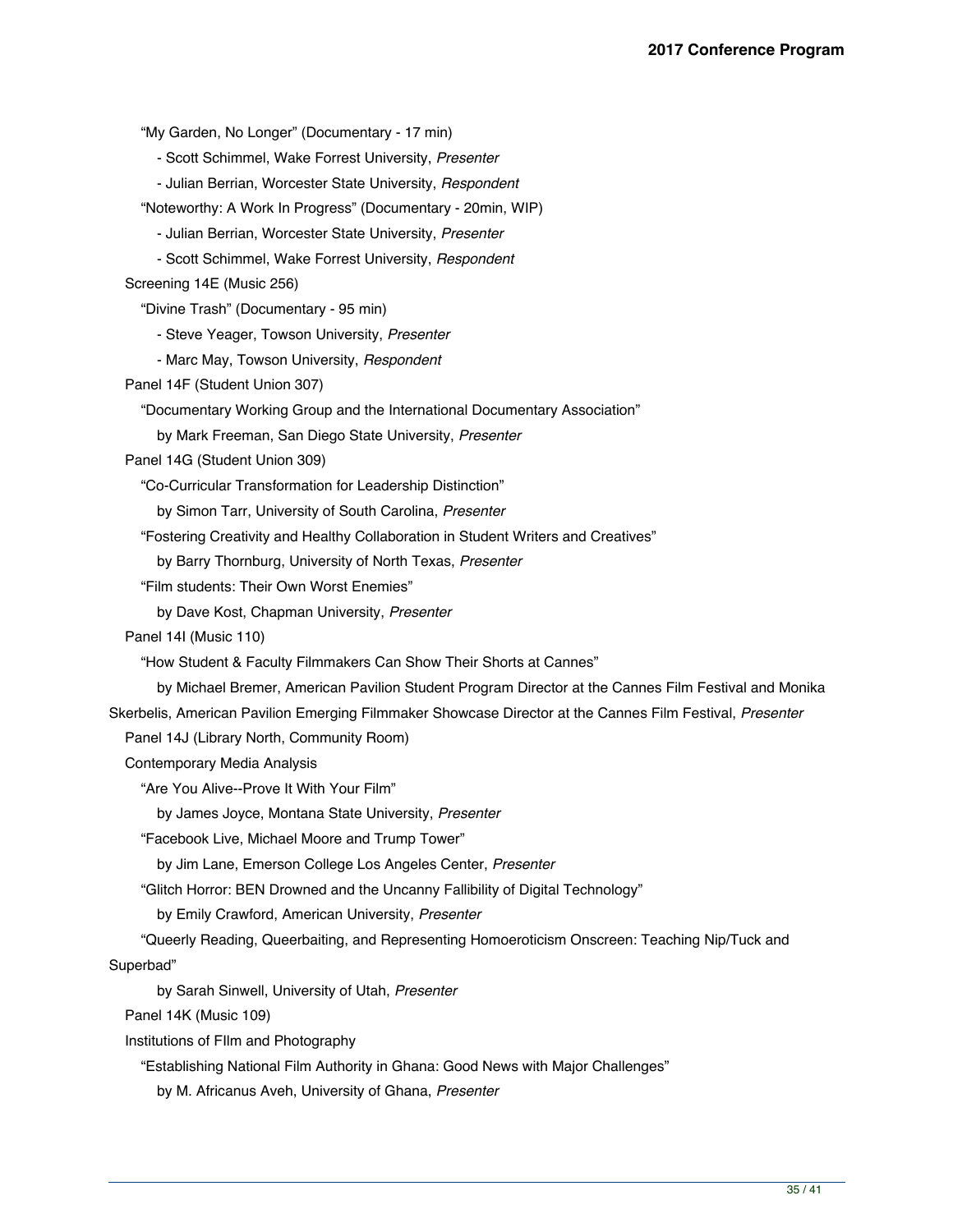"Edward Curtis In the Land of the Headhunters"

by Toni Perrine, GVSU, *Presenter*

"Los Angeles and Cinema: An Interdisciplinary Site"

by John Trafton, Seattle University, *Presenter*

SCRIPTWRITING 14L (Music 129)

HOME, FREE (Feature)

- Alex Willemin, , *Presenter*

- Alina Willemin, , *Presenter*
- Michael C. Smith, , *Presenter*

Crimes of Youth (Feature)

- Michael Grant Zimmer, , *Presenter*
- Keir Politz, , *Presenter*

 SCRIPTWRITING 14M (Television Film & Media Center Conference Room, 2nd floor, Television Film & Media Center)

THE GREAT ADVENTURE OF THE BENTLEY GIRLS (Feature)

- Elisa Herrmann, , *Presenter*

- Rusty Sheridan, East Tennessee State University, *Presenter*

Workshop 14N (Student Union 303)

"DaVinci Would Have Been a Great DP"

- Harlan Bosmajian, Emerson College, *Participant*

**Graduate Student Caucus** - 12:15pm - 1:15pm, Student Union 311

**Lunch** - 12:15pm - 1:30pm, Student Union 308

**Documentary Working Group Lunch** - 12:15pm - 1:15pm, Student Union 303

**Session 15** - 1:30pm - 3:15pm

 Screening 15A (Television Film & Media Center Screening Room, 2nd floor, Television Film & Media Center) "Zen & the Art of Dying" (Documentary - 75 min)

- Broderick Fox, Occidental College, *Presenter*

- Elizabeth Coffman, Loyola University Chicago, *Respondent*

Screening 15B (Music 219)

"Navajo Metal" (Documentary - 90 min, WIP)

- Ashkan Soltani, Whittier College, *Presenter*

Screening 15C (Music 108)

"Seeing RED" (Documentary - 39 mins)

- Casey Hayward, Bentley University, *Presenter*

- Andy Galloway, University of North Texas, *Respondent*

"The Eviction" (Documentary - 38 min)

- Andy Galloway, University of North Texas, *Presenter*

- Casey Hayward, Bentley University, *Respondent*

Screening 15D (Student Union Theater)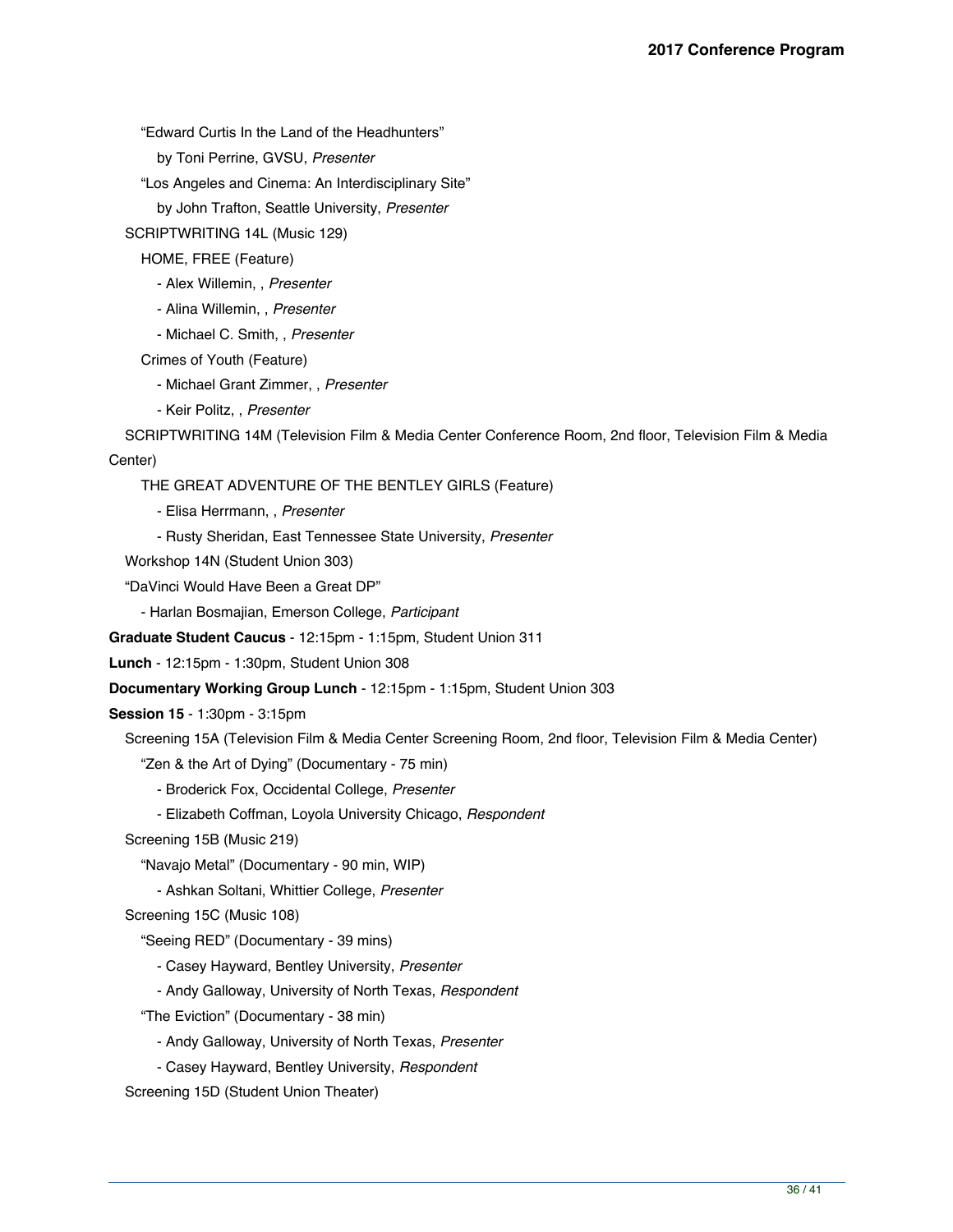"Vision" (Fiction - 11 min, WIP)

- Mark Kerins, Southern Methodist University, *Presenter*
- Emily Harmon, Columbia College Chicago, *Respondent*

"Little Piggy" (Fiction - 10 min)

- William Pace, Seton Hall University, *Presenter*
- Rusty Sheridan, East Tennessee State University, *Respondent*

"Sorry I Wasn't There Last Night" (Fiction - 10 min)

- Rusty Sheridan, East Tennessee State University, *Presenter*
- William Pace, Seton Hall University, *Respondent*

"Nova" (Fiction - 7 mins)

- Wenhwa Tsao, Columbia College Chicago, *Presenter*

- Randy Caspersen, Northern Illinois University, *Respondent*

"It's Tea Time" (Fiction - 7 min)

- Sandra Lee, Emerson College, *Presenter*
- Wenhwa Tsao, Columbia College Chicago, *Respondent*
- Panel 15E (Student Union 307)

"The Short-Form Revival: What Students Must Know To Succeed With This Newly Important Format"

THE SCRIPT-SELLING GAME (2nd)

by Kathie Fong Yoneda, Michael Wiese Prodn., *Presenter*

ANIMATION UNLEASHED

by Ellen Besen, Michael Wiese Prodn., *Presenter*

WRITE! SHOOT! EDIT!

by Deborah Patz, Author, *Presenter*

MAKING IT BIG IN SHORTS

by Kim Adelman, Michael Wiese Prodn., *Presenter*

ROM-COMS, INNER DRIVES

by Pamela Jaye Smith, Michael Wiese Prodn., *Presenter*

Panel 15F (Student Union 309)

"Bridging the Set and Classroom with Online Learning"

by Jason Tomaric, FilmSkills, *Presenter*

"Content Publishing Across the Curriculum"

by Todd O'Neill, Middle Tennessee State University, *Presenter*

"Digital Textbook for teaching Introduction to Film"

by Jonathan Sherman, Kenyon College and Jonathan Tazewell, Kenyon College, *Presenter*

 "Social Media is Media: Teaching Students To Interpret Social Media From Media Studies and Media Production Frameworks"

by Kristine Mirrer, Kean University, *Presenter*

Panel 15G (Student Union 313)

 "Applied experiences: The rewards and challenges of working with clients as part of the film curriculum" by Enie Vaisburd, Pacific University Oregon and Jennifer Hardacker, Pacific University, *Presenter*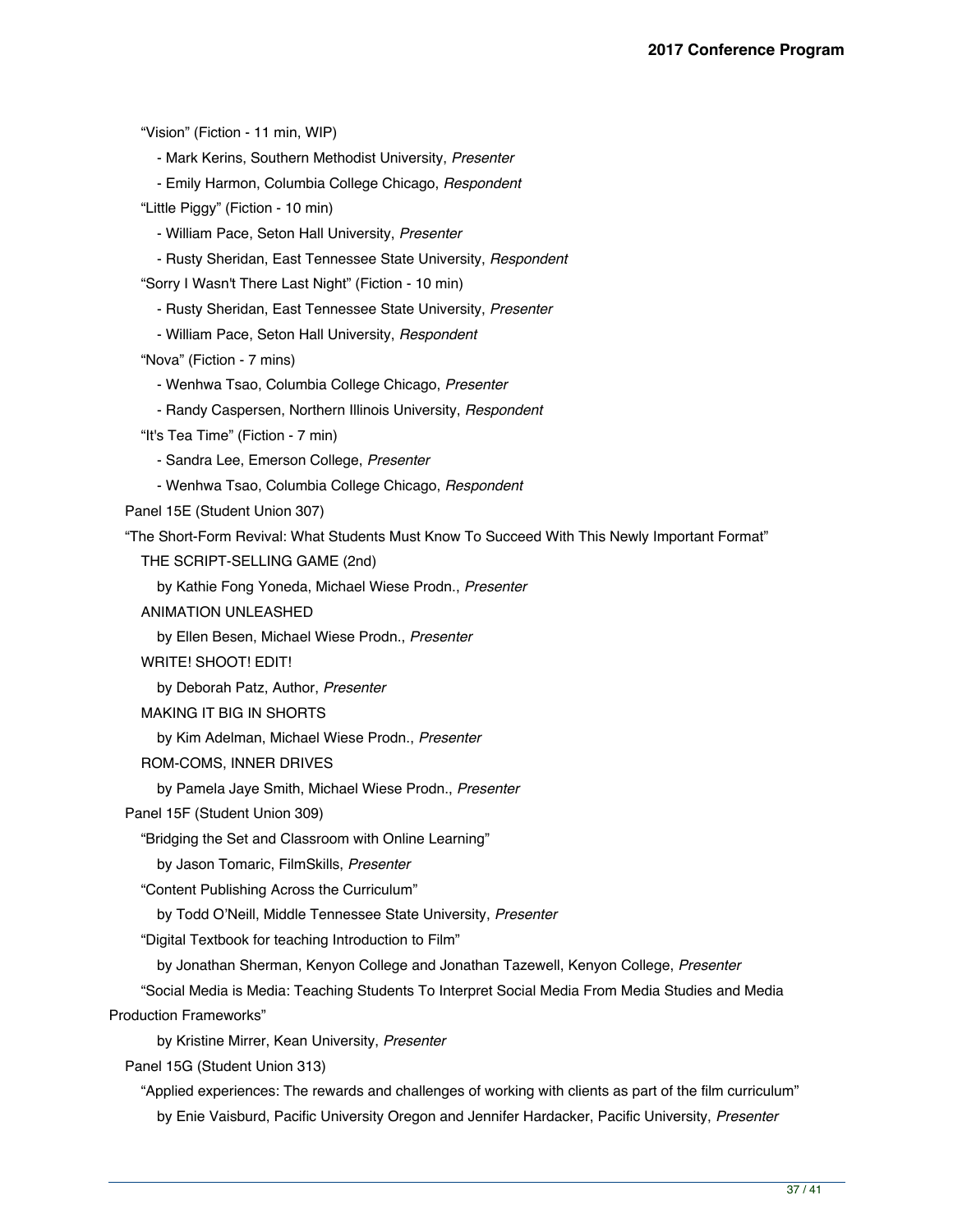"Applied experiences: The rewards and challenges of working with clients as part of the film curriculum"

by Matt Clarke, Fort Hays State University, *Presenter*

Panel 15H (Music 110)

"Collaboration, Creativity and Innovation: Teaching Media Production Outside the classroom"

Stephen Bailey, Taylor University and Stokes Piercy, Wake Forest University, *Presenter*

Patricia Amaral Buskirk, University of Hawaii at Manoa, *Presenter*

Panel 15I (Library North, Community Room)

 "The Mexican Eye in the Anglo Imagination: Coloniality of Knowledge and Power in Cinema of Alejandro Gonzalez Inarritu"

by Ricardo Reyna Jr, University of Nevada Las Vegas, *Presenter*

"Noir depictions of Land and Land Rights: Devil's Doorway's Depiction of Institutional Racism"

by Chris Lippard, University of Utah, *Presenter*

 "I used to be a werewolf, but I'm alright now!': A Postcolonial Reading of Mike Leigh's "Naked" by Joanna Randall, California State University, Los Angeles, *Presenter*

"Indianerfilme: The 'Red Westerns' of East Germany"

by Tom Brislin, University of Hawai'i at Manoa, *Presenter*

Panel 15J (Music 109)

Culture, Truth and Impact in Non-fiction Filmmaking

"Exploring Culture Through Documentary Production"

by Geoff Poister, Boston University, *Presenter*

"Curriculum into Action: Using New Media Technology to Maximize Community Impact"

by Paul Fornelli, California State University, Dominguez Hills, *Presenter*

 "Media modes in conversation to deepen approaches to form: narrative film and witness testimony in conversation in the classroom"

by Marie Regan, Professor, Maker, *Presenter*

 SCRIPTWRITING 15K (Television Film & Media Center Conference Room, 2nd floor, Television Film & Media Center)

THE GARBAGEMAN COMETH AND THE GARBAGEMAN TAKETH AWAY (Short)

- David Atkins, Quinnipiac University, *Presenter*

- Sharie Vance, University of North Texas, *Presenter*

STATIC (Short)

- Sharie Vance, University of North Texas, *Presenter*

- David M. Sutera, , *Presenter*

SCRIPTWRITING 15L (Student Union 303)

ED ZOMBIE (Short)

- E. Alyn Warren, , *Presenter*

- Fred Jones, , *Presenter*

IT'S NOT WHAT YOU THINK! (Short)

- E. Alyn Warren, , *Presenter*

- Samantha Dols, PhD Student, American University, *Presenter*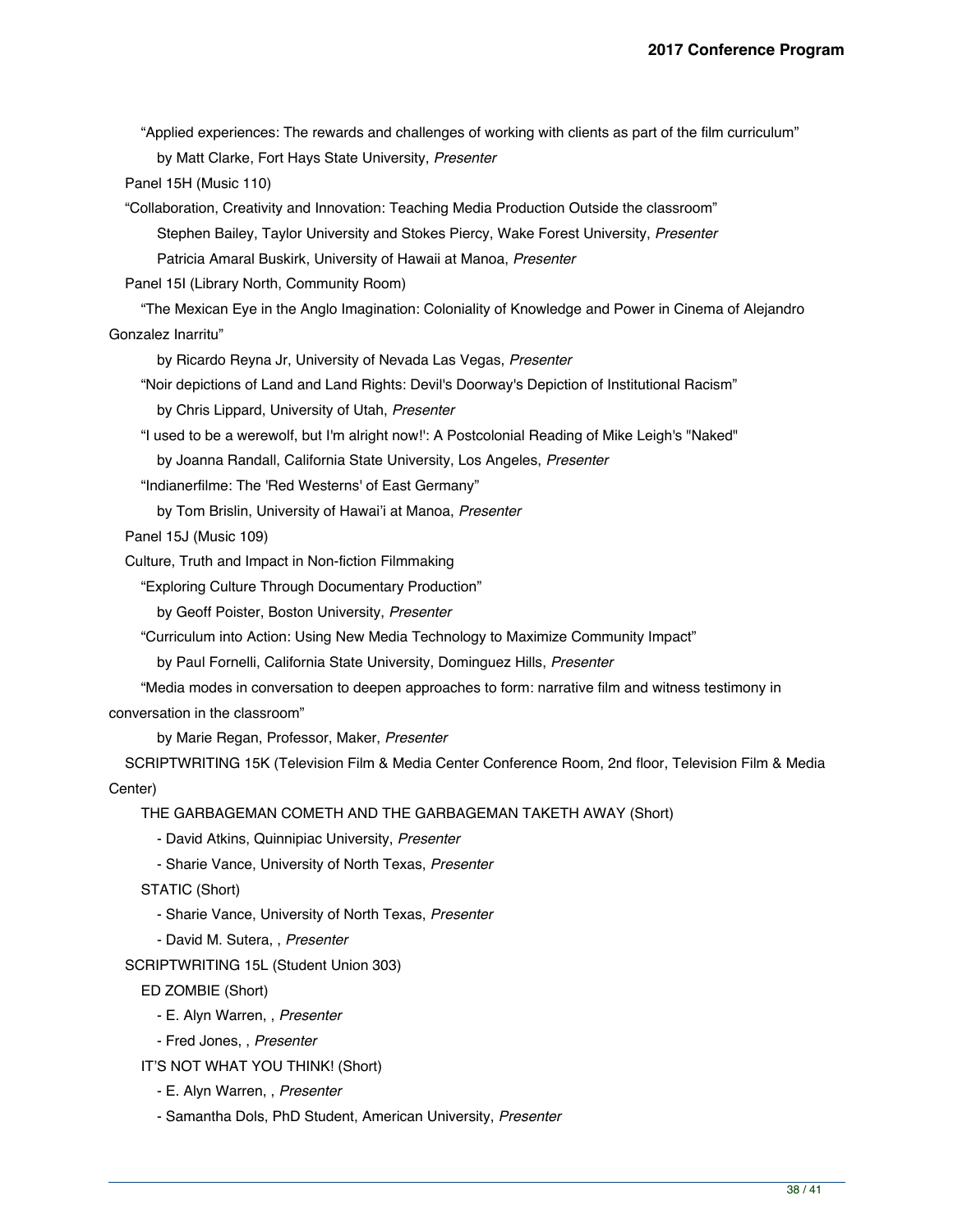Workshop 15N (Student Union 305)

"Sound Post With Adobe Audition and Premiere Pro CC"

- Michael Tierno, East Carolina University, *Participant*

**Coffee Break 12** - 3:15pm - 3:30pm, Los Angeles Room Student Union 308

#### **Session 16** - 3:30pm - 5:15pm

Screening 16A (Television, Film & Media Center Screening Room, 2nd floor, Television Film & Media Center)

"Through a Class Darkly" (Fiction - 90 min)

- Michael Tierno, East Carolina University, *Presenter*

- David Tarleton, Columbia College Chicago, Cinema Art and Science, *Respondent*

Screening 16B (Music 219)

"White Horse 28" (Documentary - 54 mins)

- Erick Green, East Carolina University, *Presenter*
- Broderick Fox, Occidental College, *Respondent*
- "A Name That I Admire" (Documentary 5 mins)
	- Sam Smartt, Calvin College, *Presenter*
- Mark Kerins, Southern Methodist University, *Respondent*

Screening 16C (Student Union Theater)

"On Losing a Parent" (Documentary - 20 min, WIP)

- Sergio Almendariz, University of North Texas, *Presenter*
- Ksenia Ivanova, Columbia College Chicago, *Respondent*

"The Sun Rises for Everyone" (Documentary - 13 mins)

- Ksenia Ivanova, Columbia College Chicago, *Presenter*
- Sergio Almendariz, University of North Texas, *Respondent*

"Life Project" (Documentary - 20 min, WIP)

- Barry Thornburg, University of North Texas, *Presenter*
- Kristin Holodak, Marquette University, *Respondent*

"Young of the Year" (Documentary - 13 min, WIP)

- Kristin Holodak, Marquette University, *Presenter*
- Barry Thornburg, University of North Texas, *Respondent*

Screening 16D (Music 108)

"Corrosion" (Fiction - 7 min)

- Barry Worthington, American University, *Presenter*

"Thru With You" (Fiction - 5 mins)

- Christopher Winfield, Sam Houston State University, *Presenter*

"The Veterinarian" (Fiction - 4 min, WIP)

- Emily Harmon, Columbia College Chicago, *Presenter*

- Kyle Bergerson, University of Oklahoma, *Respondent*

"L'échappee" (Fiction - 21 min)

- Jonathan Mason, Rowan University, *Presenter*

Panel 16E (Student Union 307)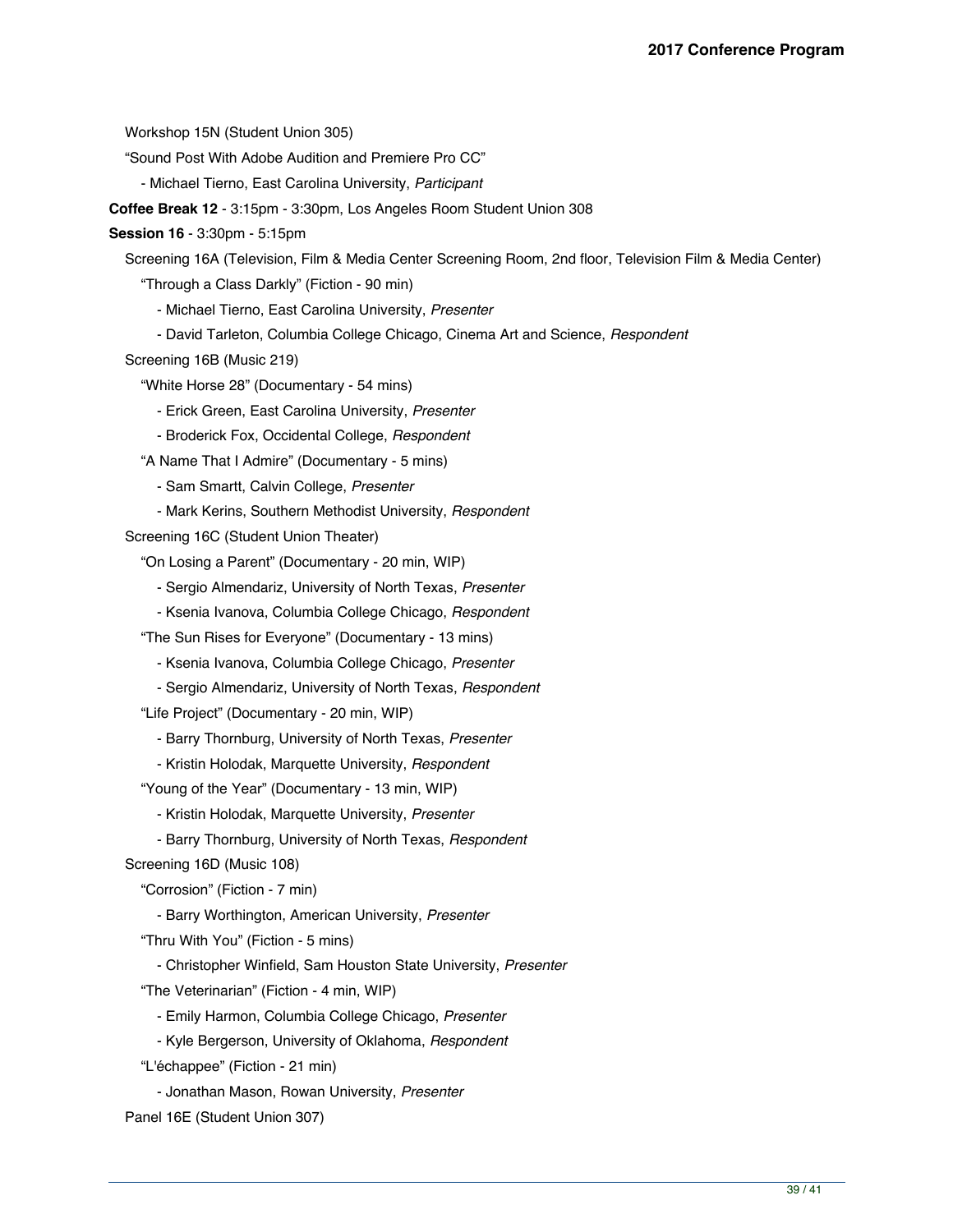Using New Media to Craft Narrative "Storytelling For Virtual Reality" by John Bucher, LA Film Studies Center/Focal Press/Michael Wiese Productions, *Presenter* "Exploring Non-linear Story Formats in Stereoscopic Virtual Reality" by Rebecca Ormond, California State University, Chico, *Presenter* "Choices on Screen: Designing Interactive Narratives" by Laura Zaylea, Temple University, *Presenter* "Implementing Graph Algorithms to Author (Game Design) Narratives" by Sheldon Schiffer, Georgia State University, *Presenter* Panel 16F (Student Union 309) Challenges of Teaching Film Remotely and Away from Media Centers "FAR FROM TOWN: FACULTY DEVELOPMENT AND STUDENT LEARNING IN THE REMOTE PRODUCTION TEACHING SETTING" by Jack Lucido, Western State Colorado University, *Presenter* "Collaboration, Creativity and Innovation: Teaching Media Production Outside the classroom" by Patricia Amaral Buskirk, University of Hawaii at Manoa, *Presenter* Panel 16G (Student Union 313) "Film Exhibition in Unlikely Places" Laura Kissel, University of South Carolina and Danielle Beverly, Northwestern University in Qatar, *Presenter* Panel 16H (Music 110) "Jobs and King: Analyzing the most effective presentations" by Sarah Hogencamp, Asbury University, *Presenter* "Jobs and King: Analyzing the most effective presentations" by Heather Hornbeak, Asbury University, *Presenter* "Be a More Effective Teacher- Research-based Tips, Techniques, and Surprises" by Rob Hahn, St. Louis Community College, *Presenter* "Publish not Peril" by Susan Lehman, The College of Wooster, *Presenter* Panel 16I (Music 109) "Love, Wisdom or Disaster in the Cinema" by Ken Kimmelman, Imagery Film, Ltd., *Presenter* "Unsponsored Instruction and Bulman's 'Expressive Individualism' in College Films" by John Fitch III, Eastern Kentucky University, *Presenter* "The Once-ler Is Us: Ecomemory & The Lorax in a Time of Eco-Uncertainty" by Mary Beth Woodson, *Presenter* Workshop 16J (Music 129) "Live Event Video Coverage Techniques"

- Christopher Winkler, Rowan University, *Participant*

Workshop 16K (Student Union 305)